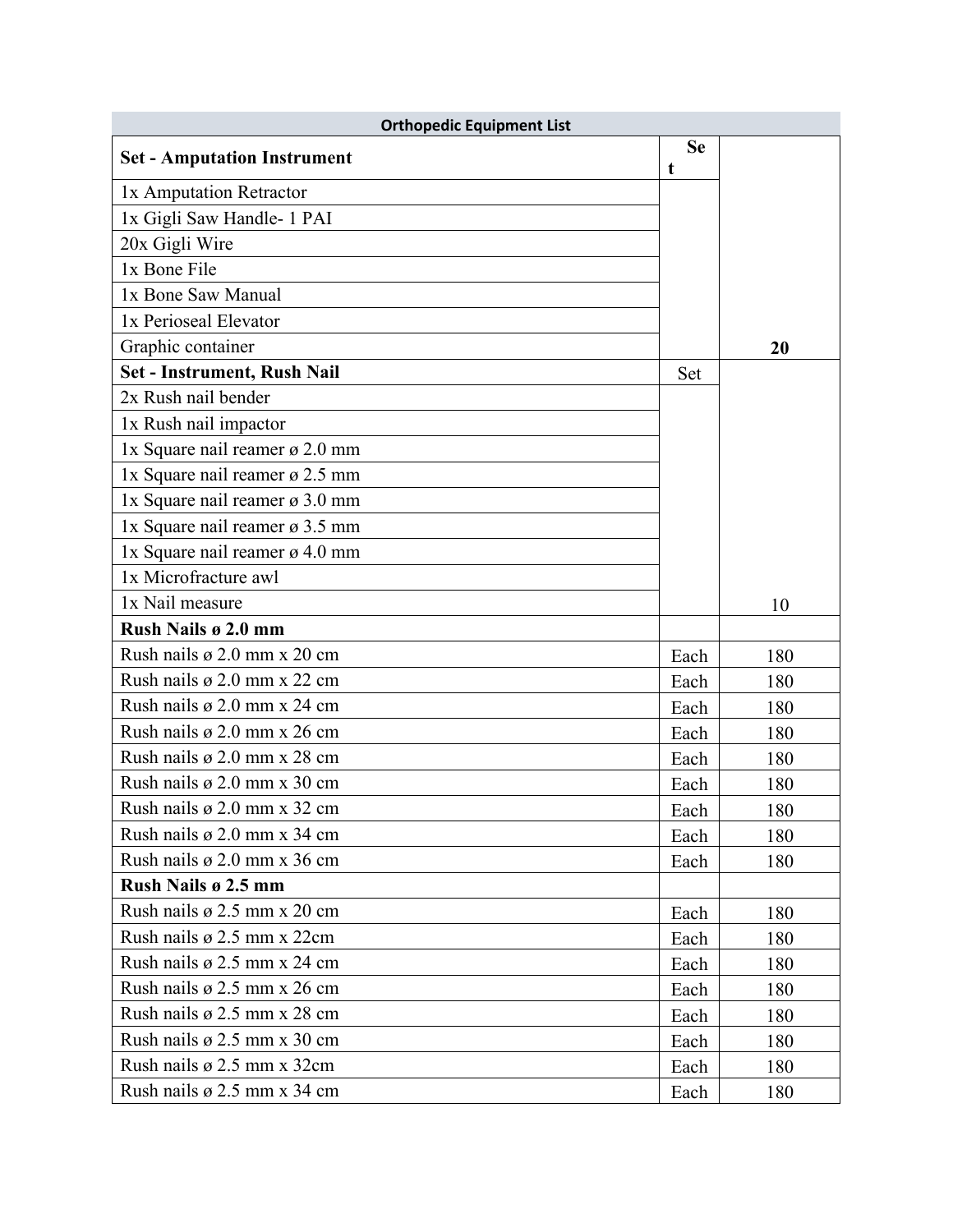| Rush nails $\varnothing$ 2.5 mm x 36 cm | Each | 180 |
|-----------------------------------------|------|-----|
| Rush nails ø 2.5 mm x 38cm              | Each | 180 |
| Rush nails $\varnothing$ 2.5 mm x 40 cm | Each | 180 |
| Rush Nails ø 3.0 mm                     |      |     |
| Rush nails $\varnothing$ 3.0 mm x 20 cm | Each | 180 |
| Rush nails $\varnothing$ 3.0 mm x 22cm  | Each | 180 |
| Rush nails $\varnothing$ 3.0 mm x 24 cm | Each | 180 |
| Rush nails $\varnothing$ 3.0 mm x 26 cm | Each | 180 |
| Rush nails $\varnothing$ 3.0 mm x 28 cm | Each | 180 |
| Rush nails $\varnothing$ 3.0 mm x 30 cm | Each | 180 |
| Rush nails $\varnothing$ 3.0 mm x 32 cm | Each | 180 |
| Rush nails $\varnothing$ 3.0 mm x 34 cm | Each | 180 |
| Rush nails $\varnothing$ 3.0 mm x 36 cm | Each | 180 |
| Rush nails $\varnothing$ 3.0 mm x 38 cm | Each | 180 |
| Rush nails $\varnothing$ 3.0 mm x 40 cm | Each | 180 |
| Rush Nails ø 3.5 mm                     |      |     |
| Rush nails $\varnothing$ 3.5 mm x 20 cm | Each | 180 |
| Rush nails $\varnothing$ 3.5 mm x 22 cm | Each | 180 |
| Rush nails $\varnothing$ 3.5 mm x 24 cm | Each | 180 |
| Rush nails $\varnothing$ 3.5 mm x 26 cm | Each | 180 |
| Rush nails $\varnothing$ 3.5 mm x 28 cm | Each | 180 |
| Rush nails $\varnothing$ 3.5 mm x 30 cm | Each | 180 |
| Rush nails $\varnothing$ 3.5 mm x 32 cm | Each | 180 |
| Rush nails $\varnothing$ 3.5 mm x 34 cm | Each | 180 |
| Rush nails $\varnothing$ 3.5 mm x 36 cm | Each | 180 |
| Rush nails $\varnothing$ 3.5 mm x 38 cm | Each | 180 |
| Rush nails $\varnothing$ 3.5 mm x 40 cm | Each | 180 |
| Rush Nails ø 4.0 mm                     |      |     |
| Rush nails $\varnothing$ 4.0 mm x 20 cm | Each | 180 |
| Rush nails $\varnothing$ 4.0 mm x 22 cm | Each | 180 |
| Rush nails $\varnothing$ 4.0 mm x 24 cm | Each | 180 |
| Rush nails $\varnothing$ 4.0 mm x 26 cm | Each | 180 |
| Rush nails $\varnothing$ 4.0 mm x 28 cm | Each | 180 |
| Rush nails $\varnothing$ 4.0 mm x 30 cm | Each | 180 |
| Rush nails $\varnothing$ 4.0 mm x 32 cm | Each | 180 |
| Rush nails $\varnothing$ 4.0 mm x 34cm  | Each | 180 |
| Rush nails $\varnothing$ 4.0 mm x 36 cm | Each | 180 |
| Rush nails $\varnothing$ 4.0 mm x 38 cm | Each | 180 |
| Rush nails $\varnothing$ 4.0 mm x 40 cm | Each | 180 |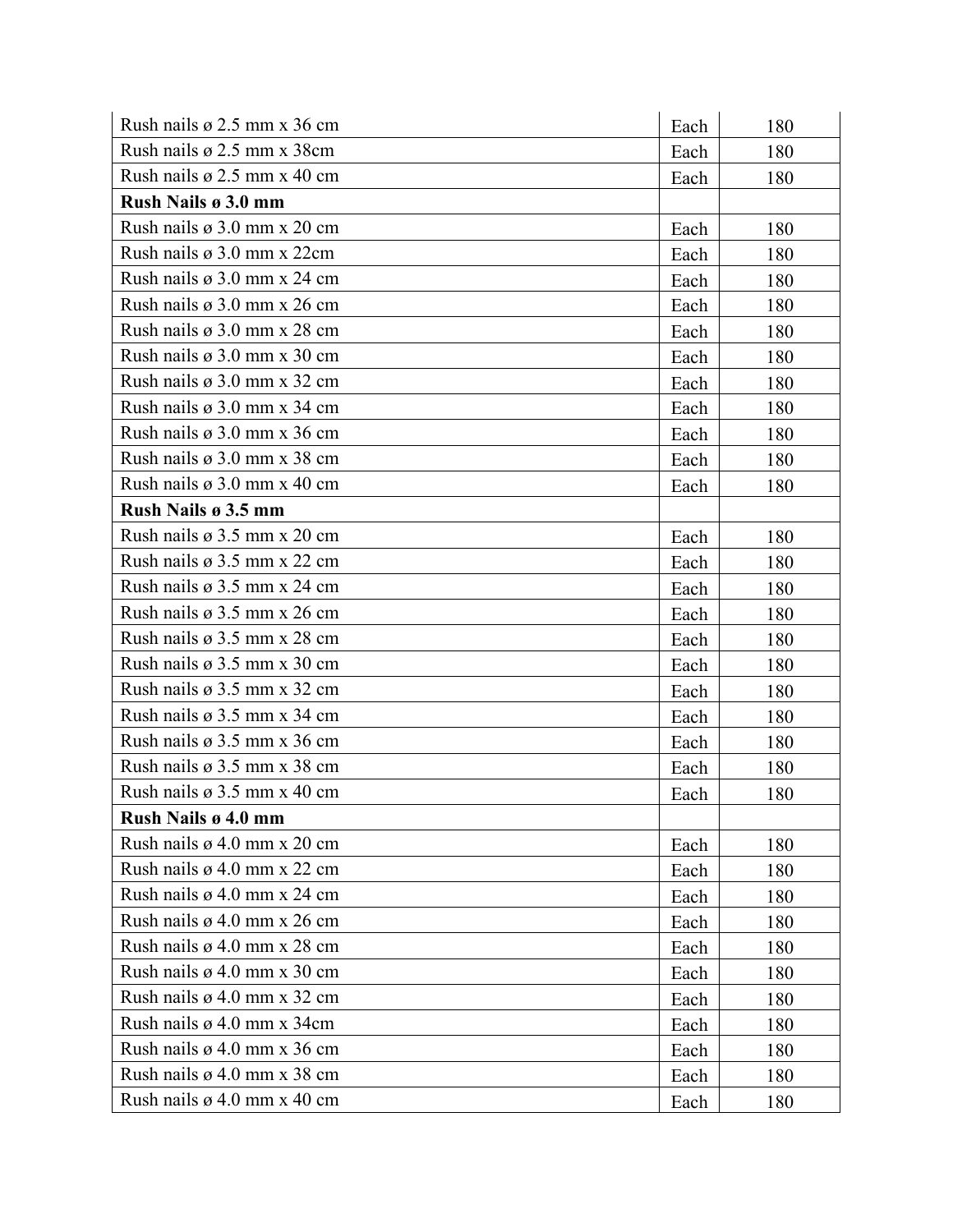| Rush Nails ø 4.5 mm                                  |            |     |
|------------------------------------------------------|------------|-----|
| Rush nails $\varnothing$ 4.5 mm x 20 cm              | Each       | 180 |
| Rush nails $\varnothing$ 4.5 mm x 22 cm              | Each       | 180 |
| Rush nails $\varnothing$ 4.5 mm x 24cm               | Each       | 180 |
| Rush nails $\varnothing$ 4.5 mm x 26 cm              | Each       | 180 |
| Rush nails $\varnothing$ 4.5 mm x 28 cm              | Each       | 180 |
| Rush nails $\varnothing$ 4.5 mm x 30 cm              | Each       | 180 |
| Rush nails ø 4.5 mm x 32 cm                          | Each       | 180 |
| Rush nails $\varnothing$ 4.5 mm x 34cm               | Each       | 180 |
| Rush nails $\varnothing$ 4.5 mm x 36 cm              | Each       | 180 |
| Rush nails $\varnothing$ 4.5 mm x 38 cm              | Each       | 180 |
| Rush nails $\varnothing$ 4.5 mm x 40 cm              | Each       | 180 |
| Rush nails $\varnothing$ 4.5 mm x 42 cm              | Each       | 180 |
| Rush nails $\varnothing$ 4.5 mm x 45 cm              | Each       | 180 |
| Rush Nails ø 5.0 mm                                  |            |     |
| Rush nails $\varnothing$ 5.0 mm x 30 cm              | Each       | 180 |
| Rush nails $\varnothing$ 5.0 mm x 32 cm              | Each       | 180 |
| Rush nails $\varnothing$ 5.0 mm x 34 cm              | Each       | 180 |
| Rush nails $\varnothing$ 5.0 mm x 36 cm              | Each       | 180 |
| Rush nails $\varnothing$ 5.0 mm x 38 cm              | Each       | 180 |
| Rush nails $\varnothing$ 5.0 mm x 40 cm              | Each       | 180 |
| Rush Nails ø 6.0 mm                                  |            |     |
| Rush nails $\varnothing$ 6.0 mm x 30 cm              | Each       | 180 |
| Rush nails $\varnothing$ 6.0 mm x 32cm               | Each       | 180 |
| Rush nails $\varnothing$ 6.0 mm x 34 cm              | Each       | 180 |
| Rush nails $\varnothing$ 6.0 mm x 36 cm              | Each       | 180 |
| Rush nails $\varnothing$ 6.0 mm x 38 cm              | Each       | 180 |
| Rush nails ø 6.0 mm x 40 cm                          | Each       | 180 |
| Set - K-Wire                                         |            |     |
| Drill bit, 2mm diam.                                 |            |     |
| Triple wire guid 2mm                                 |            |     |
| Wire passers 45mm & 70mm dia.                        |            |     |
| Wire tightener                                       |            |     |
| 1x holding forceps for cerclage wire (plier), medium | <b>Set</b> |     |
| 1x holding forceps for cerclage wire (plier), Large  |            |     |
| Wire cutter small and large                          |            |     |
| Wire benders                                         |            |     |
| Cerclage wire coils                                  |            | 20  |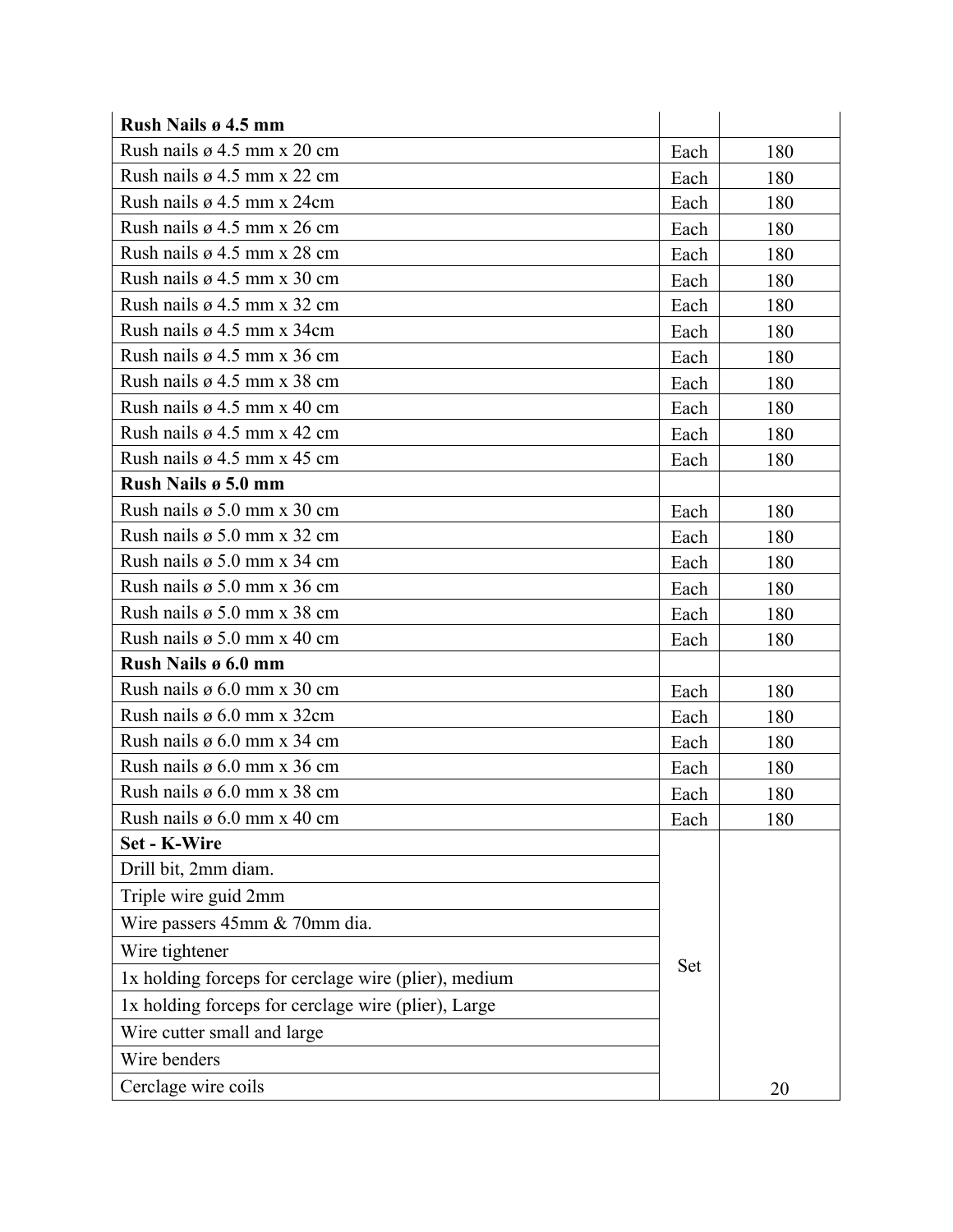| 2XPointed reduction clamp                 |      |      |
|-------------------------------------------|------|------|
| 3x Guide wire 2mmx100mm                   |      |      |
| 3x Guide wire 3mmx100mm                   |      |      |
| Graphic container                         |      |      |
| K-Wire ø 1.0 mm                           |      |      |
| K-Wire ø 1.0 mm - 1 100mm                 | Each | 3000 |
| K-Wire ø 1.0 mm - 1 150mm                 | Each | 3000 |
| K-Wire $\varnothing$ 1.0 mm - 1200mm      | Each | 3000 |
| K-Wire ø 1.2 mm                           |      |      |
| K-Wire $\varnothing$ 1.2 mm - 1100mm      | Each | 3000 |
| K-Wire $\varnothing$ 1.2 mm - 1150mm      | Each | 3000 |
| K-Wire $\varnothing$ 1.2 mm - 1200mm      | Each | 3000 |
| K-Wire ø 1.2 mm - 1 250mm                 | Each | 3000 |
| K-Wire ø 1.2 mm - 1300mm                  | Each | 3000 |
| K-Wire ø 1.5 mm                           |      |      |
| K-Wire $\varnothing$ 1.5 mm - 1100mm      | Each | 3000 |
| K-Wire ø 1.5 mm - 1150mm                  | Each | 3000 |
| K-Wire ø 1.5 mm - 1 200mm                 | Each | 3000 |
| K-Wire ø 1.5 mm - 1250mm                  | Each | 3000 |
| K-Wire $\varnothing$ 1.5 mm - 1300mm      | Each | 3000 |
| K-Wire ø 1.5 mm - 1350mm                  | Each | 3000 |
| K-Wire ø 1.5 mm - 1400mm                  | Each | 3000 |
| K-Wire ø 1.8 mm                           |      |      |
| K-Wire $\varnothing$ 1.8 mm - 1100mm      | Each | 3000 |
| K-Wire ø 1.8 mm - 1150mm                  | Each | 3000 |
| K-Wire ø 1.8 mm - 1 175mm                 | Each | 3000 |
| K-Wire $\varnothing$ 1.8 mm - 1200mm      | Each | 3000 |
| K-Wire $\varnothing$ 1.8 mm - 1250mm      | Each | 3000 |
| K-Wire ø 1.8 mm - 1300mm                  | Each | 3000 |
| K-Wire $\varnothing$ 1.8 mm - 1310mm      | Each | 3000 |
| K-Wire $\boldsymbol{\mathfrak{g}}$ 2.0 mm |      |      |
| K-Wire $\varnothing$ 2.0 mm - 1 100mm     | Each | 3000 |
| K-Wire ø 2.0 mm - 1 150mm                 | Each | 3000 |
| K-Wire ø 2.0 mm - 1 175mm                 | Each | 3000 |
| K-Wire ø 2.0 mm - 1 200mm                 | Each | 3000 |
| K-Wire ø 2.0 mm - 1 225mm                 | Each | 3000 |
| K-Wire ø 2.0 mm - 1 250mm                 | Each | 3000 |
| K-Wire ø 2.0 mm - 1300mm                  | Each | 3000 |
| K-Wire ø 2.0 mm - 1310mm                  | Each | 3000 |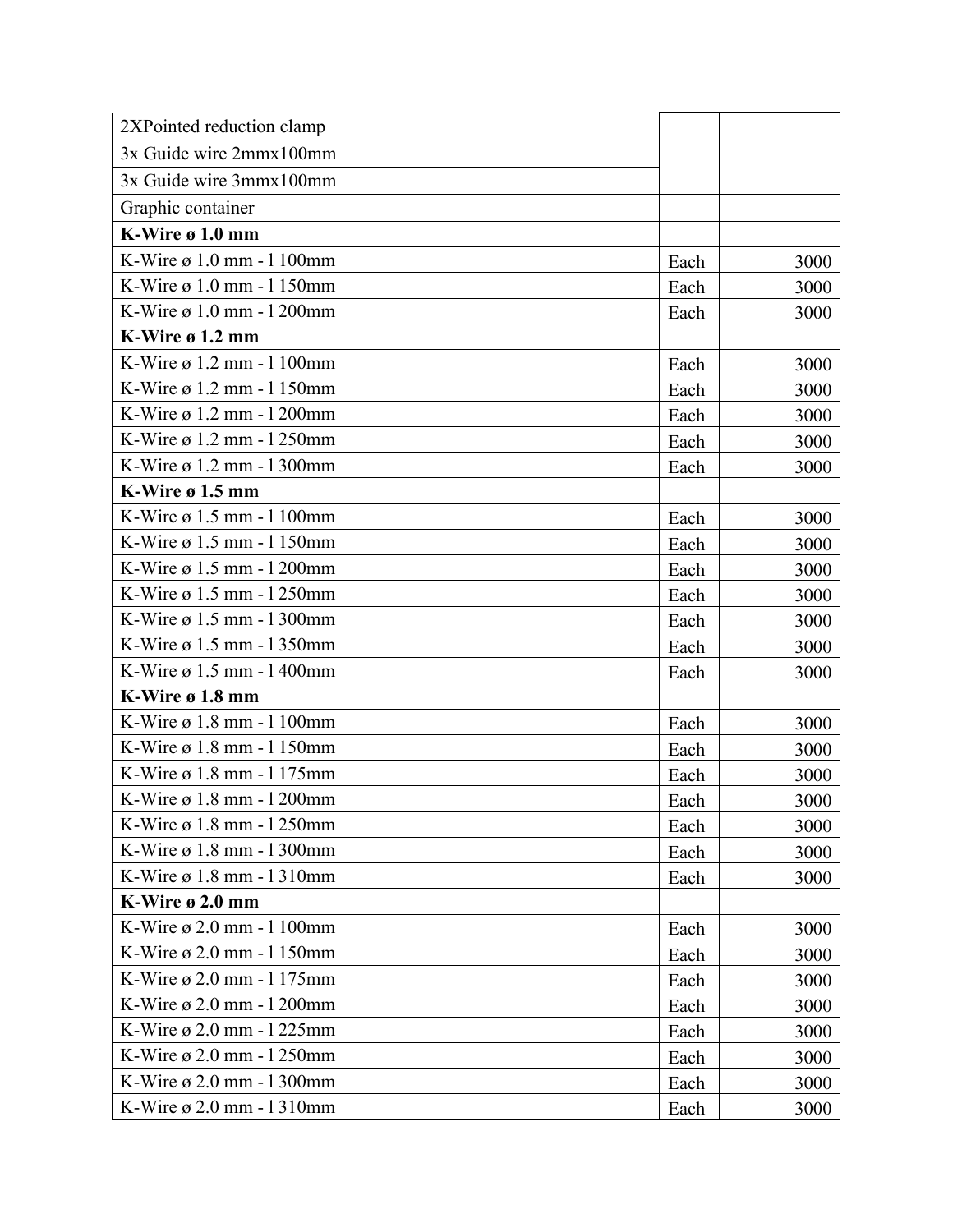| K-Wire ø 2.0 mm - 1400mm                     | Each | 3000 |
|----------------------------------------------|------|------|
| K-Wire ø 2.5 mm                              |      |      |
| K-Wire ø 2.5 mm - 1 100mm                    | Each | 3000 |
| K-Wire ø 2.5 mm - 1 150mm                    | Each | 3000 |
| K-Wire ø 2.5 mm - 1 200mm                    | Each | 3000 |
| K-Wire ø 2.5 mm - 1 250mm                    | Each | 3000 |
| K-Wire ø 2.5 mm - 1 300mm                    | Each | 3000 |
| K-Wire $\varnothing$ 2.5 mm - 1400mm         | Each | 3000 |
| K-Wire $\varnothing$ 2.5 mm - 1450mm         | Each | 3000 |
| K-Wire ø 3.0 mm                              |      |      |
| K-Wire ø 3.0 mm - 1 100mm                    | Each | 3000 |
| K-Wire ø 3.0 mm - 1 150mm                    | Each | 3000 |
| K-Wire $\varnothing$ 3.0 mm - 1200mm         | Each | 3000 |
| K-Wire ø 3.0 mm - 1 250mm                    | Each | 3000 |
| K-Wire ø 3.0 mm - 1 300mm                    | Each | 3000 |
| K-Wire ø 3.0 mm - 1310mm                     | Each | 3000 |
| K-Wire $\varnothing$ 3.0 mm - 1450mm         | Each | 3000 |
| <b>Circumfrential wire</b>                   |      |      |
| SS Wire ø 16mm                               | Roll | 100  |
| SS Wire ø 18mm                               | Roll | 300  |
| SS Wire ø 20mm                               | Roll | 100  |
| <b>Set - Instrument, Canulated Screw 7mm</b> |      |      |
| 1x Clean guide pin diam. 2.5x250mm           |      |      |
| 1x Sleeve for guide pin diam. 2.5m           |      |      |
| 1x Sleeve for guide pin diam. 5m             |      |      |
| 1x Dialtor 2.5mm                             |      |      |
| 1x Two hole guide 2.5                        |      |      |
| 1x Multi hole guider                         |      |      |
| 1x Cannualted drill bit 5mm                  |      |      |
| 1x Cannulated tap 7.3                        |      |      |
| 1x Cannualated countersink sw6               | Set  |      |
| 1x Cannulated sleeve sw6                     |      |      |
| 1x Skid tap off sw4                          |      |      |
| 1x Limkited wrench sw3                       |      |      |
| 2x Cannulated screw driver hex sw6           |      |      |
| 1x Screw driver hexx sw4                     |      |      |
| 1x Depth gauge for guide pin 2.5mm           |      |      |
| 10x Guide pin with treades 2.5x250mm         |      |      |
| 1x Graphic box with screw container          |      | 10   |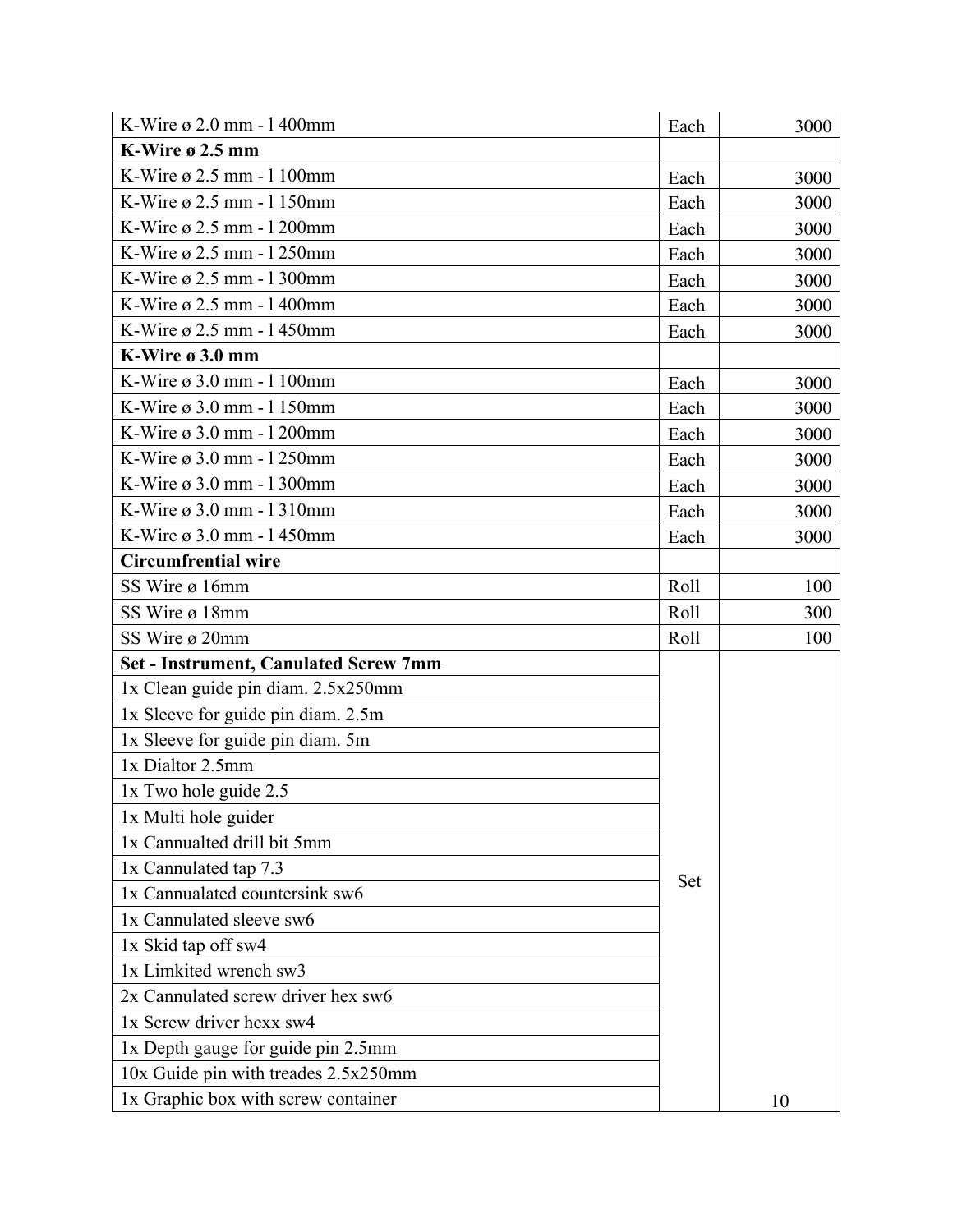| Large cannulated screws ø 7.0mm/32 mm th.                     |      |     |
|---------------------------------------------------------------|------|-----|
| Large cannulated screws ø 7.0mm/32 mm th. X 30 mm             | Each | 300 |
| Large cannulated screws $\varnothing$ 7.0mm/32 mm th. X 35 mm | Each | 300 |
| Large cannulated screws $\varnothing$ 7.0mm/32 mm th. X 40 mm | Each | 300 |
| Large cannulated screws $\varnothing$ 7.0mm/32 mm th. X 45 mm | Each | 300 |
| Large cannulated screws $\varnothing$ 7.0mm/32 mm th. X 50 mm | Each | 300 |
| Large cannulated screws ø 7.0mm/32 mm th. $X$ 55 mm           | Each | 300 |
| Large cannulated screws ø 7.0mm/32 mm th. X 60 mm             | Each | 300 |
| Large cannulated screws ø 7.0mm/32 mm th. X 65 mm             | Each | 300 |
| Large cannulated screws ø 7.0mm/32 mm th. X 70 mm             | Each | 300 |
| Large cannulated screws $\varnothing$ 7.0mm/32 mm th. X 75 mm | Each | 600 |
| Large cannulated screws $\varnothing$ 7.0mm/32 mm th. X 80 mm | Each | 600 |
| Large cannulated screws $\varnothing$ 7.0mm/32 mm th. X 85 mm | Each | 600 |
| Large cannulated screws ø 7.0mm/32 mm th. X 90 mm             | Each | 600 |
| Large cannulated screws $\varnothing$ 7.0mm/32 mm th. X 95 mm | Each | 300 |
| Large cannulated screws $\sigma$ 7.0mm/32 mm th. X 100 mm     | Each | 300 |
| Large cannulated screws ø 7.0mm/32 mm th. X 105 mm            | Each | 300 |
| Large cannulated screws $\sigma$ 7.0mm/32 mm th. X 110 mm     | Each | 300 |
| Large cannulated screws ø 7.0mm/32 mm th. X 115 mm            | Each | 300 |
| Large cannulated screws ø 7.0mm/32 mm th. X 120 mm            | Each | 300 |
| Large cannulated screws ø 7.0mm/f.th.                         |      |     |
| Large cannulated screws $\varphi$ 7.0mm/f.th. X 25 mm         | Each | 300 |
| Large cannulated screws ø 7.0mm/f.th. X 30 mm                 | Each | 300 |
| Large cannulated screws ø 7.0mm/f.th. X 35 mm                 | Each | 300 |
| Large cannulated screws ø 7.0mm/f.th. X 40 mm                 | Each | 300 |
| Large cannulated screws ø 7.0mm/f.th. X 45 mm                 | Each | 300 |
| Large cannulated screws $\varphi$ 7.0mm/f.th. X 50 mm         | Each | 300 |
| Large cannulated screws $\varnothing$ 7.0mm/f.th. X 55 mm     | Each | 300 |
| Large cannulated screws ø 7.0mm/f.th. X 60 mm                 | Each | 300 |
| Large cannulated screws ø 7.0mm/f.th. X 65 mm                 | Each | 300 |
| Large cannulated screws ø 7.0mm/f.th. X 70 mm                 | Each | 300 |
| Large cannulated screws ø 7.0mm/f.th. X 75 mm                 | Each | 600 |
| Large cannulated screws ø 7.0mm/f.th. X 80 mm                 | Each | 600 |
| Large cannulated screws ø 7.0mm/f.th. X 85 mm                 | Each | 600 |
| Large cannulated screws ø 7.0mm/f.th. X 90 mm                 | Each | 600 |
| Large cannulated screws ø 7.0mm/f.th. X 95 mm                 | Each | 300 |
| Large cannulated screws ø 7.0mm/f.th. X 100 mm                | Each | 300 |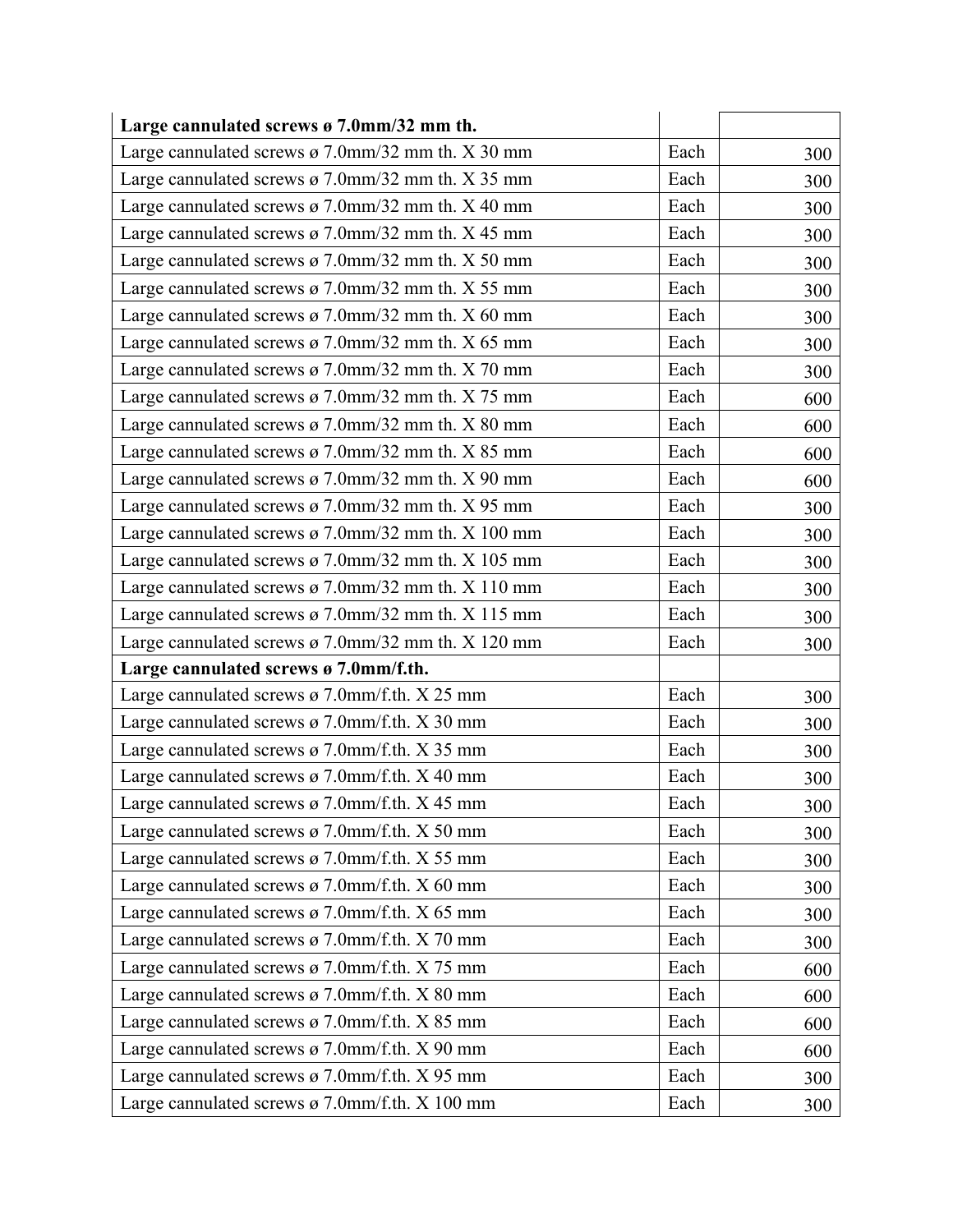| Large cannulated screws ø 7.0mm/f.th. X 105 mm                 | Each       | 300  |
|----------------------------------------------------------------|------------|------|
| Large cannulated screws ø 7.0mm/f.th. X 110 mm                 | Each       | 300  |
| Large cannulated screws ø 7.0mm/f.th. X 115 mm                 | Each       | 300  |
| Large cannulated screws ø 7.0mm/f.th. X 120mm                  | Each       | 300  |
| Large cannulated screws ø 7.0mm/16 mm th.                      |            |      |
| Large cannulated screws $\varnothing$ 7.0mm/16 mm th. X 30 mm  | Each       | 300  |
| Large cannulated screws $\varnothing$ 7.0mm/16 mm th. X 35 mm  | Each       | 300  |
| Large cannulated screws $\varnothing$ 7.0mm/16 mm th. X 40 mm  | Each       | 300  |
| Large cannulated screws ø 7.0mm/16 mm th. $X$ 45 mm            | Each       | 300  |
| Large cannulated screws $\varphi$ 7.0mm/16mm th. X 50 mm       | Each       | 300  |
| Large cannulated screws $\sigma$ 7.0mm/16mm th. X 55 mm        | Each       | 300  |
| Large cannulated screws ø 7.0mm/16 mm th. X 60 mm              | Each       | 300  |
| Large cannulated screws $\varnothing$ 7.0mm/16 mm th. X 65 mm  | Each       | 300  |
| Large cannulated screws ø 7.0mm/16mm th. X 70 mm               | Each       | 300  |
| Large cannulated screws ø 7.0mm/16 mm th. X 75 mm              | Each       | 600  |
| Large cannulated screws $\sigma$ 7.0mm/16mm th. X 80 mm        | Each       | 600  |
| Large cannulated screws ø 7.0mm/16mm th. $X$ 85 mm             | Each       | 600  |
| Large cannulated screws ø 7.0mm/16mm th. $X$ 90 mm             | Each       | 600  |
| Large cannulated screws ø 7.0mm/16mm th. X 95 mm               | Each       | 300  |
| Large cannulated screws $\varnothing$ 7.0mm/16 mm th. X 100 mm | Each       | 300  |
| Large cannulated screws ø 7.0mm/16mm th. X 105 mm              | Each       | 300  |
| Large cannulated screws ø 7.0mm/16mm th. $X$ 110 mm            | Each       | 300  |
| Large cannulated screws $\varphi$ 7.0mm/16 mm th. X 115 mm     | Each       | 300  |
| Large cannulated screws $\varnothing$ 7.0mm/16 mm th. X 120 mm | Each       | 300  |
| <b>Washer for 7mm screw</b>                                    | Each       | 3000 |
| Set - Instrument, Large fragment 4.5 Non Locking               |            |      |
| 1x Neutral & Loaded Drill Guide 3.2/4.5mm                      |            |      |
| 1x Depth Gauge measures upto 90mm                              |            |      |
| 1x Countersink 8mm1Pc. Extractor for Broken Screw              |            |      |
| 1x Plate Bending Forceps - Pair                                | <b>Set</b> |      |
| 1x Hexagonal Screwdriver 4.5mm tip                             |            | 40   |
| 2x Hohmann Retractor                                           |            |      |
| 1x 4.5mm Bone Tap Cortical1Pc. QC                              |            |      |
| 1x 6.5mm Bone Tap Cancellous QC                                |            |      |
| 1x Reduction Forcep Pointed 210mm                              |            |      |
| 1x Reduction Forceps Serrated 230mm                            |            |      |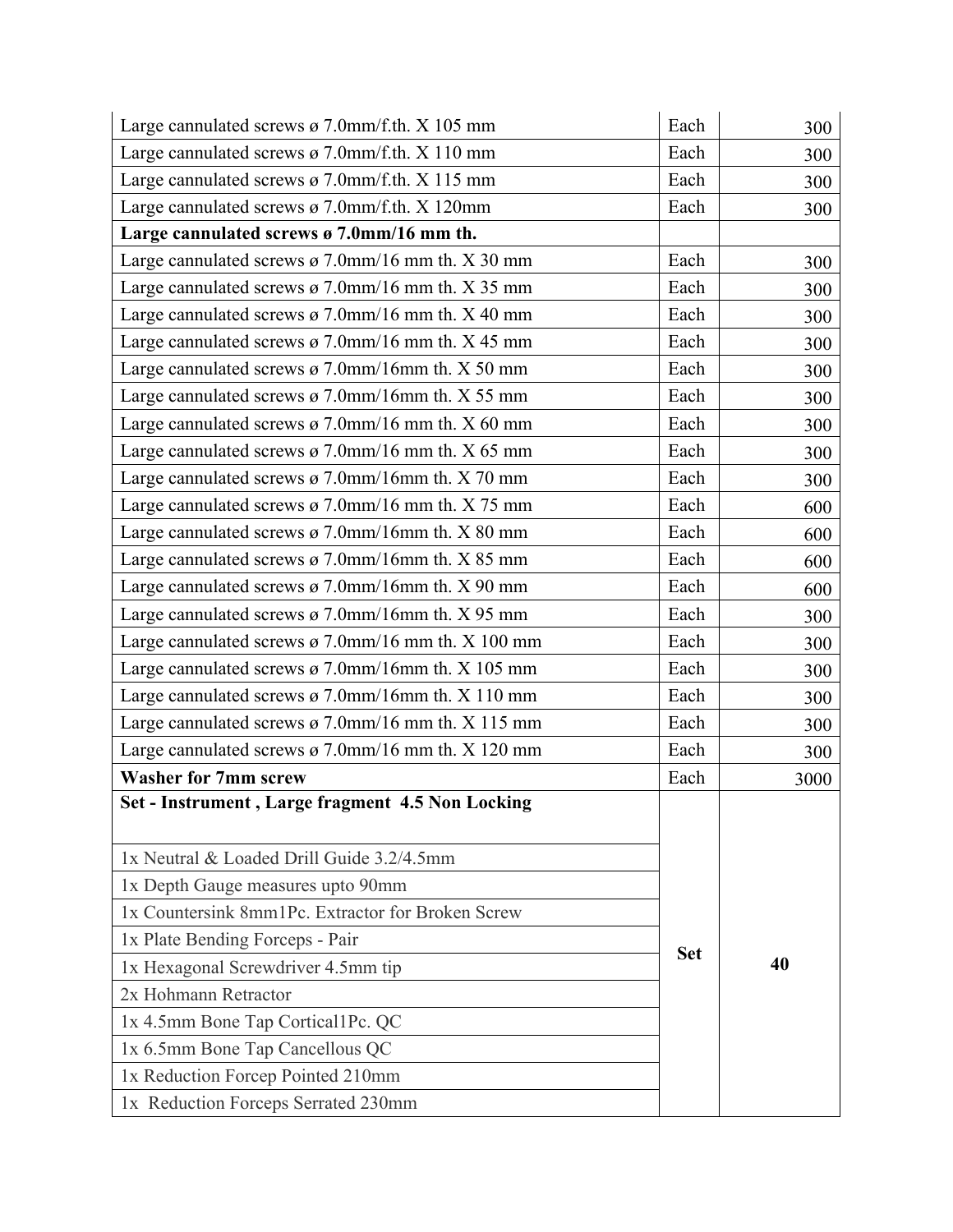| 2x Self-Centering Bone holding Forceps 260mm |      |       |
|----------------------------------------------|------|-------|
| 2x Drill Bit 3.2 x 115mm QC                  |      |       |
| 2x Drill Bit 4.5 x 115mm QC                  |      |       |
| 1x Drill Guide 3.2/4.5                       |      |       |
| 1x Drill Guide 4.5/6.5                       |      |       |
| 1x Elevator 15mm                             |      |       |
| 1x Elevator 12mm                             |      |       |
| 1x Bending Template 12 x 120mm               |      |       |
| 1x Bending Template 12 x 155mm               |      |       |
| 1x Bending Template 12 x 210mm               |      |       |
| 1x Screw Holding Forceps                     |      |       |
| 1xT-handle QC                                |      |       |
| 1x Hexagonal screw driver QC                 |      |       |
| 1x Conical Screw Extractor with T Handle     |      |       |
| 1x Graphic Box                               |      |       |
| <b>Plates 4.5mm Narrow DCP Non Locking</b>   |      |       |
| 8 Holes                                      | Each | 2,400 |
| 9 Holes                                      | Each | 2,400 |
| 10 Holes                                     | Each | 1,200 |
| 11 Holes                                     | Each | 600   |
| 12 Holes                                     | Each | 600   |
| <b>Plates 4.5mm Broad DCP Non Locking</b>    |      |       |
| 8 Holes                                      | Each | 1,200 |
| 9 Holes                                      | Each | 1,200 |
| 10 Holes                                     | Each | 600   |
| 11 Holes                                     | Each | 300   |
| 12 Holes                                     | Each | 300   |
| <b>Plates 4.5mm Narrow LCDCP</b>             |      |       |
| 8 Holes                                      | Each | 1,800 |
| 9 Holes                                      | Each | 2,400 |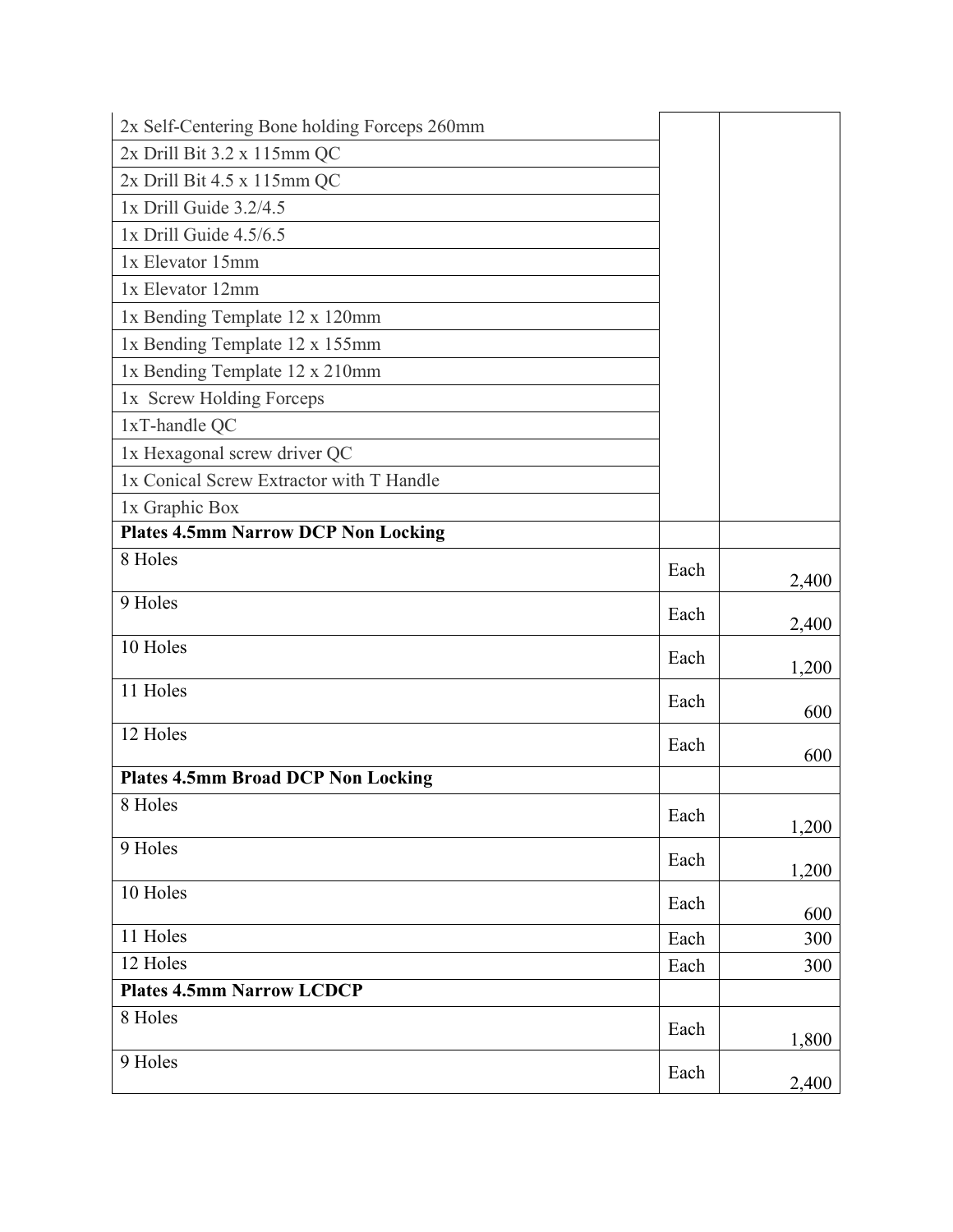| 10 Holes                                       | Each | 600   |
|------------------------------------------------|------|-------|
| 11 Holes                                       | Each | 300   |
| 12 Holes                                       | Each | 300   |
| <b>Plates 4.5mm Broad LCDCP</b>                |      |       |
| 8 Holes                                        | Each | 600   |
| 9 Holes                                        | Each | 600   |
| 10 Holes                                       | Each | 600   |
| 11 Holes                                       | Each | 300   |
| 12 Holes                                       | Each | 300   |
| 4.5mm Cortical Screw Non Locking (Self Taping) |      |       |
| 16mm                                           | Each | 600   |
| 18mm                                           | Each | 600   |
| 20 <sub>mm</sub>                               | Each | 600   |
| 22mm                                           | Each | 1,200 |
| 24mm                                           | Each | 3,000 |
| 26mm                                           | Each | 3,000 |
| 28mm                                           | Each | 3,000 |
| 30mm                                           | Each | 3,000 |
| 32mm                                           | Each | 3,000 |
| 34mm                                           | Each | 3,000 |
| 36mm                                           | Each | 3,000 |
| 38mm                                           | Each | 3,000 |
| 40mm                                           | Each | 3,000 |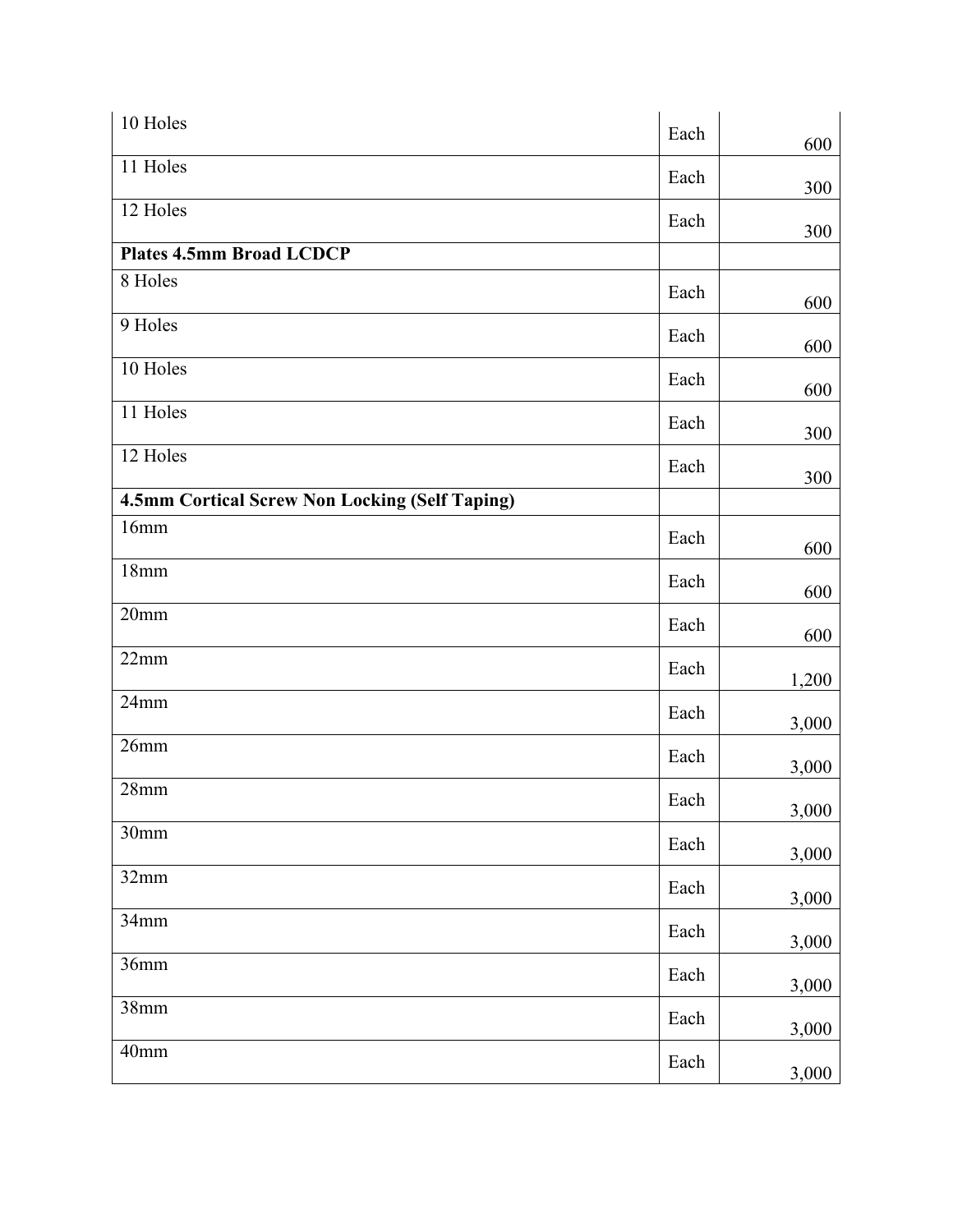| 42mm                                                 | Each | 2,400 |
|------------------------------------------------------|------|-------|
| 44 <sub>mm</sub>                                     | Each | 2,400 |
| 46mm                                                 | Each |       |
| 48mm                                                 |      | 2,400 |
|                                                      | Each | 2,400 |
| 50 <sub>mm</sub>                                     | Each | 2,400 |
| 52mm                                                 | Each | 1,800 |
| 54mm                                                 | Each | 1,800 |
| 56mm                                                 | Each |       |
| 58mm                                                 |      | 1,800 |
|                                                      | Each | 1,800 |
| 60 <sub>mm</sub>                                     | Each | 1,800 |
| Set - Instrument, Small fragment, 3.5mm Non Locking  |      |       |
| 2x Drill Bit, Dia. 2.5, Q.C.                         |      |       |
| 2x Drill Bit, Dia. 3.5, Q.C.                         |      |       |
| 1x Counter Sunk for 3.5, 4.0 mm Screw (6.0 Head)     |      |       |
| 1x Cortical Tap for 3.5 mm Screws, Q.C.              |      |       |
| 1x Cancellous Tap for 3.5 mm Screw Q.C.              |      |       |
| 1x Quick Coupling T-Handle                           |      |       |
| 1x drill $&$ Tap Sleeve, 3.5 mm $&$ 2.5 mm           |      |       |
| 1x drill $\&$ Tap Sleeve, 4 mm $\&$ 2.5 mm           |      |       |
| 1x Screwdriver, 3.5 mm                               | Set  | 40    |
| 1x Screwdriver, 3.5 mm, QC                           |      |       |
| 1x Small Depth Gauge                                 |      |       |
| 1x Neutral and Load Drill Guide, 2.5/3.5 mm          |      |       |
| 1x Bone (Sharp) Hook                                 |      |       |
| 1x Screw Holding Forceps                             |      |       |
| 2x Plate Bender for Small DCP                        |      |       |
| 2x Bending templates, 5 and 7 holes, 1 pair          |      |       |
| 2x Self-Centering Bone Holding Forceps, 190 mm       |      |       |
| 1x Reduction Forceps with points, 170 mm Thread Lock |      |       |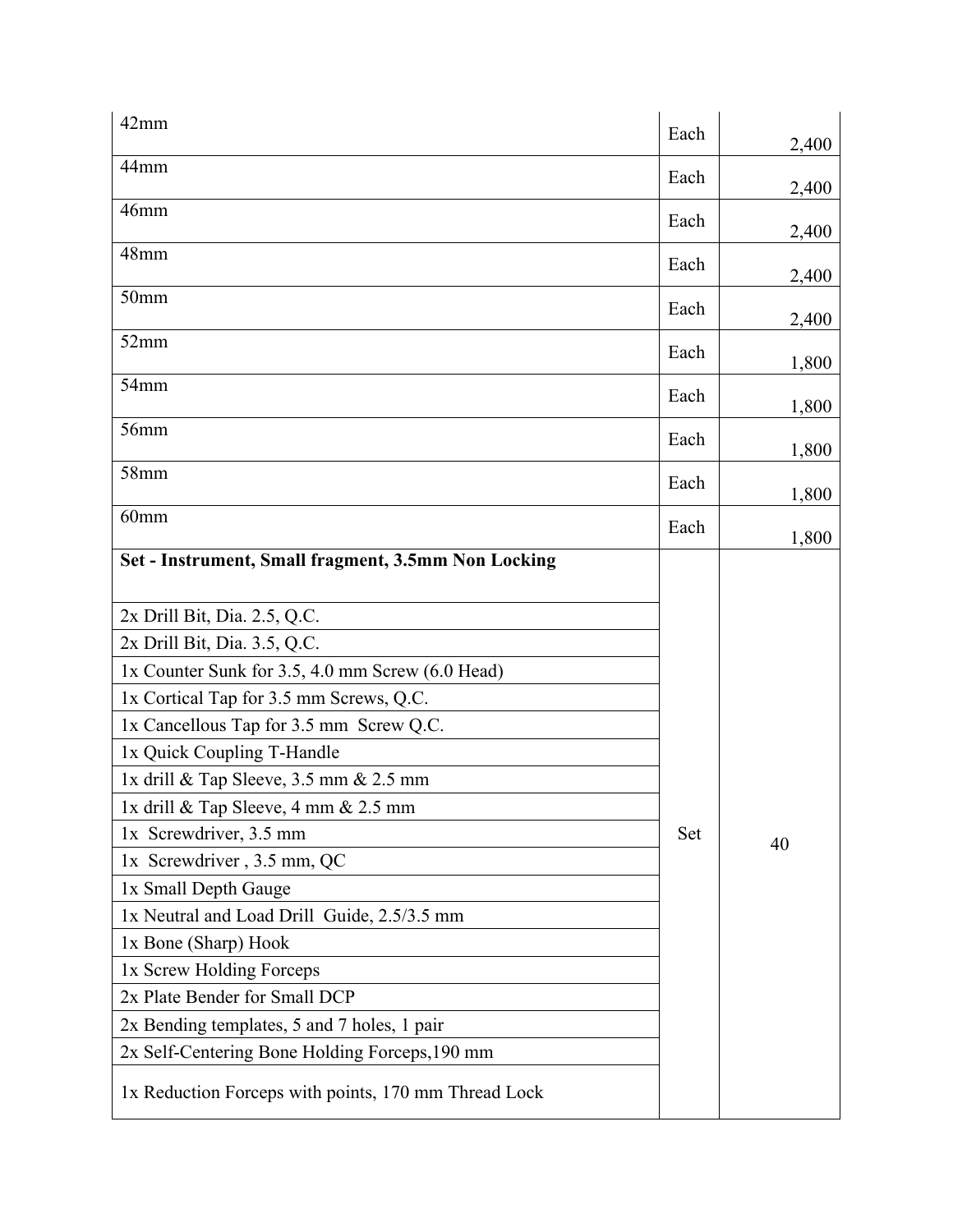| 1x Reduction Forceps Serrated Thread Lock 170 mm             |      |        |
|--------------------------------------------------------------|------|--------|
| 1x Hohman Retractor, 6mm                                     |      |        |
| 1x Hohman Retractor, 8mm                                     |      |        |
| 1x Hohman Retractor, 16mm                                    |      |        |
| 1x Small Periosteal Elevator, with Straight Edge, 6 mm Width |      |        |
| 1x Graphic box                                               |      |        |
| 3.5mm Cortical Screw self drilling/self tapping              |      |        |
| 10 <sub>mm</sub>                                             | Each | 1,200  |
| 12mm                                                         | Each | 4,800  |
| 14mm                                                         | Each | 9,600  |
| 16mm                                                         | Each | 18,000 |
| 18mm                                                         | Each | 36,000 |
| 20 <sub>mm</sub>                                             | Each | 18,000 |
| 22mm                                                         | Each | 9,600  |
| 24mm                                                         | Each | 12,000 |
| 26mm                                                         | Each | 12,000 |
| 28mm                                                         | Each | 24,000 |
| 30 <sub>mm</sub>                                             | Each | 40,000 |
| 32mm                                                         | Each | 40,000 |
| 34mm                                                         | Each | 40,000 |
| 36mm                                                         | Each | 40,000 |
| 38mm                                                         | Each | 40,000 |
| 40mm                                                         | Each | 40,000 |
| 42mm                                                         | Each | 6,000  |
| 44mm                                                         | Each | 6,000  |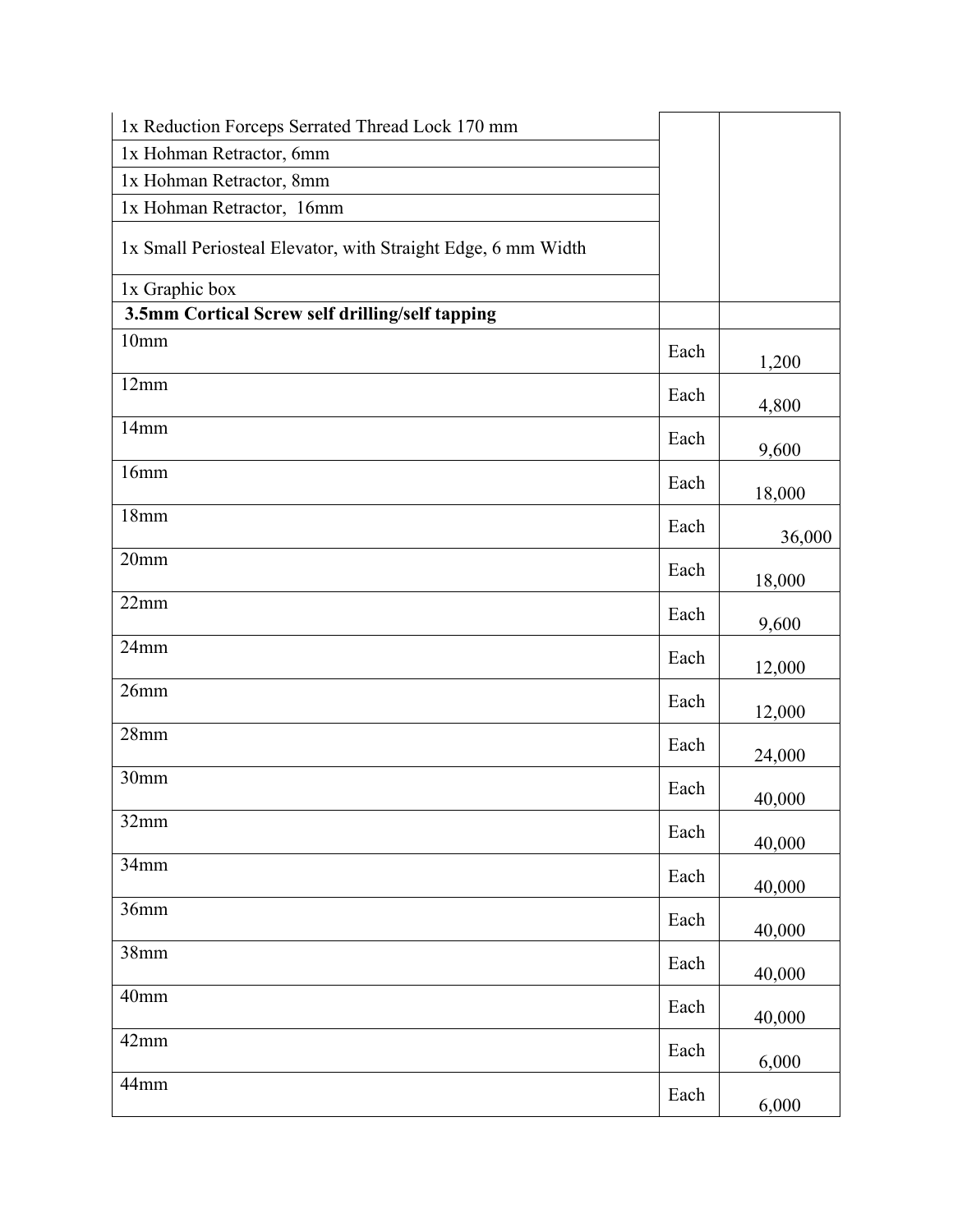| $46$ mm                            | Each | 6,000 |
|------------------------------------|------|-------|
| 48mm                               | Each | 6,000 |
| 50 <sub>mm</sub>                   | Each | 6,000 |
| Plates 3.5mm D.C.P.                |      |       |
| 6 Hole                             | Each | 300   |
| 7 Hole                             | Each | 1,200 |
| 8 Hole                             | Each | 3,000 |
| 9 Hole                             | Each | 600   |
| 10 Hole                            | Each | 300   |
| 11 Hole                            | Each | 300   |
| 12 Hole                            | Each | 300   |
| Plates 3.5mm L.C.D.C.P.            |      |       |
| 6 Hole                             | Each | 300   |
| 7 Hole                             | Each | 1,200 |
| 8 Hole                             | Each | 3,000 |
| 9 Hole                             | Each | 600   |
| 10 Hole                            | Each | 300   |
| 11 Hole                            | Each | 300   |
| 12 Hole                            | Each | 500   |
| <b>Reconstruction Plates 3.5mm</b> |      |       |
| 6 Hole                             | Each | 300   |
| 7 Hole                             | Each | 1,200 |
| 8 Hole                             | Each |       |
| 9 Hole                             | Each | 600   |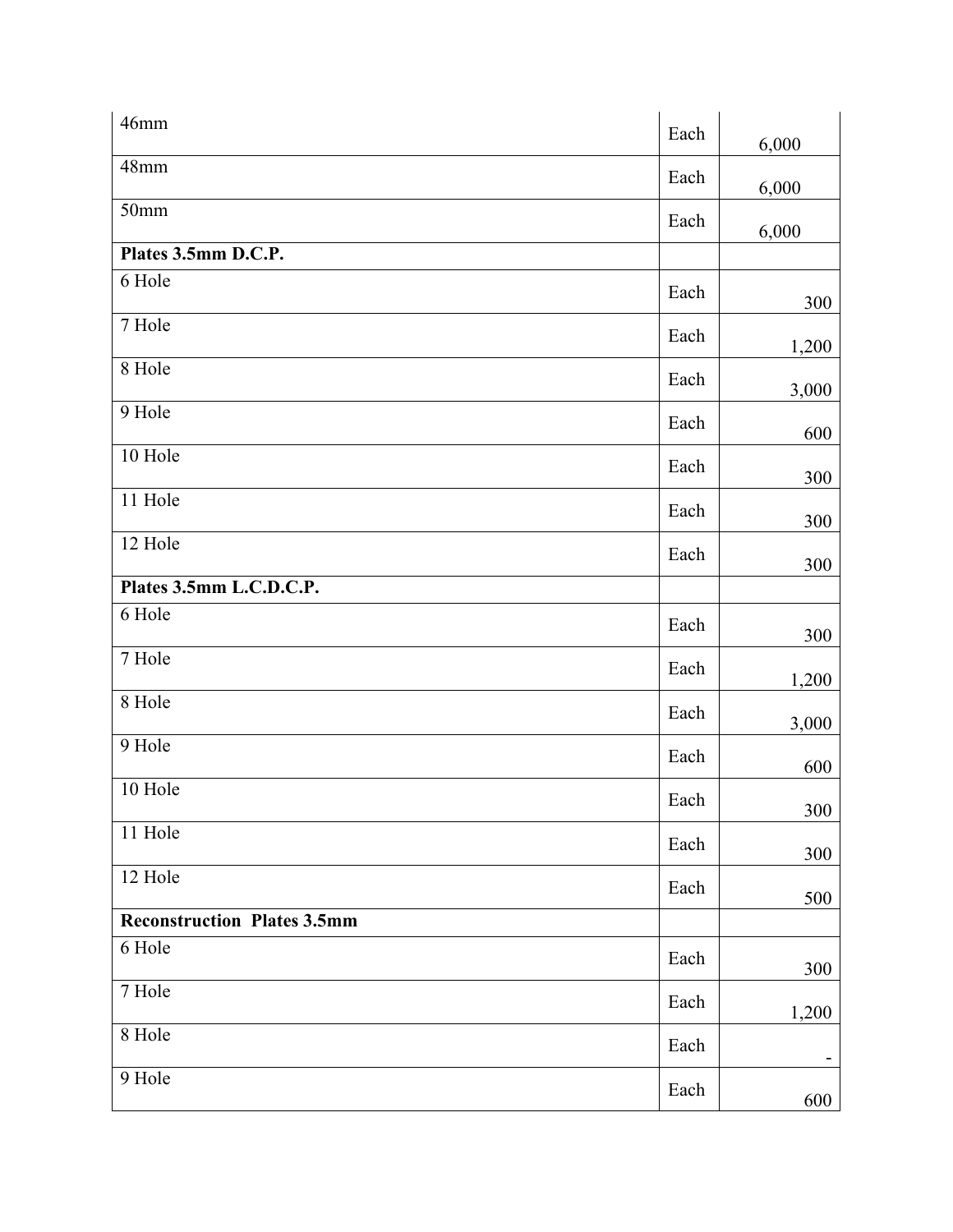| 10 Hole                                                                      | Each | 300 |
|------------------------------------------------------------------------------|------|-----|
| 11 Hole                                                                      | Each | 300 |
| 12 Hole                                                                      | Each | 300 |
| 1/3 Tubular Plates                                                           |      |     |
| 6 Hole                                                                       | Each | 300 |
| 7 Hole                                                                       | Each | 300 |
| 8 Hole                                                                       | Each | 300 |
| 9 Hole                                                                       | Each | 300 |
| 10 Hole                                                                      | Each | 300 |
| Set - Fixator, external, large (Synthes Type)                                |      |     |
| Open Wrench 10x11mm                                                          |      |     |
| <b>Combination Wrench</b>                                                    |      |     |
| Drill sleeve 3.2mm                                                           |      |     |
| Drill sleeve 5mm                                                             |      |     |
| 2x Drill bit 3.2mm                                                           |      |     |
| 2x Drill bit 4mm                                                             |      |     |
| 2x T Handle                                                                  |      |     |
| <b>Schanz Screw Introducer</b>                                               | Set  | 100 |
| Trocar With Handle-                                                          |      |     |
| Triple Drill sleeve assembly, length 110mm                                   |      |     |
| Clamps Diff. Types                                                           |      |     |
| Rods Diam. 11mm With Diff. Length                                            |      |     |
| Schanz pins Self tapping/ Self Drilling Diam. 4, 5, 6mm With Diff.<br>Length |      |     |
| Graphic Box                                                                  |      |     |
| <b>Implants for Set - Fixator, external, large (Synthes Type)</b>            |      |     |
| <b>Carbon Rod</b>                                                            |      |     |
| Carbon Rod (11mm) X 100mm                                                    | Each | 600 |
| Carbon Rod (11mm) X 150mm                                                    | Each | 600 |

 $\text{Carbon Rod (11mm)} \times 200 \text{mm}$  Each

600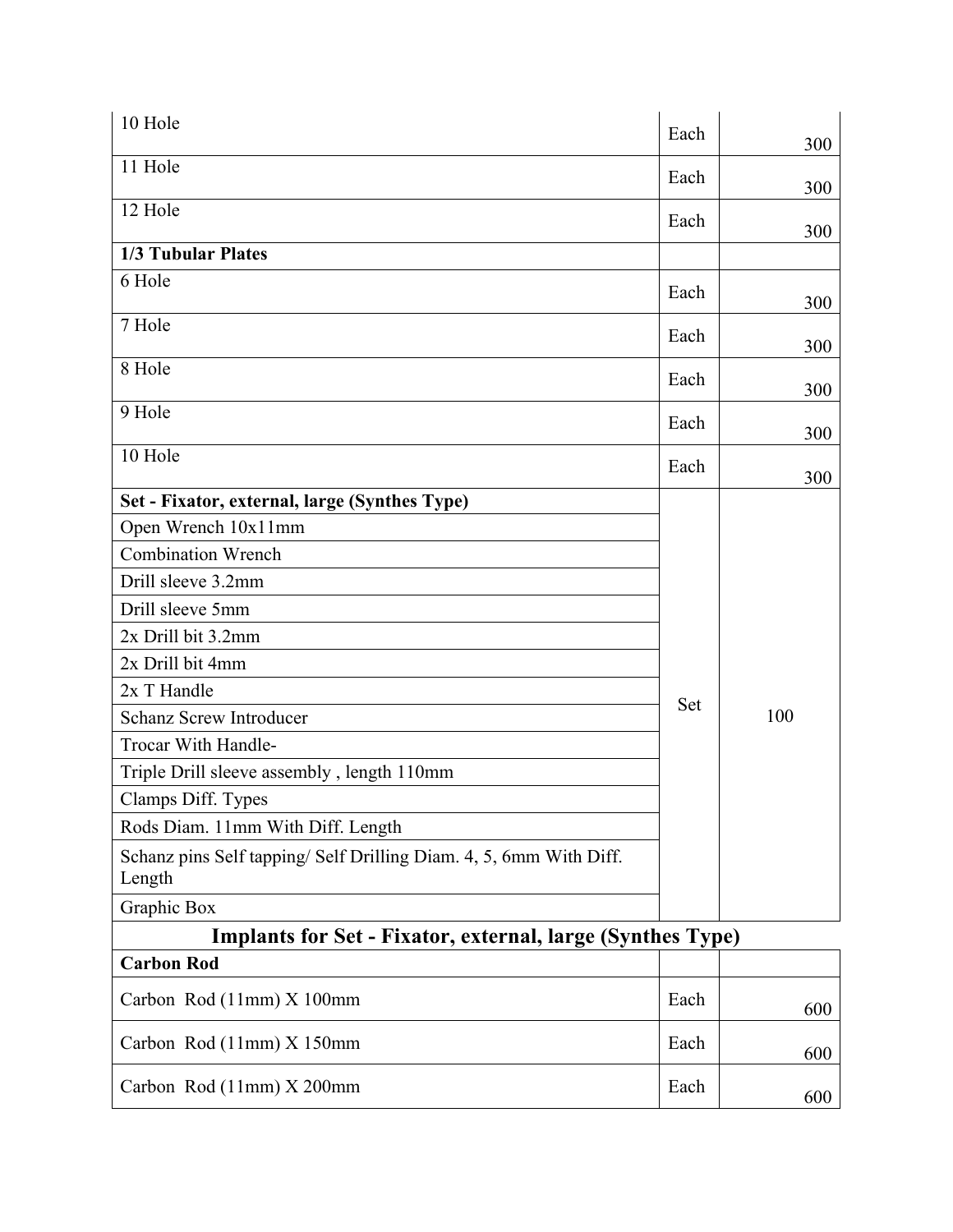| Carbon Rod (11mm) X 250mm                         | Each | 600    |
|---------------------------------------------------|------|--------|
| Carbon Rod (11mm) X 300mm                         | Each | 600    |
| Carbon Rod (11mm) X 350mm                         | Each | 1,200  |
| Carbon Rod (11mm) X 400mm                         | Each | 1,800  |
| Carbon Rod (11mm) X 450mm                         | Each | 3,000  |
| Carbon Rod (11mm) X 500mm                         | Each | 3,000  |
| Large pin to rod clamp, Reusable (for 11mm Rod)   | Each | 24,000 |
| Large rod to rod clamp, Reusable (for 11mm Rod)   | Each | 6,000  |
| <b>SCHANZ Pin Self drilling/ Self tapping</b>     |      |        |
| Schanz Screws $\varnothing$ 4.0 Mm X 16th X 175mm | Each | 1,140  |
| Schanz Screws Ø 4.0 Mm X 25th X 150mm             | Each | 1,140  |
| Schanz Screws $\varnothing$ 4.0 Mm X 25th X 175mm | Each | 1,140  |
| Schanz Screws Ø 4.0 Mm X 25th X 200mm             | Each | 1,140  |
| Schanz Screws Ø 4.0 Mm X 32th X 150mm             | Each | 1,140  |
| Schanz Screws Ø 4.0 Mm X 32th X 175mm             | Each | 1,140  |
| Schanz Screws Ø 4.0 Mm X 32th X 200mm             | Each | 1,140  |
| Schanz Screws $\varnothing$ 4.0 Mm X 32th X 225mm | Each | 1,140  |
| Schanz Screws $\varnothing$ 5.0 Mm X 16th X 175mm | Each | 1,860  |
| Schanz Screws $\varnothing$ 5.0 Mm X 25th X 150mm | Each | 1,860  |
| Schanz Screws $\varnothing$ 5.0 Mm X 25th X 175mm | Each | 1,860  |
| Schanz Screws Ø 5.0 Mm X 25th X 200mm             | Each | 1,860  |
| Schanz Screws $\varnothing$ 5.0 Mm X 32th X 150mm | Each | 1,860  |
| Schanz Screws $\varnothing$ 5.0 Mm X 32th X 175mm | Each | 1,860  |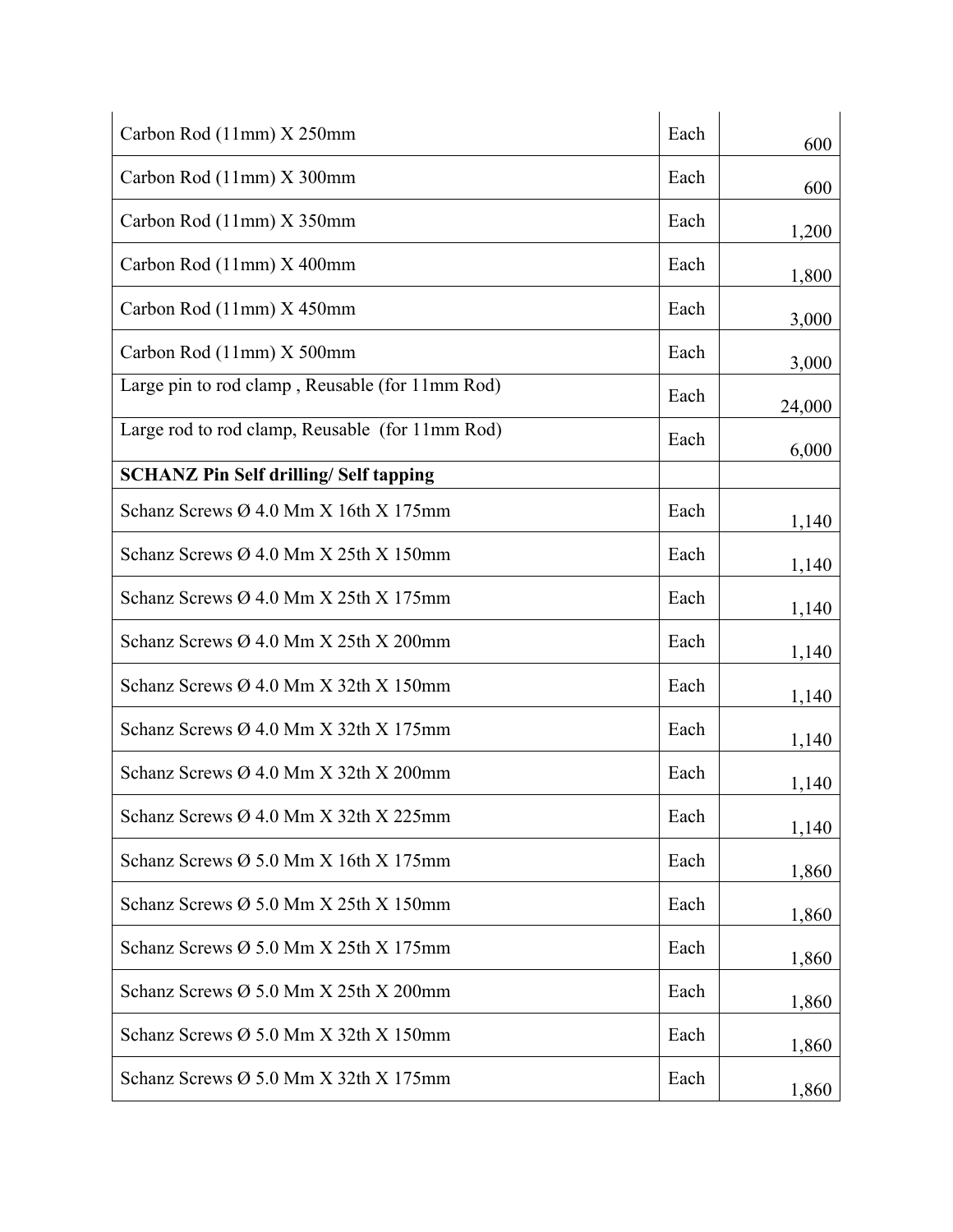| Schanz Screws $\varnothing$ 5.0 Mm X 32th X 200mm                          | Each | 1,860 |
|----------------------------------------------------------------------------|------|-------|
| Schanz Screws $\varnothing$ 5.0 Mm X 32th X 225mm                          | Each | 1,860 |
| Schanz Screws Ø 6.0 Mm X 16th X 175mm                                      | Each | 1,140 |
| Schanz Screws $\varnothing$ 6.0 Mm X 25th X 150mm                          | Each | 1,140 |
| Schanz Screws Ø 6.0 Mm X 25th X 175mm                                      | Each | 1,140 |
| Schanz Screws $\varnothing$ 6.0 Mm X 25th X 200mm                          | Each | 1,140 |
| Schanz Screws $\varnothing$ 6.0 Mm X 32th X 150mm                          | Each | 1,140 |
| Schanz Screws Ø 6.0 Mm X 32th X 175mm                                      | Each | 1,140 |
| Schanz Screws $\varnothing$ 6.0 Mm X 32th X 200mm                          | Each | 1,140 |
| Schanz Screws $\varnothing$ 6.0 Mm X 32th X 225mm                          | Each | 1,140 |
| 5.0mm Stienman Pin length 225mm                                            | Each | 1,800 |
| 5.0mm Denham Pin Length 225mm                                              | Each | 1,800 |
| Set - Fixator, external, small (Synthes Type)                              |      |       |
| Open Wrench                                                                |      |       |
| <b>Combination Wrench</b>                                                  |      |       |
| Drill sleeve 2.5mm                                                         |      |       |
| Drill sleeve 4mm                                                           |      |       |
| 2x Drill bit 2mm                                                           |      |       |
| 2x Drill bit 2.5 mm                                                        |      |       |
| 2x T Handle                                                                |      |       |
| <b>SCHANZ SCREW INTRODUCER</b>                                             | Set  | 60    |
| TROCAR WITH HANDLE-                                                        |      |       |
| Triple Drill sleeve assembly, length 110mm                                 |      |       |
| Clamps Diff. Types                                                         |      |       |
| Rods Diff. Size                                                            |      |       |
| Schanz pins Self tapping/Self Drilling Diam. 2.5, 3mm With Diff.<br>Length |      |       |
| Graphic Box                                                                |      |       |
| <b>Implants for Set - Fixator, external, small (Synthes Type)</b>          |      |       |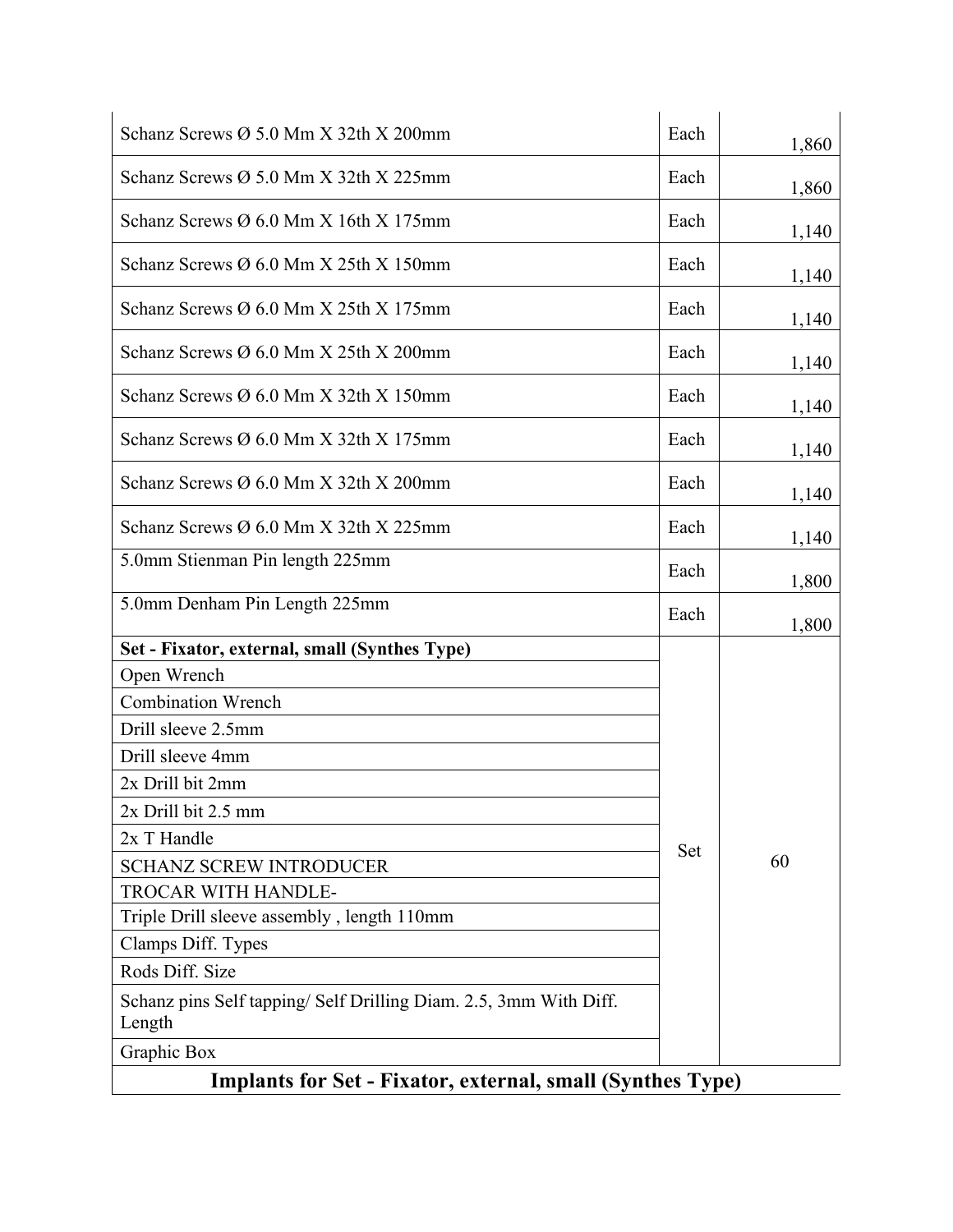| <b>Connecting Rod</b>                             |      |        |
|---------------------------------------------------|------|--------|
| Connecting Rod $\varnothing$ 4.0mm X 75 Mm        | Each | 600    |
| Connecting Rod $\varnothing$ 4.0mm X 100 Mm       | Each | 600    |
| Connecting Rod $\varnothing$ 4.0mm X 125 Mm       | Each | 1,200  |
| Connecting Rod $\varnothing$ 4.0mm X 150 Mm       | Each | 1,200  |
| Connecting Rod Ø 4.0mm X 200 Mm                   | Each | 600    |
| Connecting Rod $\varnothing$ 4.0mm X 225 Mm       | Each | 2,400  |
| Connecting Rod $\varnothing$ 4.0mm X 250 Mm       | Each | 2,400  |
| Connecting Rod $\varnothing$ 4.0mm X 300 Mm       | Each | 2,400  |
| Small Pin To Rod Clamp, Reusable, (For 11mm Rod)  | Each | 72,000 |
| Small Rod To Rod Clamp, Reusable (For 11mm Rod)   | Each | 4,500  |
| <b>Schanz Pin Self Drilling/ Self Tapping</b>     |      |        |
| Schanz Screws Ø 2.5 Mm X 16th X 125mm             | Each | 3,000  |
| Schanz Screws Ø 2.5 Mm X 16th X 150mm             | Each | 3,000  |
| Schanz Screws Ø 2.5 Mm X 16th X 175mm             | Each | 3,000  |
| Schanz Screws Ø 2.5 Mm X 16th X 200mm             | Each | 3,000  |
| Schanz Screws Ø 2.5 Mm X 18th X 175mm             | Each | 3,000  |
| Schanz Screws Ø 2.5 Mm X 32th X 150mm             | Each | 3,000  |
| Schanz Screws $\varnothing$ 2.5 Mm X 32th X 175mm | Each | 3,000  |
| Schanz Screws Ø 2.5 Mm X 32th X 200mm             | Each | 3,000  |
| Schanz Screws $\varnothing$ 2.5 Mm X 32th X 225mm | Each | 3,000  |
| Schanz Screws $\varnothing$ 2.5 Mm X 40h X 225mm  | Each | 3,000  |
| Schanz Screws $\varnothing$ 3.5 Mm X 16th X 125mm | Each | 3,000  |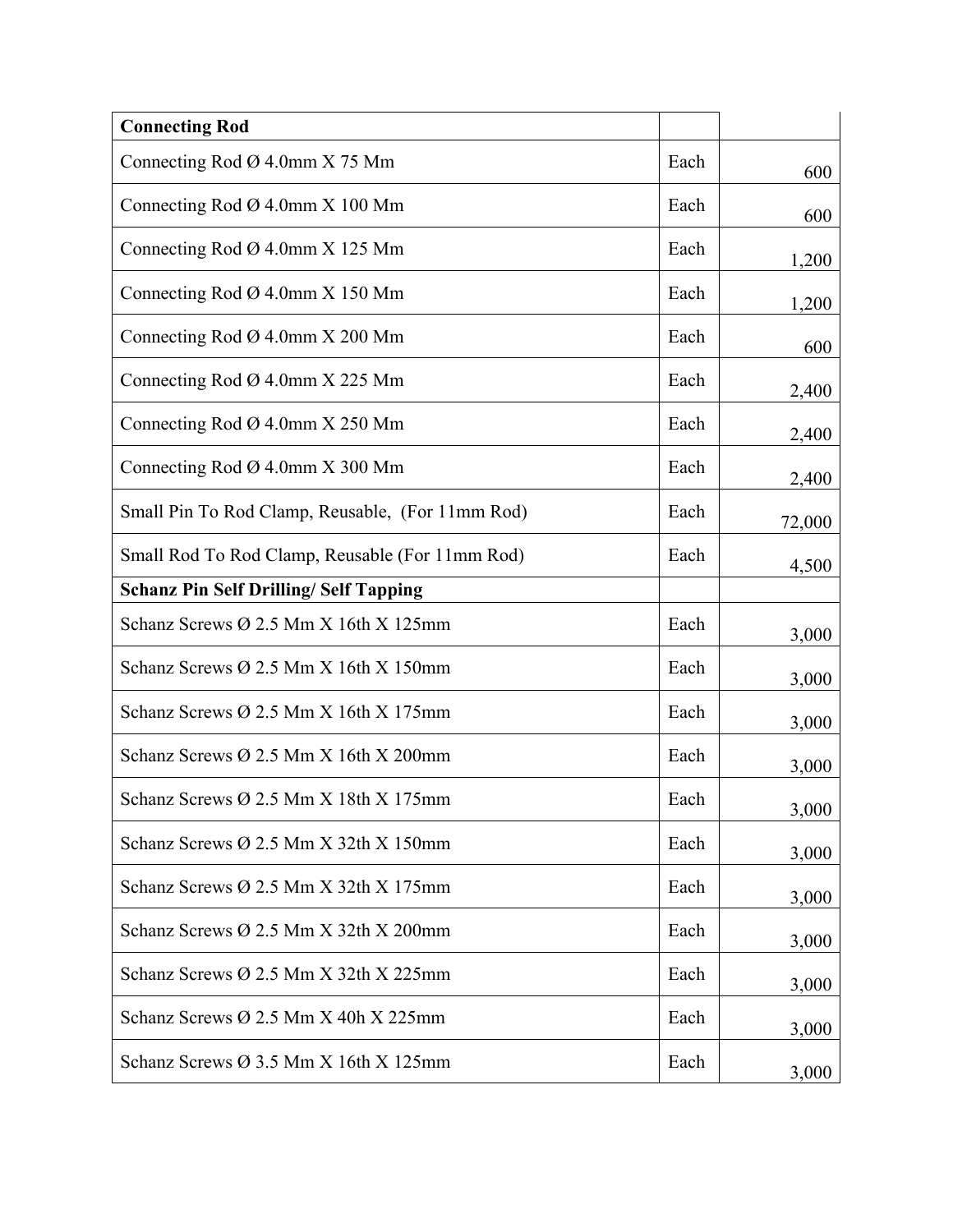| Schanz Screws $\varnothing$ 3.5 Mm X 16th X 150mm            | Each |       |
|--------------------------------------------------------------|------|-------|
|                                                              |      | 3,000 |
| Schanz Screws Ø 3.5 Mm X 16th X 175mm                        | Each | 3,000 |
| Schanz Screws $\varnothing$ 3.5 Mm X 16th X 200mm            | Each | 3,000 |
| Schanz Screws $\varnothing$ 3.5 Mm X 18th X 175mm            | Each | 3,000 |
| Schanz Screws Ø 3.5 Mm X 32th X 150mm                        | Each | 3,000 |
| Schanz Screws Ø 3.5 Mm X 32th X 175mm                        | Each | 3,000 |
| Schanz Screws $\varnothing$ 3.5 Mm X 32th X 200mm            | Each | 3,000 |
| Schanz Screws $\varnothing$ 3.5 Mm X 32th X 225mm            | Each | 3,000 |
| Schanz Screws $\varnothing$ 3.5 Mm X 40th X 225mm            | Each | 3,000 |
| <b>General Orthopedic Instruments</b>                        |      |       |
| Lowman's bone holding clamp                                  |      |       |
| Lowman's bone holding clamp- 125mm small (for forearm bones) | Each | 40    |
| Lowman's bone holding clamp-160mm medium (for humerus)       | Each | 40    |
| Lowman's bone holding clamp-200mm large (for femur & tibia)  | Each | 40    |
| Hay grooves bone holding forcep                              |      |       |
| Hay grooves bone holding forcep-200mm                        | Each | 40    |
| Hay grooves bone holding forcep-250mm                        | Each | 40    |
| Hay grooves bone holding forcep-300mm                        | Each | 40    |
| Hay grooves bone holding forcep- 350mm                       | Each | 40    |
| <b>Bone nibbler</b>                                          |      |       |
| Bone nibbler- double action, 190 mm, straight                | Each | 20    |
| Bone nibbler- double action, 190 mm, curved                  | Each | 20    |
| Bone nibbler- double action, 190 mm, angular                 | Each | 20    |
| Bone nibbler- double action, 225 mm, straight                | Each | 20    |
| Bone nibbler- double action, 225 mm, curved                  | Each | 20    |
| Bone nibbler- double action, 225 mm, angular                 | Each | 20    |
| Bone nibbler- double action, 270 mm, straight                | Each | 20    |
| Bone nibbler- double action, 270 mm, angular                 | Each | 20    |
| Bone nibbler- single action - 150mm straight                 | Each | 20    |
| <b>Chisel with fibre handle</b>                              |      |       |
| Chisel with fibre handle- 5 mm                               | Each | 30    |
|                                                              |      |       |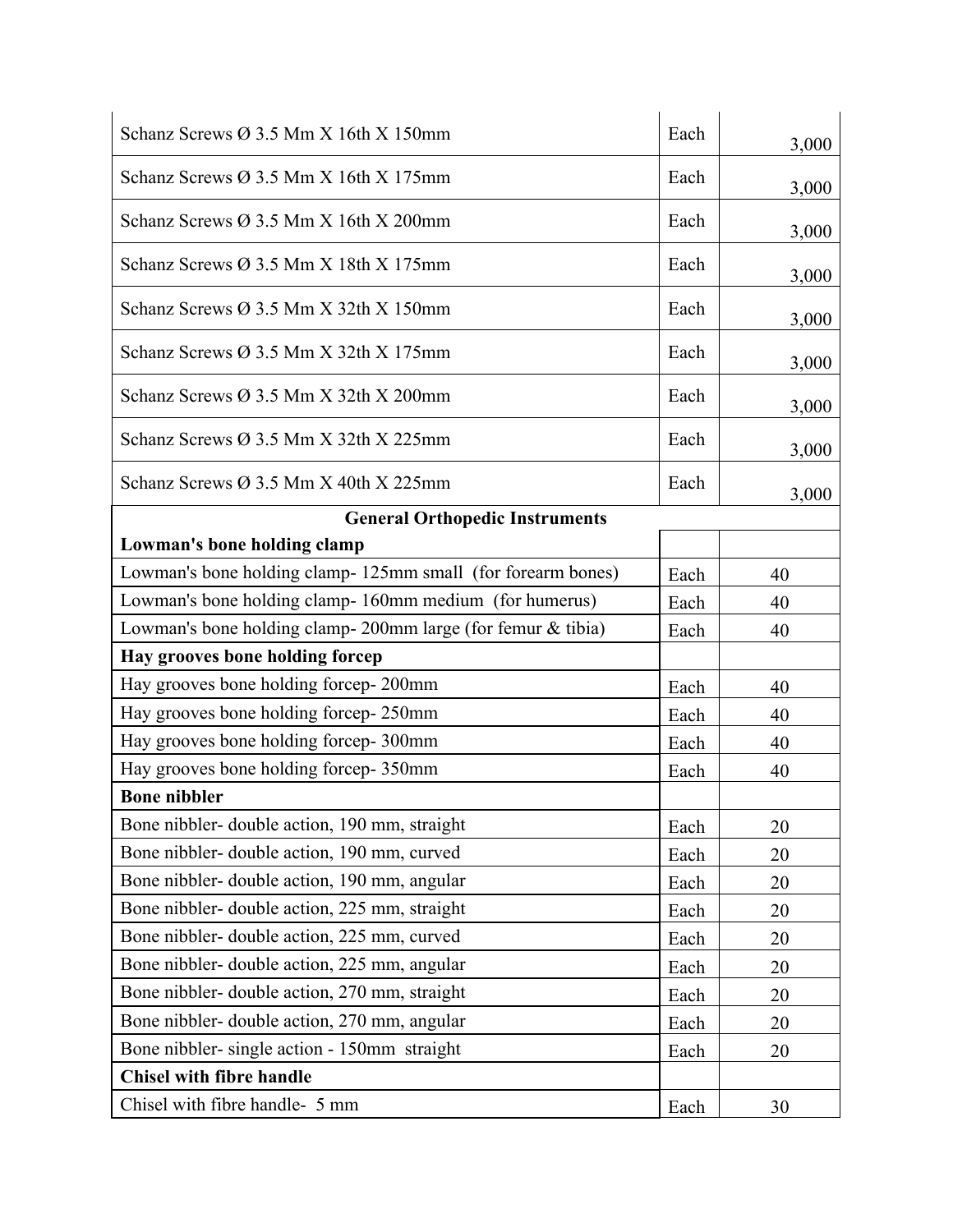| Chisel with fibre handle-10 mm                  | Each | 30  |
|-------------------------------------------------|------|-----|
| Chisel with fibre handle-15 mm                  | Each | 30  |
| Chisel with fibre handle-18 mm                  | Each | 30  |
| Chisel with fibre handle- 20 mm                 | Each | 30  |
| Chisel with fibre handle-25 mm                  | Each | 30  |
| Chisel with fibre handle- 30 mm                 | Each | 30  |
| <b>Osteotome with s.s handle</b>                |      |     |
| Osteotome with s.s handle- 6 mm, straight       | Each | 30  |
| Osteotome with s.s handle- 8 mm, straight       | Each | 30  |
| Osteotome with s.s handle-12 mm, straight       | Each | 30  |
| Osteotome with s.s handle-15 mm, straight       | Each | 30  |
| Osteotome with s.s handle-18 mm, straight       | Each | 30  |
| Osteotome with s.s handle-20 mm, straight       | Each | 30  |
| Osteotome with s.s handle-24 mm, straight       | Each | 30  |
| Volkman bone curette (double ended)             | Each | 100 |
| Bone curette with fibre handle                  |      |     |
| Bone curette with fibre handle-small            | Each | 40  |
| Bone curette with fibre handle- medium          | Each | 40  |
| Bone curette with fibre handle-large            | Each | 40  |
| Parabeuf's periosteal elevators                 |      |     |
| Parabeauf's periosteal elevator-straight, 12mm  | Each | 40  |
| Parabeauf's periosteal elevator- straight, 16mm | Each | 40  |
| Parabeauf's periosteal elevator-straight, 20mm  | Each | 40  |
| Parabeauf's periosteal elevator-straight, 25mm  | Each | 40  |
| <b>Bone hammer</b>                              |      |     |
| Bone hammer with s.s. Handle 350gms.            | Each | 60  |
| <b>Drill bits</b>                               |      |     |
| Drill bit ø 2.5mm x 125 mm- non coupling        | Each | 100 |
| Drill bit ø 2.7mm x 125 mm- non coupling        | Each | 100 |
| Drill bit ø 3.2mm x 125 mm- non coupling        | Each | 100 |
| Drill bit ø 2.5mm x 225 mm- non coupling        | Each | 100 |
| Drill bit ø 2.7mm x 225 mm- non coupling        | Each | 100 |
| Drill bit ø 3.2mm x 225 mm- non coupling        | Each | 100 |
| Drill bit ø 2.5mm x 125 mm- coupling end        | Each | 100 |
| Drill bit ø 2.7mm x 125 mm- coupling end        | Each | 100 |
| Drill bit ø 3.2mm x 125 mm- coupling end        | Each | 100 |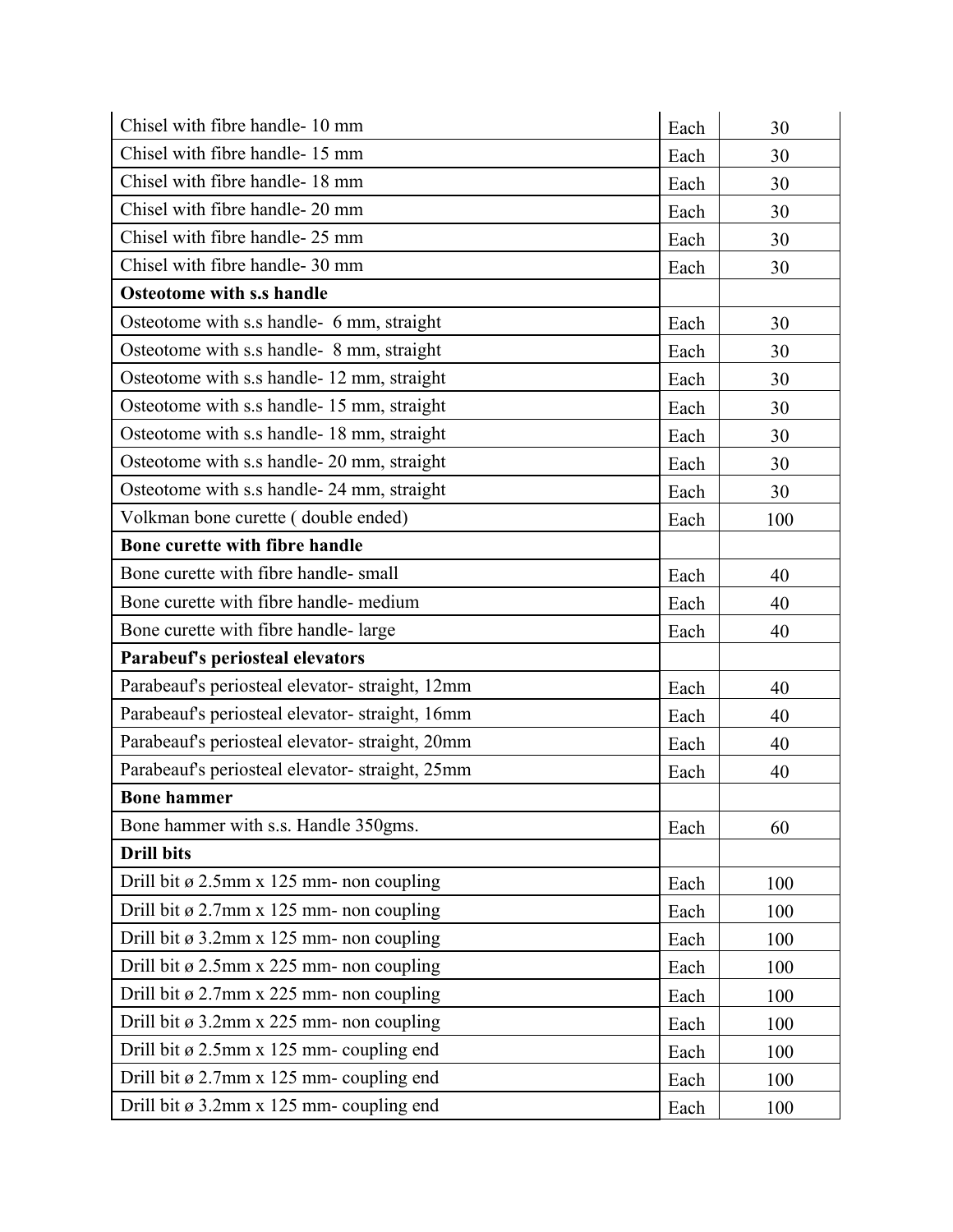| Drill bit ø 2.5mm x 225 mm- coupling end              | Each       | 100 |
|-------------------------------------------------------|------------|-----|
| Drill bit ø 2.7mm x 225 mm- coupling end              | Each       | 100 |
| Drill bit ø 3.2mm x 225 mm- coupling end              | Each       | 100 |
| Electric oscillating plaster cutting saw              |            |     |
| Electric oscillating plaster cutting saw              | Each       | 60  |
| Spare oscillating saw for elec. Plaster cutter - pair | Each       | 300 |
| <b>Plasters</b>                                       |            |     |
| Plaster saw- heavy handle                             | Each       | 40  |
| Plaster saw-engel                                     | Each       | 40  |
| Plaster saw-bergman                                   | Each       | 40  |
| Plaster spreader                                      | Each       | 40  |
| Plaster shear-bohler's                                | Each       | 40  |
| Plaster bender/twister                                | Each       | 40  |
| Plaster opener daws                                   | Each       | 40  |
| Finger plaster saw- window opener                     | Each       | 40  |
| <b>Hohmann retractor</b>                              |            |     |
| Hohmann retractor, width-12mm,                        | Each       | 80  |
| Hohmann retractor, width-16mm,                        | Each       | 80  |
| Hohmann retractor, width-20mm,                        | Each       | 80  |
| Hohmann retractor, width-24mm,                        | Each       | 80  |
| Reduction forceps- pointed- 200mm rachet lock         | Each       | 60  |
| Big wire cutter, heavy duty                           | Each       | 10  |
| <b>Set - Instrument, HCS/DHS</b>                      |            |     |
| DCS Angle guide                                       |            |     |
| DHS Angle guide                                       |            |     |
| Tap 6.5mm                                             |            |     |
| T-Handle with QC                                      |            |     |
| DHS TAP 12.5MM                                        |            |     |
| Guide wire threaded 2.5mm                             |            |     |
| tap 4.5mm                                             |            |     |
| DHS Plate impactor 20mm                               |            |     |
| DHS Iplate mpactor 9mm                                |            |     |
| Drill guide NE                                        |            |     |
| Drill and tap sleeve 6.5/4.5mm                        |            |     |
| Drill and tap sleeve 4.5/3.5mm                        |            |     |
| Drill bit 4.5mm                                       |            |     |
| Drill 3.2mm                                           | <b>Set</b> | 10  |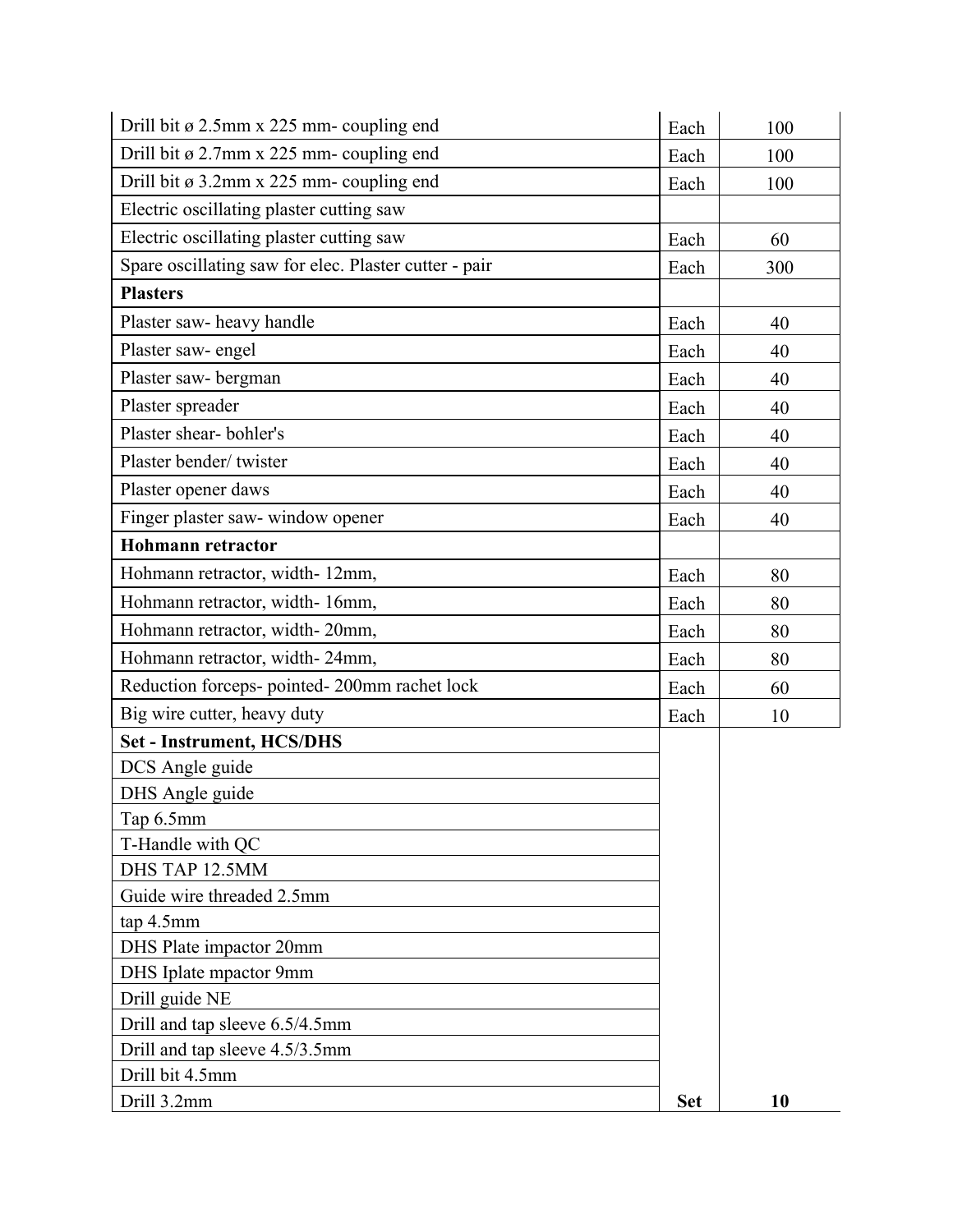| Drill 3.2mm                       |  |
|-----------------------------------|--|
| <b>DCS</b> Reamer                 |  |
| <b>DHS</b> Reamer                 |  |
| Guide wire measuring device       |  |
| Insertion sleeve                  |  |
| Long coupling screw for insertion |  |
| T Wrench                          |  |
| Long coupling sleeve for removal  |  |
| Depth gauge                       |  |
| Graphic Box for instruments       |  |

## **Implants for Set - Instrument, HCS/DHS**

| Implants for Set Thistrament, HCS/DH                    |      |     |
|---------------------------------------------------------|------|-----|
| DHS screws with compression screw                       |      |     |
| DHS screws with compression screw, l- 050 mm            | Each | 180 |
| DHS screws with compression screw, l- 055 mm            | Each | 180 |
| DHS screws with compression screw, 1-060 mm             | Each | 180 |
| DHS screws with compression screw, l- 065 mm            | Each | 180 |
| DHS screws with compression screw, 1-070 mm             | Each | 180 |
| DHS screws with compression screw, l- 075 mm            | Each | 600 |
| DHS screws with compression screw, 1-080 mm             | Each | 600 |
| DHS screws with compression screw, l- 085 mm            | Each | 600 |
| DHS screws with compression screw, l- 090 mm            | Each | 600 |
| DHS screws with compression screw, l- 095 mm            | Each | 300 |
| DHS screws with compression screw, l- 100 mm            | Each | 180 |
| DHS screws with compression screw, l- 105 mm            | Each | 180 |
| DHS screws with compression screw, l- 110 mm            | Each | 180 |
| DHS screws with compression screw, l- 115 mm            | Each | 180 |
| DHS screws with compression screw, l- 120 mm            | Each | 180 |
| DHS I/b plate with combi hole 135°                      |      |     |
| DHS 1/b plate with combi hole 135° - 02 holes           | Each | 120 |
| DHS 1/b plate with combi hole 135° - 03 holes           | Each | 180 |
| DHS 1/b plate with combi hole 135° - 04 holes, 1-78 mm  | Each | 600 |
| DHS 1/b plate with combi hole 135° - 05 holes, 1-94 mm  | Each | 600 |
| DHS 1/b plate with combi hole 135° - 06 holes, 1-110mm  | Each | 300 |
| DHS 1/b plate with combi hole 135° - 07 holes, 1-126mm  | Each | 300 |
| DHS 1/b plate with combi hole 135° - 08 holes, l- 142mm | Each | 300 |
| DHS 1/b plate with combi hole 135° - 09 holes, 1-158mm  | Each | 300 |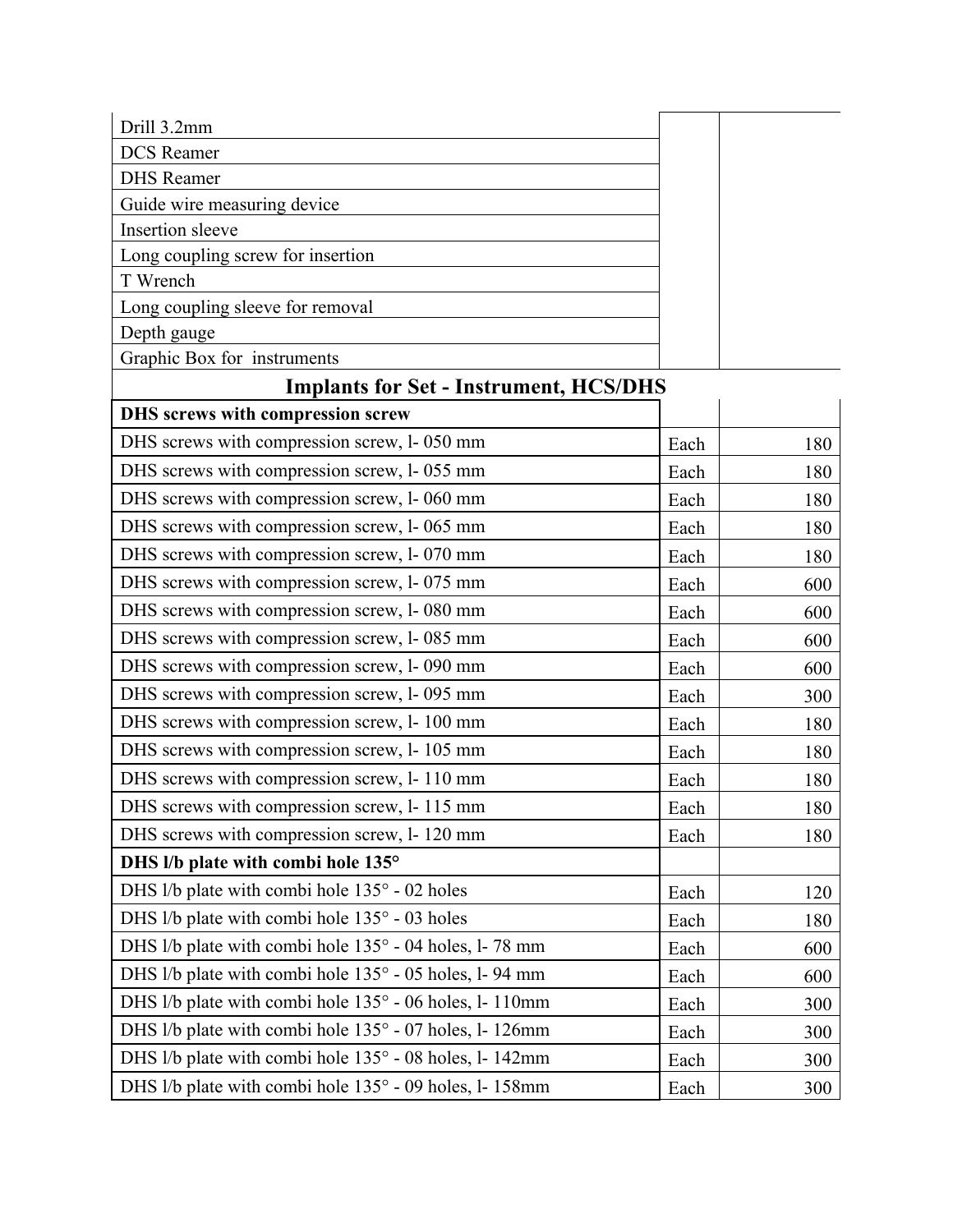| DHS 1/b plate with combi hole 135° - 10 holes, l-174mm      | Each | 120 |
|-------------------------------------------------------------|------|-----|
| DHS 1/b plate with combi hole 135° - 11 holes, l- 190mm     | Each | 120 |
| DHS 1/b plate with combi hole 135° - 12 holes, l- 206mm     | Each | 120 |
| DHS 1/b plate with combi hole 135° - 13 holes,              | Each | 120 |
| DHS 1/b plate with combi hole 135° - 14 holes,              | Each | 120 |
| DHS 1/b plate with combi hole 135° - 15 holes,              | Each | 120 |
| DHS 1/b plate with combi hole 135° - 16 holes,              | Each | 120 |
| DHS 1/b plate with combi hole 135° - 17 holes,              | Each | 120 |
| DHS 1/b plate with combi hole 135° - 18 holes,              | Each | 120 |
| DHS 1/b plate with combi hole 135° - 19 holes,              | Each | 120 |
| DHS 1/b plate with combi hole 135° - 20 holes,              | Each | 120 |
| Dcs barrel plate 95° with combi holes                       |      |     |
| Des barrel plate 95° with combi holes - 06 holes, l- 100 mm | Each | 300 |
| Des barrel plate 95° with combi holes - 08 holes, l- 130 mm | Each | 300 |
| Des barrel plate 95° with combi holes - 10 holes, l- 163 mm | Each | 300 |
| Des barrel plate 95° with combi holes - 12 holes, l- 198 mm | Each | 300 |
| <b>Container for DHS plate and screw</b>                    | Each | 10  |
| <b>Set - Pelvic instrument</b>                              |      |     |
| 2x Reduction forceps, oblique                               |      |     |
| 1x Pelvic reduction forceps with points                     |      |     |
| 1x Bone holding forcep(small)                               |      |     |
| 1x Screw driver(hex) $sw2.5$                                |      |     |
| 1x Bone holding forcep(large)                               |      |     |
| 1x Pelvice reduction forceps                                |      |     |
| 1x Pelvice reduction forceps                                |      |     |
| 1x Acetabulum reduction forceps                             |      |     |
| 1x Loeatingdriver                                           |      |     |
| 1x Drill bit 2.5                                            |      |     |
| 1x Combination drill guide                                  |      |     |
| 1x Plate bending wrench                                     |      |     |
| 1x Screw tap ha3.5                                          |      |     |
| 1x Reduction forceps with 3ball tips                        |      |     |
| 1x Sharp hook                                               |      |     |
| 1x T-sharp hook                                             |      |     |
| 1x Plate bonding wrench<br>Graphic box                      |      | 10  |
| <b>Implants for pelvic instrument</b>                       | Set  |     |
|                                                             |      |     |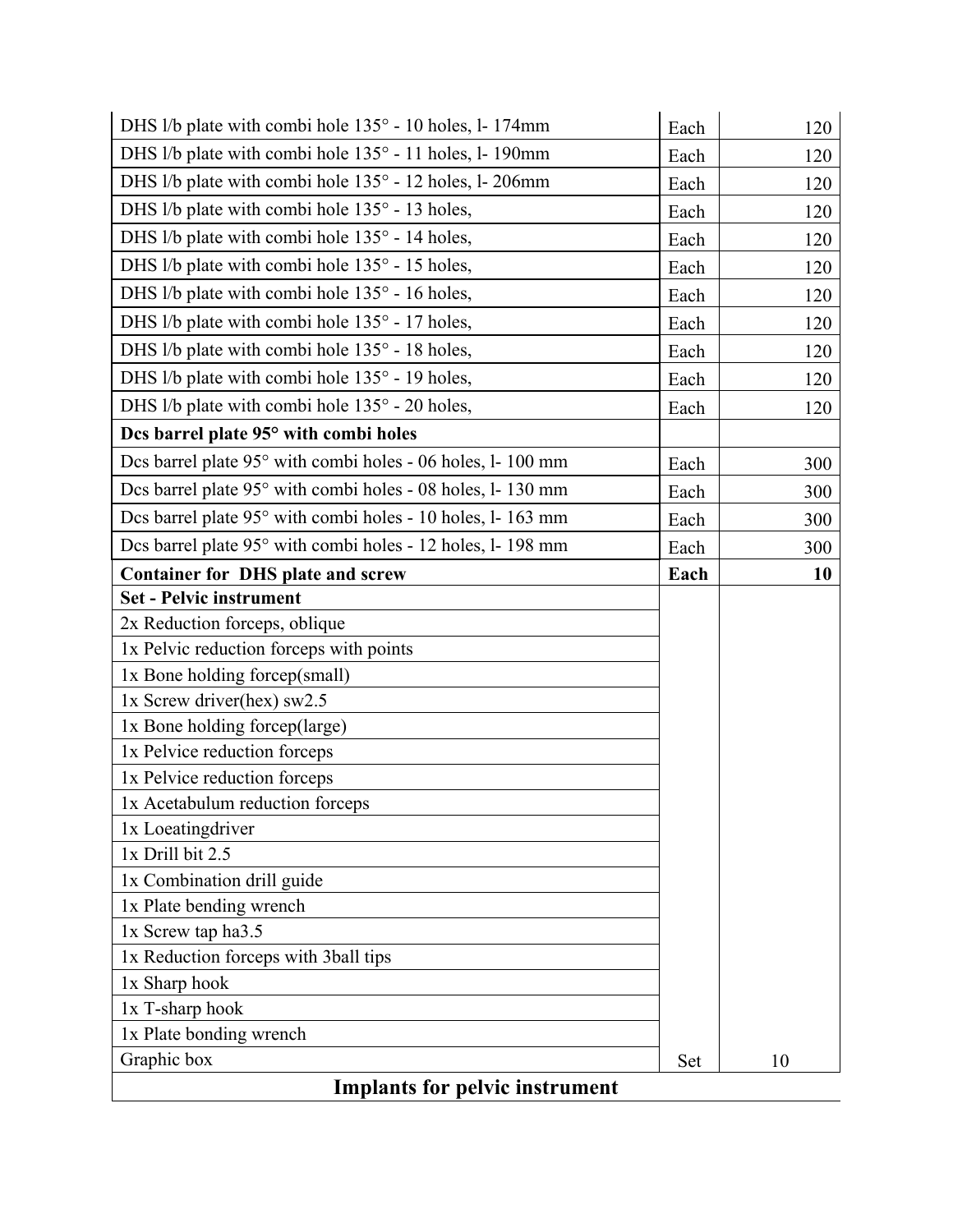| Pelvic recon plate low profile ø 3.5mm                                |      |     |
|-----------------------------------------------------------------------|------|-----|
| Pelvic recon plate low profile $\varnothing$ 3.5mm - 2 hole, straight | Each | 600 |
| Pelvic recon plate low profile ø 3.5mm- 3 hole, straight              | Each | 600 |
| Pelvic recon plate low profile $\varnothing$ 3.5mm-4 hole, straight   | Each | 600 |
| Pelvic recon plate low profile $\varnothing$ 3.5mm- 5 hole, straight  | Each | 600 |
| Pelvic recon plate low profile $\varnothing$ 3.5mm- 6 hole, straight  | Each | 600 |
| Pelvic recon plate low profile ø 3.5mm - 7 hole, straight             | Each | 600 |
| Pelvic recon plate low profile ø 3.5mm - 8 hole, straight             | Each | 600 |
| Pelvic recon plate low profile ø 3.5mm-9 hole, straight               | Each | 600 |
| Pelvic recon plate low profile $\varnothing$ 3.5mm- 10 hole, straight | Each | 600 |
| Pelvic recon plate low profile ø 3.5mm - 12 hole, straight            | Each | 600 |
| Pelvic recon plate low profile $\varnothing$ 3.5mm- 14 hole, straight | Each | 600 |
| Pelvic recon plate low profile ø 3.5mm- 16 hole, straight             | Each | 600 |
| Pelvic recon plate low profile $\varnothing$ 3.5mm- 18 hole, straight | Each | 600 |
| Pelvic recon plate 88° ø 3.5mm                                        |      |     |
| Pelvic recon plate 88° ø 3.5mm- 6 hole, curved                        | Each | 300 |
| Pelvic recon plate 88° ø 3.5mm- 7 hole, curved                        | Each | 300 |
| Pelvic recon plate 88° ø 3.5mm-8 hole, curved                         | Each | 300 |
| Pelvic recon plate 88° ø 3.5mm- 10 hole, curved                       | Each | 300 |
| Pelvic recon plate 88° ø 3.5mm- 12 hole, curved                       | Each | 300 |
| Pelvic recon plate 88° ø 3.5mm- 14 hole, curved                       | Each | 300 |
| Pelvic recon plate 88° ø 3.5mm- 16 hole, curved                       | Each | 300 |
| Quadrilateral surface plate 3.5                                       |      |     |
| Quadrilateral surface plate 3.5-short                                 | Each | 180 |
| Quadrilateral surface plate 3.5-standard                              | Each | 180 |
| Quadrilateral surface plate 3.5-long                                  | Each | 180 |
| Spring plate 3.5                                                      |      |     |
| Spring plate 3.5 -1h length 19.5mm                                    | Each | 180 |
| Spring plate 3.5 -2h length 31.5mm                                    | Each | 180 |
| Spring plate 3.5 -3h length 43.5mm                                    | Each | 180 |
| Pelvic j plate ø 3.5mm                                                |      |     |
| Pelvic j plate ø 3.5mm-10 hole, left                                  | Each | 180 |
| Pelvic j plate ø 3.5mm - 10 hole, right                               | Each | 180 |
| Pelvic j plate ø 3.5mm- 12 hole, left                                 | Each | 180 |
| Pelvic j plate ø 3.5mm- 12 hole, right                                | Each | 180 |
| Pelvic j plate ø 3.5mm- 14 hole, left                                 | Each | 180 |
| Pelvic j plate ø 3.5mm- 14 hole, right                                | Each | 180 |
| Pelvic j plate ø 3.5mm-16 hole, left                                  | Each | 180 |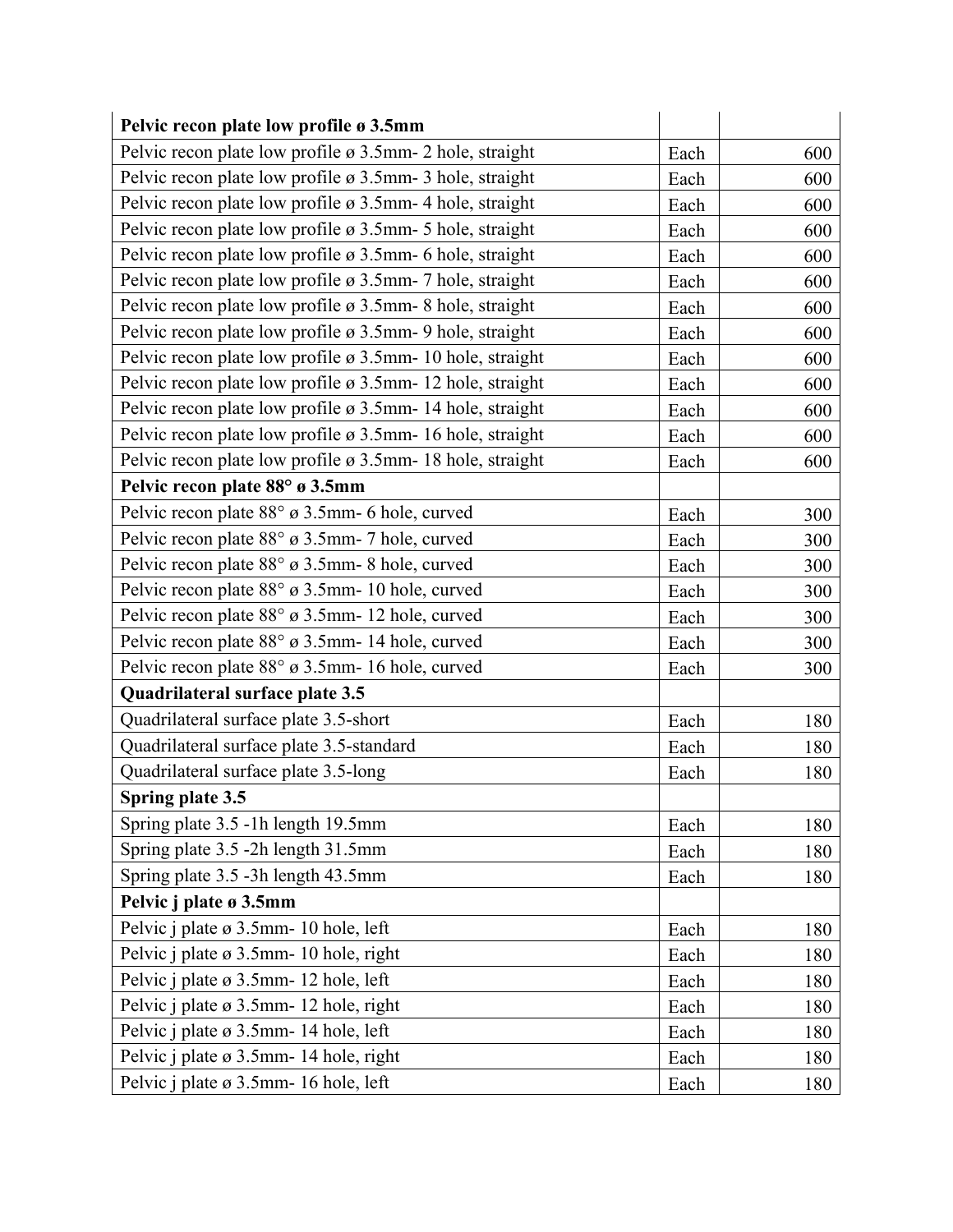| Pelvic j plate ø 3.5mm - 16 hole, right                        | Each       | 180   |
|----------------------------------------------------------------|------------|-------|
| Pelvic recon plate 108° ø 3.5mm                                |            |       |
| Pelvic recon plate 108° ø 3.5mm- 6 hole, curved                | Each       | 300   |
| Pelvic recon plate 108° ø 3.5mm-8 hole, curved                 | Each       | 300   |
| Pelvic recon plate 108° ø 3.5mm- 10 hole, curved               | Each       | 300   |
| Pelvic recon plate 108° ø 3.5mm- 12 hole, curved               | Each       | 300   |
| Pelvic recon plate 108° ø 3.5mm- 14 hole, curved               | Each       | 300   |
| Pelvic recon plate 108° ø 3.5mm- 16 hole, curved               | Each       | 300   |
| Pelvic plate container                                         | Each       | 10    |
| Set - Instruments, Small Fragment LocKing (3.5)                |            |       |
| 1x Screw driver                                                |            |       |
| 1x Screw driver 3.5 torque                                     |            |       |
| 1x Depth gauge                                                 |            |       |
| 2x Tapper with T handle $-3,5$                                 |            |       |
| $2x$ Drill bit $-2.5$ , QC                                     |            |       |
| $2x$ Drill bit - 2.7 QC                                        |            |       |
| 1x Drill guide                                                 |            |       |
| 3x Locking guide                                               |            |       |
| 1x Srew holding forceps                                        |            |       |
|                                                                |            |       |
| 1x Graphic box                                                 |            |       |
| Screw container                                                | <b>Set</b> | 10    |
| <b>Implants for Set - Instruments, Small Fragment LocKing</b>  |            | (3.5) |
| Proximal humerus locking plate (philos type) SS                |            |       |
| Proximal humerus locking plate-3H                              | Each       | 125   |
| Proximal humerus locking plate-4H                              | Each       | 125   |
| Proximal humerus locking plate- 5H                             | Each       | 125   |
| Proximal humerus locking plate- 6H                             | Each       | 250   |
| Proximal humerus locking plate-7H                              | Each       | 250   |
| Proximal humerus locking plate-8H                              | Each       | 125   |
| Proximal humerus locking plate-10H                             | Each       | 125   |
| Proximal humerus locking plate-12H                             | Each       | 125   |
| LCP extra articular distal humerus plate                       |            |       |
| LCP extra articular distal humerus plate. 4 hole left 1 122mm  | Each       | 125   |
| LCP extra articular distal humerus plate. 4 hole right 1 122mm | Each       | 125   |
| LCP extra articular distal humerus plate. 6 hole left 1 158mm  | Each       | 125   |
| LCP extra articular distal humerus plate. 6 hole right 1 158mm | Each       | 125   |
| LCP extra articular distal humerus plate. 8 hole left 1 194mm  | Each       | 125   |
| LCP extra articular distal humerus plate. 8 hole right 1 194mm | Each       | 125   |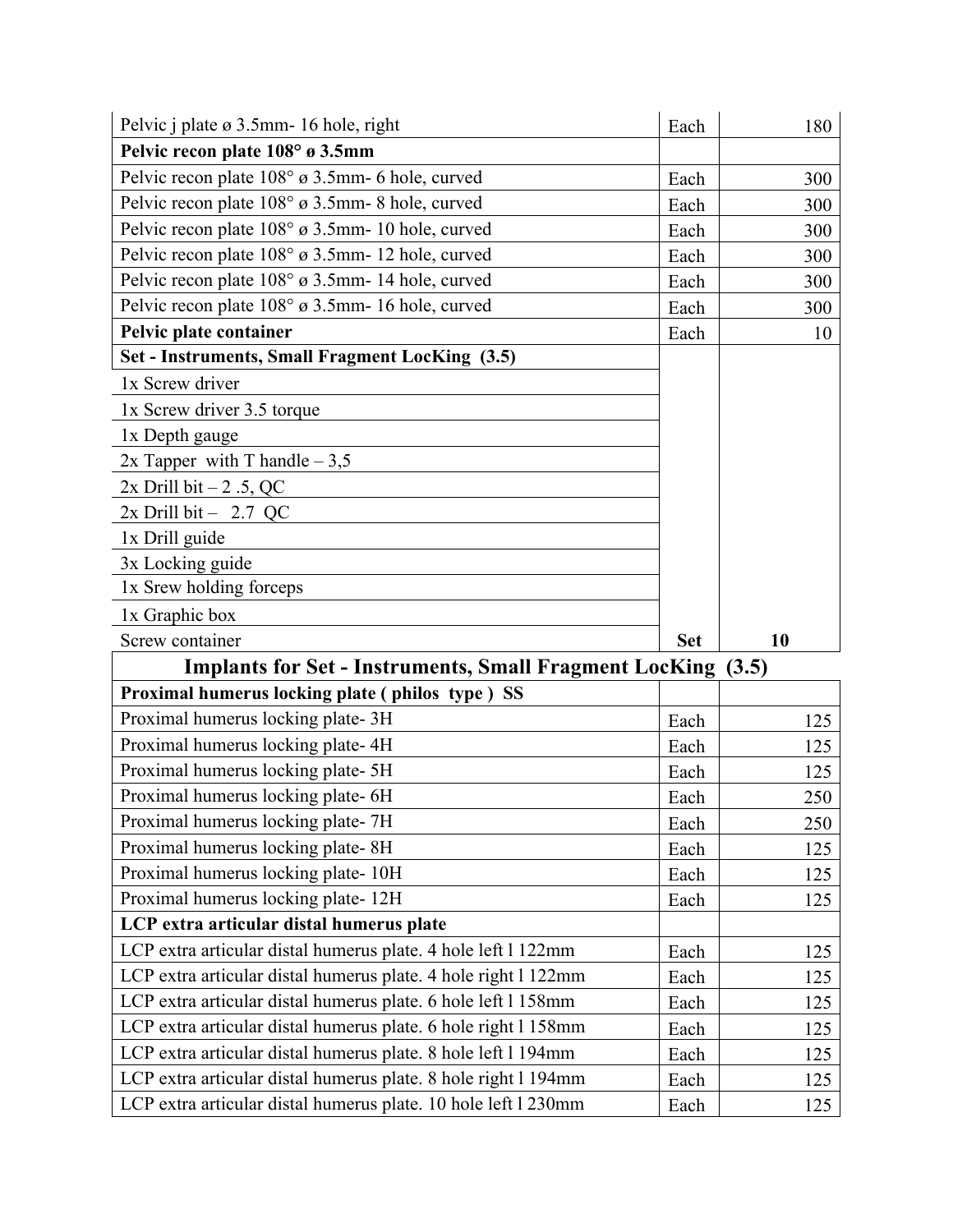| LCP extra articular distal humerus plate. 12 hole left 1 266mm<br>Each<br>125<br>LCP extra articular distal humerus plate. 12 hole right 1 266mm<br>Each<br>125<br>LCP extra articular distal humerus plate. 14 hole left 1 302mm<br>Each<br>125<br>LCP extra articular distal humerus plate. 14 hole right 1 302mm<br>Each<br>125<br>LCP metaphysial plate 3.5 mm (medial & distal humerus) |
|----------------------------------------------------------------------------------------------------------------------------------------------------------------------------------------------------------------------------------------------------------------------------------------------------------------------------------------------------------------------------------------------|
|                                                                                                                                                                                                                                                                                                                                                                                              |
|                                                                                                                                                                                                                                                                                                                                                                                              |
|                                                                                                                                                                                                                                                                                                                                                                                              |
|                                                                                                                                                                                                                                                                                                                                                                                              |
|                                                                                                                                                                                                                                                                                                                                                                                              |
| LCP metaphysial plate 3.5 mm (medial & distal humerus) 3H L 90<br>Each<br>75                                                                                                                                                                                                                                                                                                                 |
| LCP metaphysial plate 3.5 mm (medial & distal humerus) 5H 1116<br>Each<br>75                                                                                                                                                                                                                                                                                                                 |
| LCP metaphysial plate 3.5 mm (medial & distal humerus) 7H<br>75<br>Each                                                                                                                                                                                                                                                                                                                      |
| LCP metaphysial plate 3.5 mm (medial & distal humerus) 8H 1150<br>Each<br>75                                                                                                                                                                                                                                                                                                                 |
| LCP metaphysial plate 3.5 mm (medial & distal humerus )10H, 1194<br>Each<br>75                                                                                                                                                                                                                                                                                                               |
| 3.5 mm LCP dorsolateral lower humerus plate with out lateral                                                                                                                                                                                                                                                                                                                                 |
| extension                                                                                                                                                                                                                                                                                                                                                                                    |
| 3.5 mm LCP dorsolateral lower humerus plate with lateral extension<br>Each                                                                                                                                                                                                                                                                                                                   |
| 3h left 178<br>75<br>3.5 mm LCP dorsolateral lower humerus plate with lateral extension                                                                                                                                                                                                                                                                                                      |
| 3h right 178<br>Each<br>75                                                                                                                                                                                                                                                                                                                                                                   |
| 3.5 mm LCP dorsolateral lower humerus plate with lateral extension                                                                                                                                                                                                                                                                                                                           |
| 75<br>5h left 1 104<br>Each                                                                                                                                                                                                                                                                                                                                                                  |
| 3.5 mm LCP dorsolateral lower humerus plate with lateral extension                                                                                                                                                                                                                                                                                                                           |
| 5h right 1 104<br>Each<br>75                                                                                                                                                                                                                                                                                                                                                                 |
| 3.5 mm LCP dorsolateral lower humerus plate with lateral extension<br>7h left 1 130<br>Each<br>75                                                                                                                                                                                                                                                                                            |
| 3.5 mm LCP dorsolateral lower humerus plate with lateral extension                                                                                                                                                                                                                                                                                                                           |
| 75<br>Each<br>7h right 1 130                                                                                                                                                                                                                                                                                                                                                                 |
| 3.5 mm LCP dorsolateral lower humerus plate with lateral extension                                                                                                                                                                                                                                                                                                                           |
| 9h left 1 156<br>Each<br>75                                                                                                                                                                                                                                                                                                                                                                  |
| 3.5 mm LCP dorsolateral lower humerus plate with lateral extension<br>75<br>9h right 1 156<br>Each                                                                                                                                                                                                                                                                                           |
| LCP olecranon plate 3.5mm                                                                                                                                                                                                                                                                                                                                                                    |
| LCP olecranon plate 3.5mm, 4 hole - left<br>Each<br>50                                                                                                                                                                                                                                                                                                                                       |
| LCP olecranon plate 3.5mm, 4 hole - right<br>Each<br>50                                                                                                                                                                                                                                                                                                                                      |
| LCP olecranon plate 3.5mm, 6 hole - left<br>Each<br>50                                                                                                                                                                                                                                                                                                                                       |
| LCP olecranon plate 3.5mm, 6 hole - right<br>Each<br>50                                                                                                                                                                                                                                                                                                                                      |
| LCP olecranon plate 3.5mm, 8 hole - left<br>Each<br>50                                                                                                                                                                                                                                                                                                                                       |
| LCP olecranon plate 3.5mm, 8 hole - right<br>Each<br>50                                                                                                                                                                                                                                                                                                                                      |
| LCP olecranon plate 3.5mm, 10 hole - left<br>Each<br>50                                                                                                                                                                                                                                                                                                                                      |
| LCP olecranon plate 3.5mm, 10 hole - right<br>Each<br>50                                                                                                                                                                                                                                                                                                                                     |
| LCP olecranon plate 3.5mm, 12 hole - left<br>Each<br>50                                                                                                                                                                                                                                                                                                                                      |
| LCP olecranon plate 3.5mm, 12 hole - right<br>Each<br>50                                                                                                                                                                                                                                                                                                                                     |
| LC-LCP small t.plate for ø 3.5mm                                                                                                                                                                                                                                                                                                                                                             |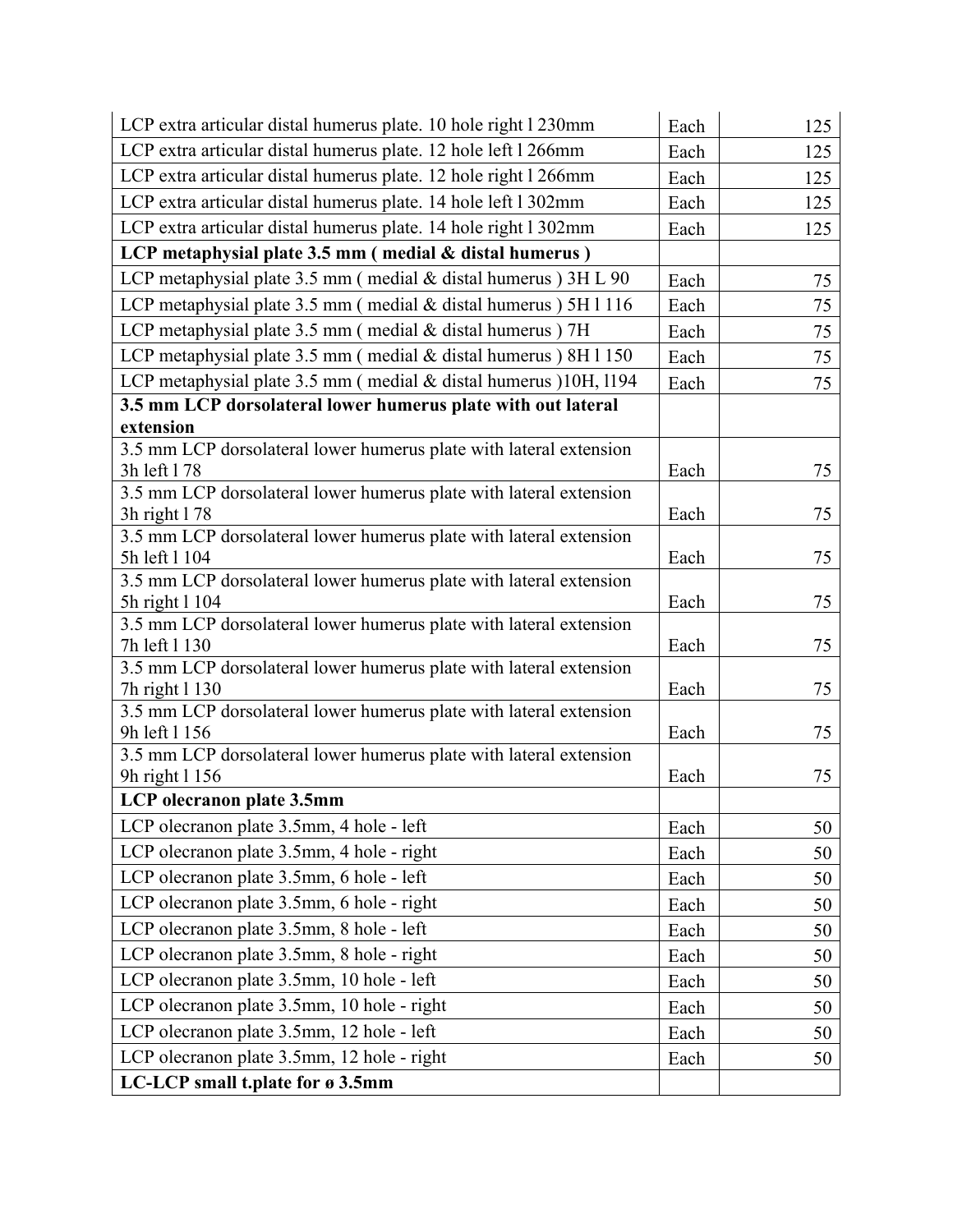| LC-LCP small t.plate for ø 3.5mm-3h                                        | Each | 125 |
|----------------------------------------------------------------------------|------|-----|
| LC-LCP small t.plate for ø 3.5mm-4h                                        | Each | 125 |
| LC-LCP small t.plate for ø 3.5mm-5h                                        | Each | 125 |
| LC-LCP small t.plate for ø 3.5mm-6h                                        | Each | 125 |
| LC-LCP small t.plate for ø 3.5mm-8h                                        | Each | 125 |
| 3.5 mm LCP medial distal tibia plate (with tab)                            |      |     |
| 3.5 mm LCP medial distal tibia plate 4h left                               | Each | 75  |
| 3.5 mm LCP medial distal tibia plate 4h right                              | Each | 75  |
| 3.5 mm LCP medial distal tibia plate 5h left                               | Each | 75  |
| 3.5 mm LCP medial distal tibia plate 5h right                              | Each | 75  |
| 3.5 mm LCP medial distal tibia plate 6h left                               | Each | 75  |
| 3.5 mm LCP medial distal tibia plate 6h right                              | Each | 75  |
| 3.5 mm LCP medial distal tibia plate 7h left                               | Each | 75  |
| 3.5 mm LCP medial distal tibia plate 7h right                              | Each | 75  |
| 3.5 mm LCP medial distal tibia plate 8h left                               | Each | 75  |
| 3.5 mm LCP medial distal tibia plate 8h right                              | Each | 75  |
| 3.5 mm LCP medial distal tibia plate 9h left                               | Each | 75  |
| 3.5 mm LCP medial distal tibia plate 9h right                              | Each | 75  |
| 3.5 mm LCP medial distal tibia plate 10h left                              | Each | 75  |
| 3.5 mm LCP medial distal tibia plate 10h right                             | Each | 75  |
| 3.5 mm LCP medial distal tibia plate 11h left                              | Each | 75  |
| 3.5 mm LCP medial distal tibia plate 11h right                             | Each | 75  |
| 3.5 mm LCP medial distal tibia plate 12h left                              | Each | 75  |
| 3.5 mm LCP medial distal tibia plate 12h right                             | Each | 75  |
| 3.5 mm LCP medial distal tibia plate 14h left                              | Each | 75  |
| 3.5 mm LCP medial distal tibia plate 14h right                             | Each | 75  |
| LC-LCP anterolateral distal tibia plates ø 3.5mm                           |      |     |
| LC-LCP anterolateral distal tibia plates ø 3.5mm-5h-left                   | Each | 25  |
| LC-LCP anterolateral distal tibia plates $\varnothing$ 3.5 mm - 5h - right | Each | 25  |
| LC-LCP anterolateral distal tibia plates ø 3.5mm- 7h- left                 | Each | 25  |
| LC-LCP anterolateral distal tibia plates $\varnothing$ 3.5 mm - 7h - right | Each | 25  |
| LC-LCP anterolateral distal tibia plates $\varnothing$ 3.5mm-9h- left      | Each | 25  |
| LC-LCP anterolateral distal tibia plates $\varnothing$ 3.5mm-9h-right      | Each | 25  |
| LC-LCP anterolateral distal tibia plates $\varnothing$ 3.5mm- 11h- left    | Each | 25  |
| LC-LCP anterolateral distal tibia plates $\varnothing$ 3.5mm- 11h-right    | Each | 25  |
| LC-LCP anterolateral distal tibia plates ø 3.5mm- 13h- left                | Each | 25  |
| LC-LCP anterolateral distal tibia plates ø 3.5mm-13h-right                 | Each | 25  |
| LC-LCP anterolateral distal tibia plates $\varnothing$ 3.5mm- 15h- left    | Each | 25  |
| LC-LCP anterolateral distal tibia plates ø 3.5mm- 15h- right               | Each | 25  |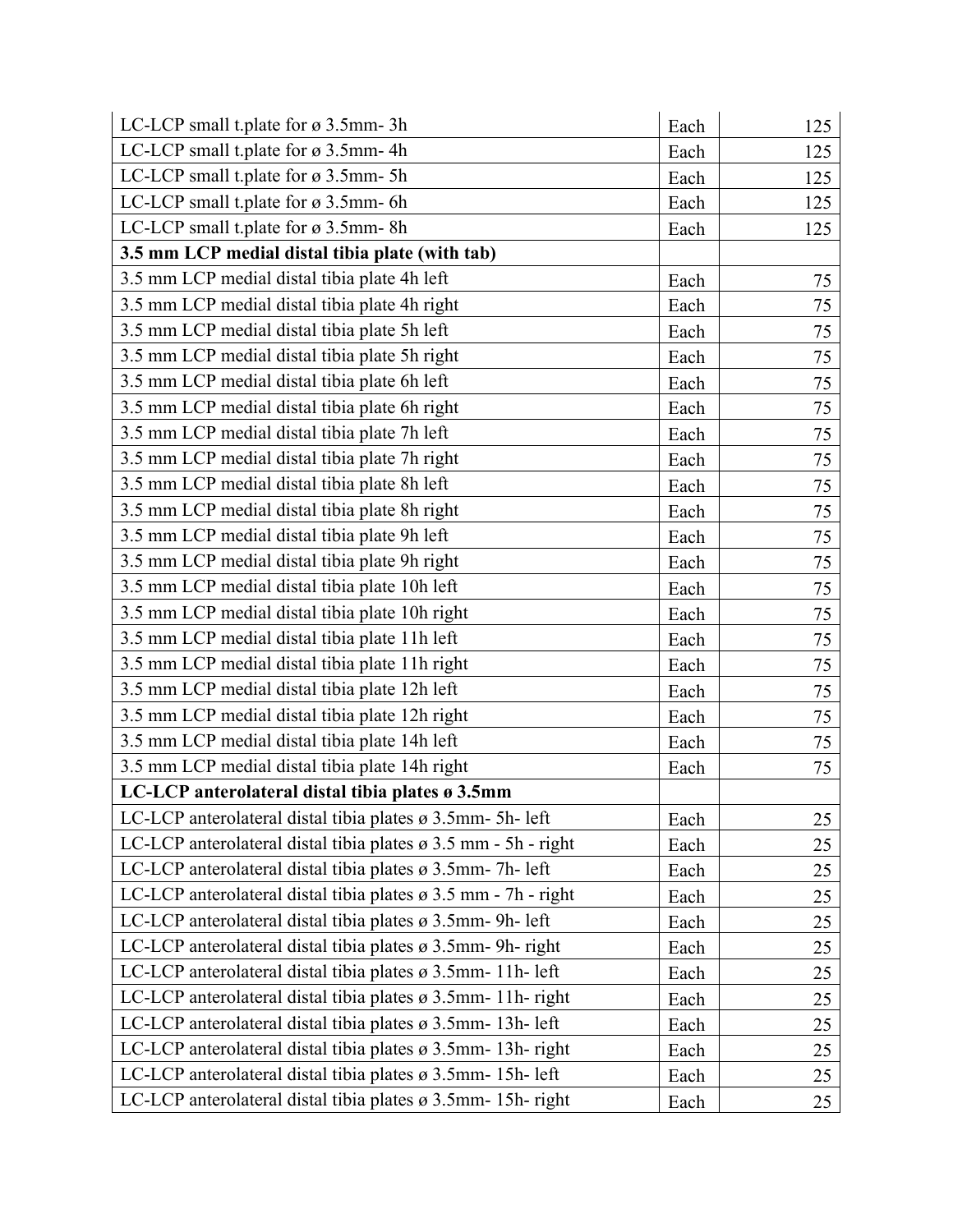| LC-LCP anterolateral distal tibia plates ø 3.5mm- 17h- left  | Each | 25  |
|--------------------------------------------------------------|------|-----|
| LC-LCP anterolateral distal tibia plates ø 3.5mm- 17h- right | Each | 25  |
| LC-LCP anterolateral distal tibia plates ø 3.5mm- 19h- left  | Each | 25  |
| LC-LCP anterolateral distal tibia plates ø 3.5mm-21h-left    | Each | 25  |
| LC-LCP anterolateral distal tibia plates ø 3.5mm-21h-right   | Each | 25  |
| LCP medial proximal tibial plate 3.5mm                       |      |     |
| LCP medial proximal tibial plate 3.5mm - 6 hole left         | Each | 50  |
| LCP medial proximal tibial plate 3.5mm - 6 hole right        | Each | 50  |
| LCP medial proximal tibial plate 3.5mm - 8 hole left         | Each | 50  |
| LCP medial proximal tibial plate 3.5mm - 8 hole right        | Each | 50  |
| LCP medial proximal tibial plate 3.5mm - 10 hole left        | Each | 50  |
| LCP medial proximal tibial plate 3.5mm - 10 hole right       | Each | 50  |
| LCP medial proximal tibial plate 3.5mm - 12 hole left        | Each | 50  |
| LCP medial proximal tibial plate 3.5mm - 12 hole right       | Each | 50  |
| LCP medial proximal tibial plate 3.5mm - 14 hole left        | Each | 50  |
| LCP medial proximal tibial plate 3.5mm - 14 hole right       | Each | 50  |
| LCP medial proximal tibial plate 3.5mm - 16 hole left        | Each | 50  |
| LCP medial proximal tibial plate 3.5mm - 16 hole right       | Each | 50  |
| LCP proximal lateral tibia plate                             |      |     |
| LCP proximal tibia plate left 4holes                         | Each | 125 |
| LCP proximal tibia plate right 4holes                        | Each | 125 |
| LCP proximal tibia plate left 6holes                         | Each | 250 |
| LCP proximal tibia plate right 6holes                        | Each | 250 |
| LCP proximal tibia plate left 8holes                         | Each | 250 |
| LCP proximal tibia plate right 8holes                        | Each | 250 |
| LCP proximal tibia plate left 10holes                        | Each | 125 |
| LCP proximal tibia plate right 10holes                       | Each | 125 |
| LCP proximal tibia plate left 12holes                        | Each | 125 |
| LCP proximal tibia plate right 12holes                       | Each | 125 |
| LCP proximal tibia plate left 14holes                        | Each | 125 |
| LCP proximal tibia plate right 14holes                       | Each | 125 |
| Locking combi hole recon plate for ø 3.5mm                   |      |     |
| Locking combi hole recon plate for $\varnothing$ 3.5mm-3h    | Each | 125 |
| Locking combi hole recon plate for $\varnothing$ 3.5mm-4h    | Each | 125 |
| Locking combi hole recon plate for $\varnothing$ 3.5mm-5h    | Each | 125 |
| Locking combi hole recon plate for $\varnothing$ 3.5mm-6h    | Each | 125 |
| Locking combi hole recon plate for $\varnothing$ 3.5mm-7h    | Each | 125 |
| Locking combi hole recon plate for $\varnothing$ 3.5mm-8h    | Each | 125 |
| Locking combi hole recon plate for ø 3.5mm-09h               | Each | 125 |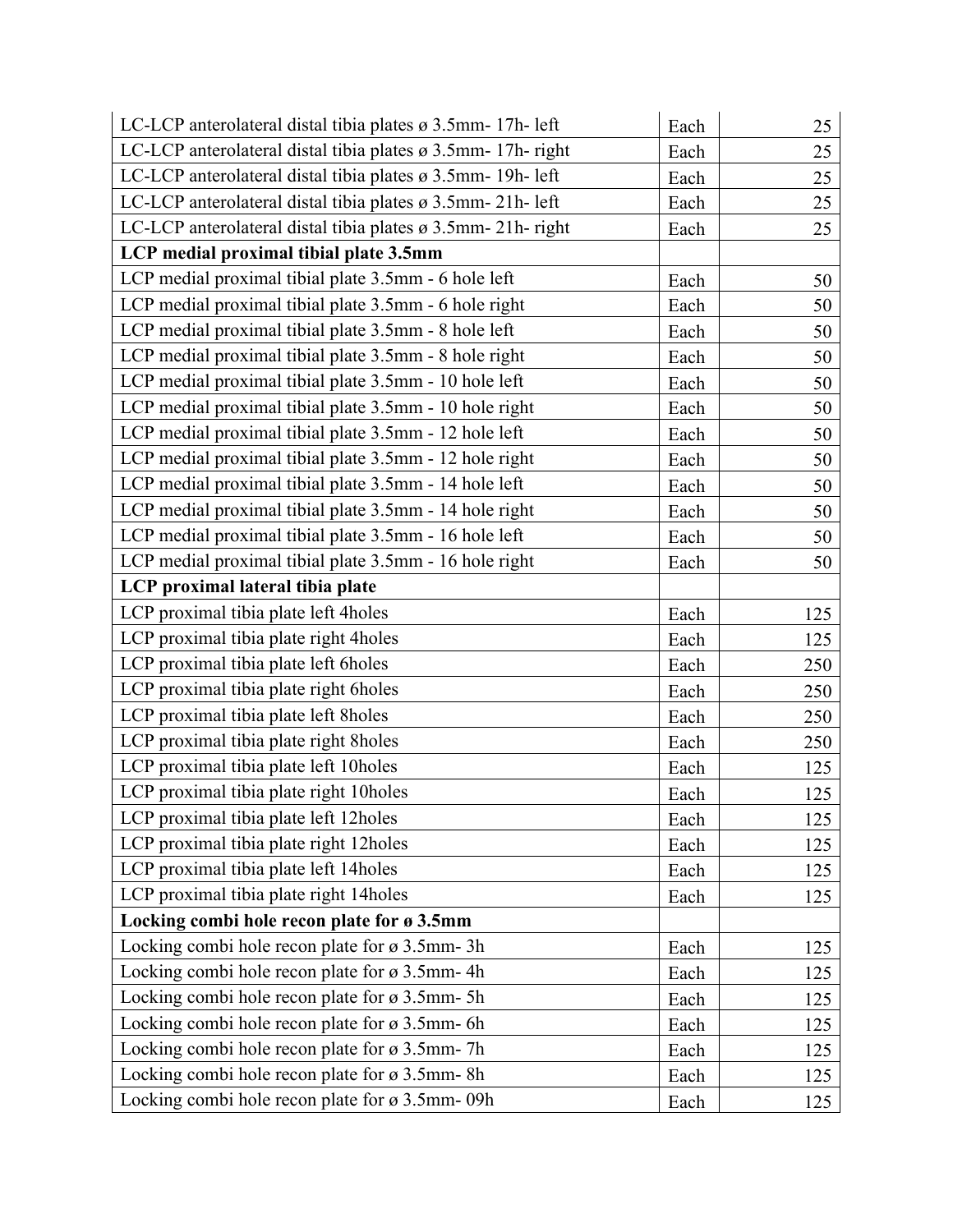| Locking combi hole recon plate for $\varnothing$ 3.5mm- 10h | Each | 125  |
|-------------------------------------------------------------|------|------|
| Locking combi hole recon plate for ø 3.5mm-11h              | Each | 125  |
| Locking combi hole recon plate for ø 3.5mm-12h              | Each | 125  |
| Locking combi hole recon plate for ø 3.5mm-13h              | Each | 125  |
| Locking combi hole recon plate for ø 3.5mm-14h              | Each | 125  |
| Locking combi hole recon plate for ø 3.5mm-15h              | Each | 125  |
| Locking combi hole recon plate for ø 3.5mm-16h              | Each | 125  |
| Locking combi hole recon plate for ø 3.5mm-18h              | Each | 125  |
| Locking combi hole recon plate for $\alpha$ 3.5mm- 20h      | Each | 125  |
| Locking combi hole recon plate for ø 3.5mm-22h              | Each | 125  |
| Locking combi hole recon plate for ø 3.5mm-24h              | Each | 125  |
| LC-LCP screws ø 3.5 mm SS                                   |      |      |
| LC-LCP screws ø 3.5 mm x 10mm                               | Each | 600  |
| LC-LCP screws ø 3.5 mm x 12mm                               | Each | 600  |
| LC-LCP screws ø 3.5 mm x 14mm                               | Each | 1200 |
| LC-LCP screws ø 3.5 mm x 16mm                               | Each | 1800 |
| LC-LCP screws $\varnothing$ 3.5 mm x 18mm                   | Each | 1800 |
| LC-LCP screws ø 3.5 mm x 20mm                               | Each | 1800 |
| LC-LCP screws ø 3.5 mm x 22mm                               | Each | 1800 |
| LC-LCP screws ø 3.5 mm x 24mm                               | Each | 2400 |
| LC-LCP screws $\varnothing$ 3.5 mm x 26mm                   | Each | 2400 |
| LC-LCP screws ø 3.5 mm x 28mm                               | Each | 3000 |
| LC-LCP screws ø 3.5 mm x 30mm                               | Each | 3000 |
| LC-LCP screws ø 3.5 mm x 32mm                               | Each | 3000 |
| LC-LCP screws ø 3.5 mm x 34mm                               | Each | 1800 |
| LC-LCP screws $\varnothing$ 3.5 mm x 36mm                   | Each | 1800 |
| LC-LCP screws ø 3.5 mm x 38mm                               | Each | 1800 |
| LC-LCP screws $\varnothing$ 3.5 mm x 40mm                   | Each | 3000 |
| LC-LCP screws $\varnothing$ 3.5 mm x 42mm                   | Each | 1800 |
| LC-LCP screws $\varnothing$ 3.5 mm x 44mm                   | Each | 1800 |
| LC-LCP screws $\varnothing$ 3.5 mm x 45mm                   | Each | 3000 |
| LC-LCP screws $\varnothing$ 3.5 mm x 46mm                   | Each | 1800 |
| LC-LCP screws $\varnothing$ 3.5 mm x 48mm                   | Each | 1800 |
| LC-LCP screws $\varnothing$ 3.5 mm x 50mm                   | Each | 1800 |
| LC-LCP screws $\varnothing$ 3.5 mm x 55mm                   | Each | 1800 |
| LC-LCP screws $\varnothing$ 3.5 mm x 60mm                   | Each | 2400 |
| LC-LCP screws $\varnothing$ 3.5 mm x 65mm                   | Each | 3000 |
| LC-LCP screws $\varnothing$ 3.5 mm x 70mm                   | Each | 3000 |
| LC-LCP screws $\varnothing$ 3.5 mm x 75mm                   | Each | 3000 |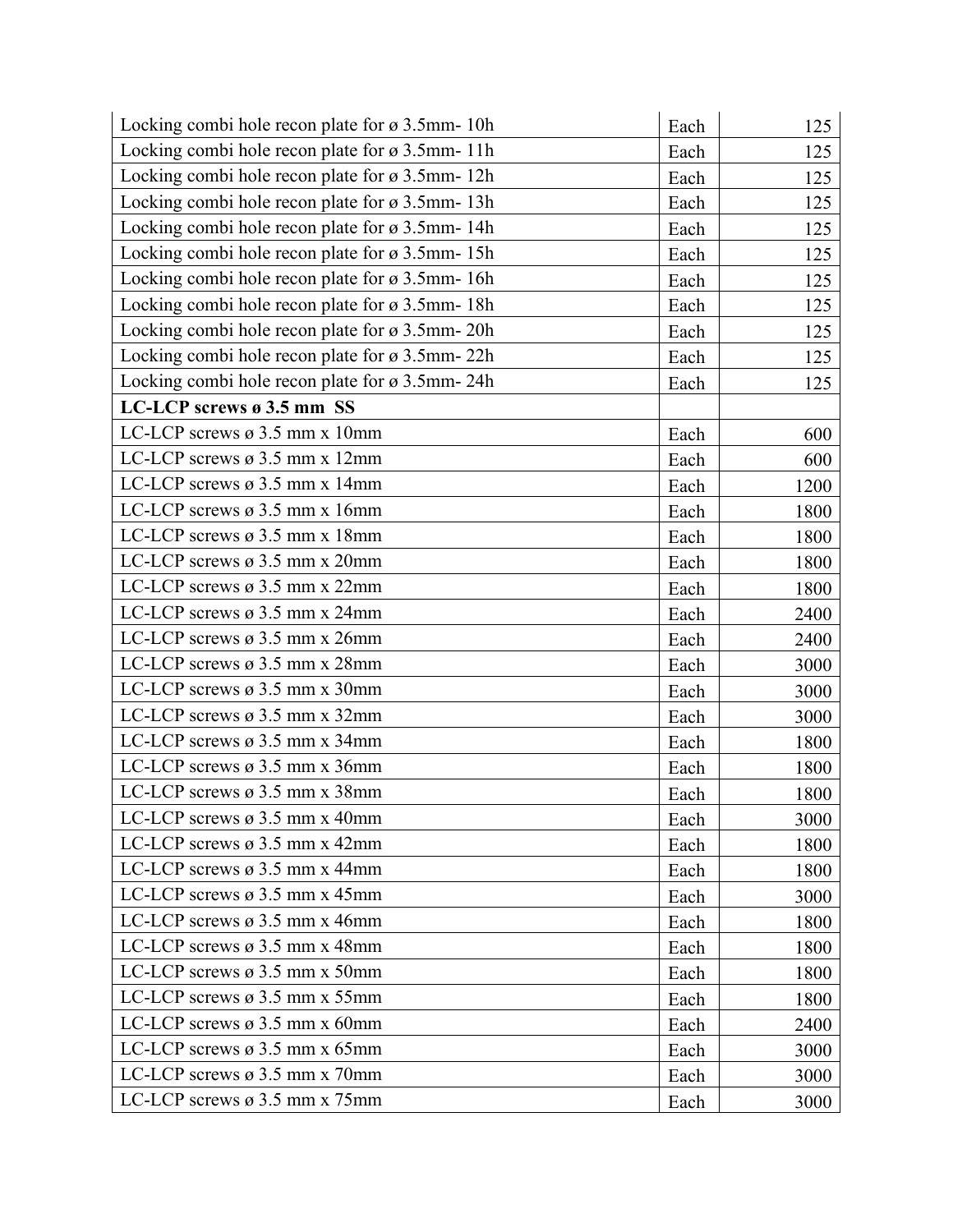| LC-LCP screws $\varnothing$ 3.5 mm x 80 mm                                                                                                                                                                                 | Each | 1200 |
|----------------------------------------------------------------------------------------------------------------------------------------------------------------------------------------------------------------------------|------|------|
| LC-LCP screws $\varnothing$ 3.5 mm x 85mm                                                                                                                                                                                  | Each | 1200 |
| LC-LCP screws $\varnothing$ 3.5 mm x 90mm                                                                                                                                                                                  | Each | 600  |
| <b>Plate Container</b>                                                                                                                                                                                                     | Each | 10   |
| Humby Knife                                                                                                                                                                                                                |      | 40   |
| Humby Knife Blades                                                                                                                                                                                                         |      | 200  |
| <b>Tourniquet - Pneumatic</b>                                                                                                                                                                                              |      | 40   |
| <b>Clinical Purpose/Description:</b>                                                                                                                                                                                       |      |      |
| Pneumatic tourniquets are commonly used in surgeries involving the<br>limbs to achieve a nearly bloodless surgery and an optimal operating<br>field or when administering regional anesthesia during surgery on a<br>limb. |      |      |
| <b>Technical Specification:</b>                                                                                                                                                                                            |      |      |
| Pressure Range of Cuff should be Positive (90-500mmHg)                                                                                                                                                                     |      |      |
| Pressure Regulation: 1-10mmHg                                                                                                                                                                                              |      |      |
| Timer:3Hr-20min                                                                                                                                                                                                            |      |      |
| Shuold have alarm System                                                                                                                                                                                                   |      |      |
| Pressure set in earlier session is stored and displayed when the<br>machine is switched on again                                                                                                                           |      |      |
| Digital display of set pressure and time elapsed                                                                                                                                                                           |      |      |
| Display size not greater than 12"                                                                                                                                                                                          |      |      |
| <b>System Configuration Accessories, Spares</b>                                                                                                                                                                            |      |      |
| Different size and Autoclavable Cuff                                                                                                                                                                                       |      |      |
| 1x Cuffs for long leg $10x76$ (WxL)                                                                                                                                                                                        |      |      |
| $1x$ Cuffs for long arm $7x46$ (WxL)                                                                                                                                                                                       |      |      |
| 1x Cuffs for child 5x30 (WxL)                                                                                                                                                                                              |      |      |
| <b>Operating Environment;</b>                                                                                                                                                                                              |      |      |
| Operating Temperature: $+10$ <sup>o</sup> C to $+40$ <sup>o</sup> C                                                                                                                                                        |      |      |
| Relative Humidity: <85%                                                                                                                                                                                                    |      |      |
| <b>Utility Requirements:</b>                                                                                                                                                                                               |      |      |
| Power Supply: $220\text{VAC} \pm 10\%$ , Frequency: $50\text{Hz}$                                                                                                                                                          |      |      |
| <b>Standards and Safety Requirements:</b>                                                                                                                                                                                  |      |      |
| o Shall meet ISO 13485 Medical Device Quality Management system<br>(Or Equivalent)                                                                                                                                         |      |      |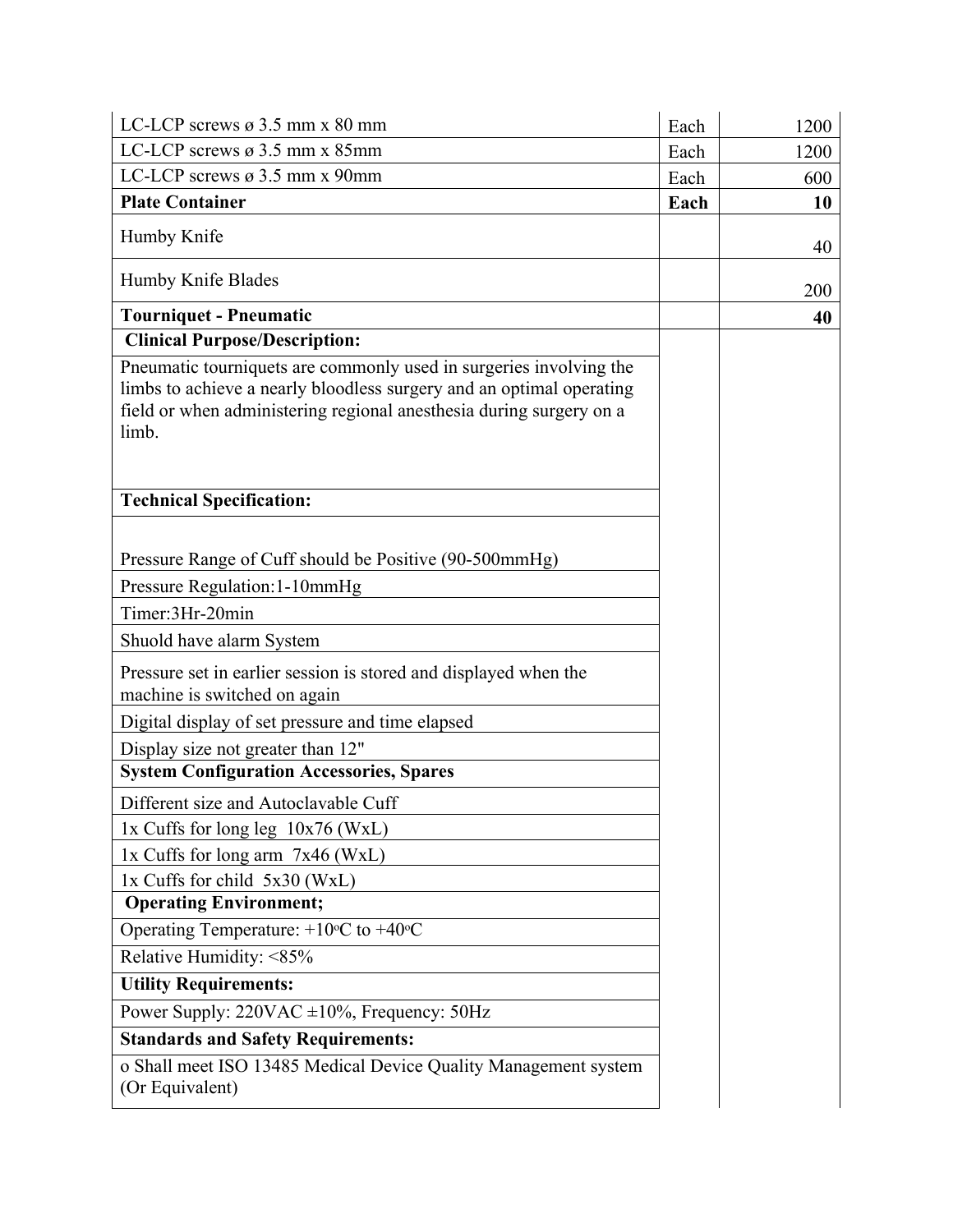| Installation/Training/Commissioning:NA                                                                                                   |            |       |
|------------------------------------------------------------------------------------------------------------------------------------------|------------|-------|
| The supplier must provide Installation, technical and end user training<br>on site.                                                      |            |       |
| <b>Warranty and After Sale service:</b>                                                                                                  |            |       |
| The supplier must provide minimum of One year warranty including<br>labour and spare part from the date first use.                       |            |       |
| Documentation:                                                                                                                           |            |       |
| Service, User and Technical manual                                                                                                       |            |       |
| <b>Packaging and Labeling;</b>                                                                                                           |            |       |
| Each goods will be packed in separate package with all its standard<br>accessories of distinct identification and numbers consecutively. |            |       |
| Federal Democratic Republic of Ethiopia                                                                                                  |            |       |
| Pharmaceuticals Supply Agency (EPSA)                                                                                                     |            |       |
| PO Box 25-11-276-32-65                                                                                                                   |            |       |
| Tel: +251-11-276-32-65                                                                                                                   |            |       |
| Fax: $+251-11-275-25-55$                                                                                                                 |            |       |
| Large bone power drill with saw set                                                                                                      | <b>Set</b> | 40    |
|                                                                                                                                          |            |       |
| <b>Battery Type: Rechargable Battery</b>                                                                                                 |            |       |
| 1x Rotary (drill) handpieces                                                                                                             |            |       |
| 1x Jacobs Chuck with key                                                                                                                 |            |       |
| $1x$ Wire drive $(0.8 - 2mm)$ wire)                                                                                                      |            |       |
| 1x Quick coupling drive                                                                                                                  |            |       |
| 1x saw drive                                                                                                                             |            |       |
| 20x saw blade                                                                                                                            |            |       |
| Electrical requirement: 220V                                                                                                             |            |       |
| 4x Spare Battery                                                                                                                         |            |       |
| 1x Battery Charger                                                                                                                       |            |       |
| POP 7.5cm                                                                                                                                | Roll       | 3,000 |
| POP 10cm                                                                                                                                 | Roll       | 3,000 |
| POP 15cm                                                                                                                                 | Roll       | 3,000 |
| POP 20cm                                                                                                                                 | Roll       | 3,000 |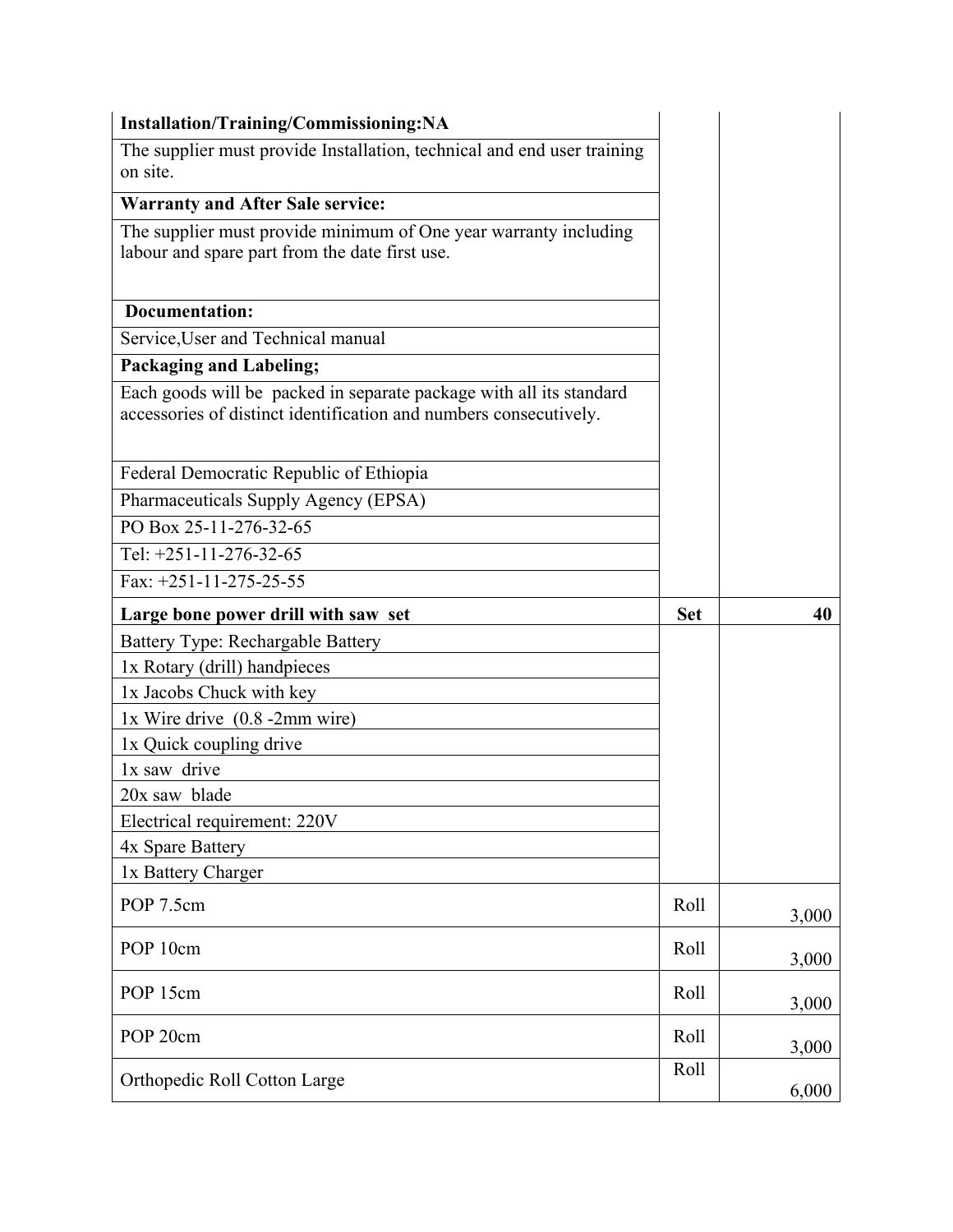| Orthopedic Roll Cotton Medium                                   | Roll       | 40,000 |
|-----------------------------------------------------------------|------------|--------|
| Roll Bandage Large                                              | Roll       | 6,000  |
| Roll Bandage Medium                                             | Roll       |        |
| Stocky net for POP 7.5cm                                        | Roll       | 4,000  |
| Stocky net for POP 10 cm                                        | Roll       | 400    |
|                                                                 |            | 400    |
| Stocky net for POP 15cm                                         | Roll       | 400    |
| Pelvic Binder                                                   | Each       | 1,000  |
| <b>Set - Instrument, Large fragmnet Locking</b>                 |            |        |
| 1x Screw driver 4.5                                             |            |        |
| 1x screw driver 4.5 Torque                                      |            |        |
| 1x Drill bit $-3.5$ , - QC                                      |            |        |
| $1x$ 4.5 - Drill bit - QC                                       |            |        |
| 1x Depth gauge                                                  |            |        |
| $2x$ Taper - 4,5 with T handle                                  |            |        |
| 2x Drill guide                                                  |            |        |
| 3x Locking guide                                                |            |        |
| 1x Screw holding forceps                                        |            |        |
| 1x Screw Container                                              |            |        |
| 1x Locking plate container for upper limb                       |            |        |
| 1x Plate container for tibial plate                             |            |        |
| 1x Plate container for distal femoral plate                     | <b>Set</b> | 6      |
| <b>Implants for Set - Instrument, Large fragmnet Locking</b>    |            |        |
| <b>LC-LCPDistal Femoral Plate For Ø 4.5mm</b>                   |            |        |
| LC-LCP Distal Femoral Plate For Ø 4.5mm- 5h- Left               | Each       | 40     |
| LC-LCP Distal Femoral Plate For Ø 4.5mm- 7h- Left               | Each       | 60     |
| LC-LCP Distal Femoral Plate For Ø 4.5mm- 9h- Left               | Each       | 60     |
| LC-LCP Distal Femoral Plate For Ø 4.5mm- 11h- Left              | Each       | 40     |
| LC-LCP Distal Femoral Plate For Ø 4.5mm- 13h- Left              | Each       | 40     |
| LC-LCP Distal Femoral Plate For Ø 4.5mm- 15h- Left              | Each       | 40     |
| LC-LCP Distal Femoral Plate For Ø 4.5mm- 5h- Right              | Each       | 40     |
| LC-LCP Distal Femoral Plate For Ø 4.5mm- 7h- Right              | Each       | 60     |
| LC-LCP Distal Femoral Plate For $\varnothing$ 4.5mm-9h-Right    | Each       | 60     |
| LC-LCP Distal Femoral Plate For $\varnothing$ 4.5mm- 11h- Right | Each       | 20     |
| LC-LCP Distal Femoral Plate For Ø 4.5mm- 13h- Right             | Each       | 20     |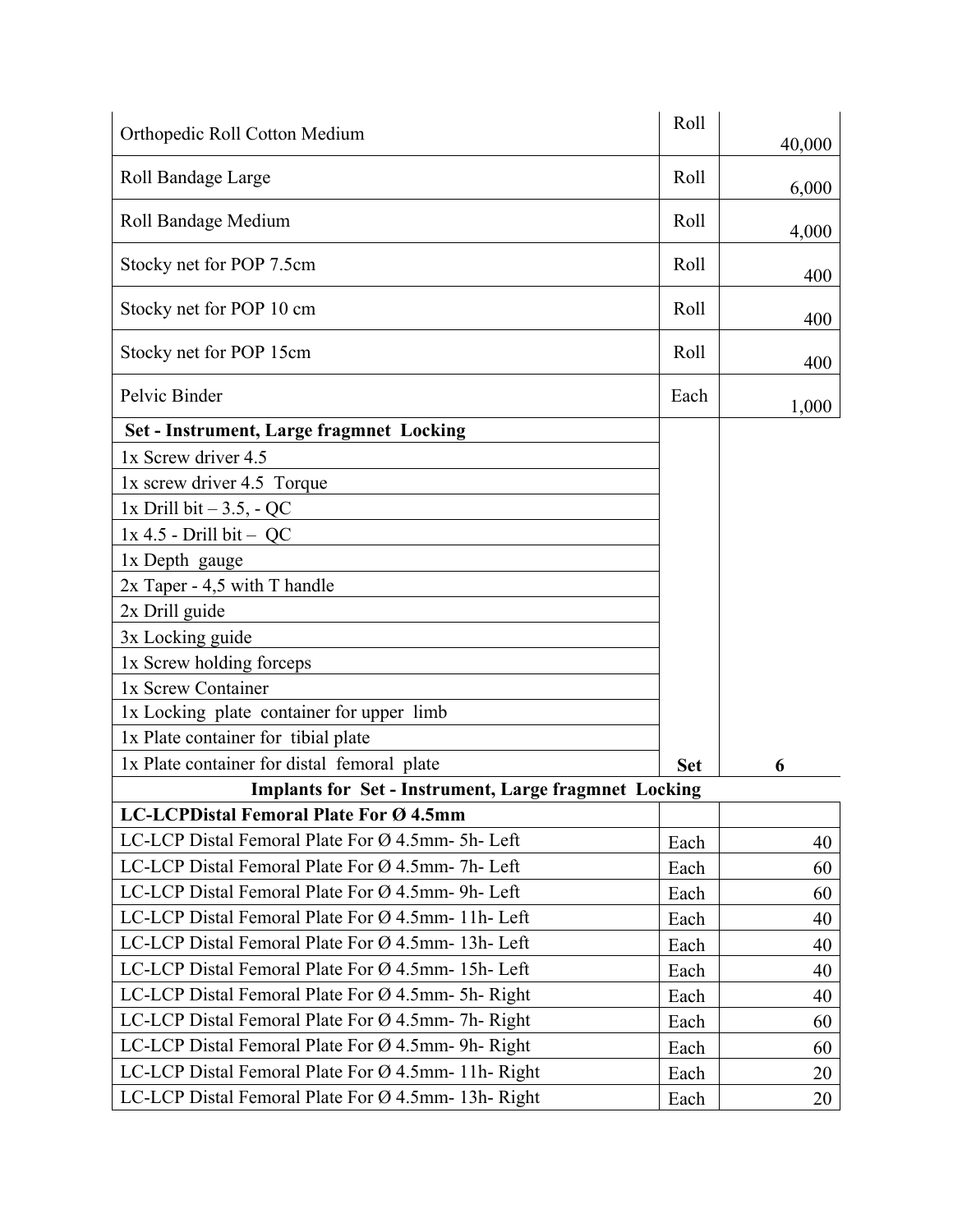| LC-LCP Distal Femoral Plate For $\varnothing$ 4.5mm- 15h- Right | Each       | 20  |
|-----------------------------------------------------------------|------------|-----|
| <b>Plate container</b>                                          | Each       | 6   |
| LC-LCP Screws $\varnothing$ 5.0 Mm (SS)                         |            |     |
| LC-LCP Screws $\varnothing$ 5.0 mm X 14mm                       | Each       | 200 |
| LC-LCP Screws $\varnothing$ 5.0 mm X 16mm                       | Each       | 200 |
| LC-LCP Screws $\varnothing$ 5.0 mm X 18mm                       | Each       | 200 |
| LC-LCP Screws $\varnothing$ 5.0 mm X 20mm                       | Each       | 200 |
| LC-LCP Screws $\varnothing$ 5.0 mm X 22mm                       | Each       | 200 |
| LC-LCP Screws $\varnothing$ 5.0 mm X 24mm                       | Each       | 200 |
| LC-LCP Screws $\varnothing$ 5.0 mm X 26mm                       | Each       | 200 |
| LC-LCP Screws $\varnothing$ 5.0 mm X 28mm                       | Each       | 200 |
| LC-LCP Screws $\varnothing$ 5.0 mm X 30mm                       | Each       | 200 |
| LC-LCP Screws $\varnothing$ 5.0 mm X 32mm                       | Each       | 200 |
| LC-LCP Screws $\varnothing$ 5.0 mm X 34mm                       | Each       | 400 |
| LC-LCP Screws $\varnothing$ 5.0 mm X 35mm                       | Each       | 400 |
| LC-LCP Screws $\varnothing$ 5.0 mm X 36mm                       | Each       | 400 |
| LC-LCP Screws $\varnothing$ 5.0 mm X 38mm                       | Each       | 400 |
| LC-LCP Screws $\varnothing$ 5.0 mm X 40mm                       | Each       | 400 |
| LC-LCP Screws $\varnothing$ 5.0 mm X 42mm                       | Each       | 200 |
| LC-LCP Screws $\varnothing$ 5.0 mm X 44mm                       | Each       | 200 |
| LC-LCP Screws $\varnothing$ 5.0 mm X 46mm                       | Each       | 200 |
| LC-LCP Screws $\varnothing$ 5.0 mm X 48mm                       | Each       | 200 |
| LC-LCP Screws $\varnothing$ 5.0 mm X 50mm                       | Each       | 200 |
| LC-LCP Screws $\varnothing$ 5.0 mm X 55mm                       | Each       | 200 |
| LC-LCP Screws $\varnothing$ 5.0 mm X 60mm                       | Each       | 200 |
| LC-LCP Screws Ø 5.0 mm X 65mm                                   | Each       | 200 |
| LC-LCP Screws $\varnothing$ 5.0 mm X 70mm                       | Each       | 200 |
| LC-LCP Screws $\varnothing$ 5.0 mm X 75mm                       | Each       | 200 |
| LC-LCP Screws $\varnothing$ 5.0 mm X 80mm                       | Each       | 200 |
| LC-LCP Screws $\varnothing$ 5.0 mm X 85mm                       | Each       | 200 |
| LC-LCP Screws $\varnothing$ 5.0 mm X 90mm                       | Each       | 200 |
| Set - Instrument system, Tibia Femure                           |            |     |
| SCREW DRIVER (HEXAGONAL) Ø 4.5MM FOR I.L                        |            |     |
|                                                                 |            |     |
| <b>GUAGE FOR INTERLOCKING- Ø 4.9MM</b>                          |            |     |
| <b>WRENCH</b>                                                   |            |     |
|                                                                 |            |     |
| DRILL BIT Ø 4.0MM X 225 MM- NON COUPLING                        | <b>Set</b> | 8   |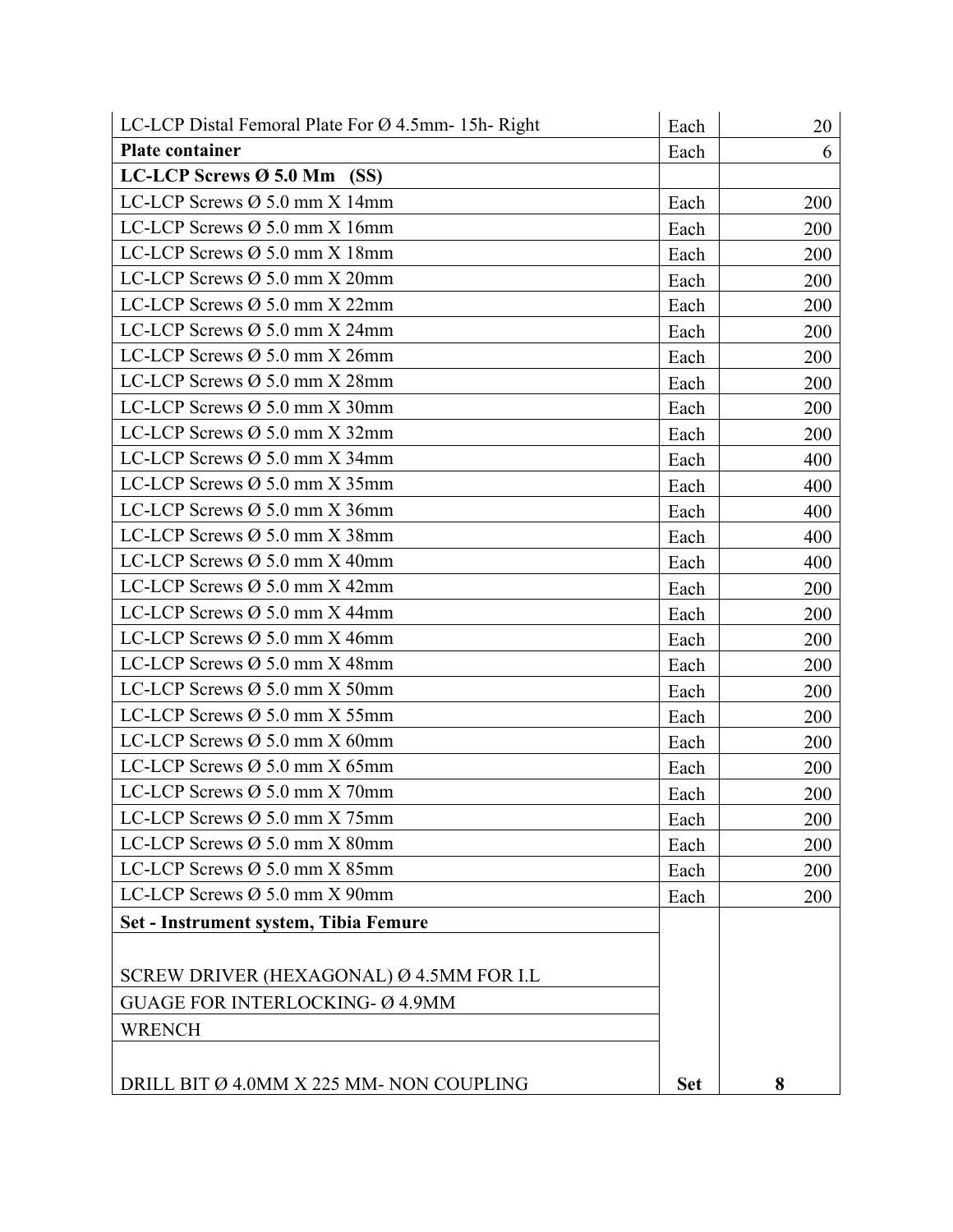| <b>Nail Femur</b>                                         | Each |  |
|-----------------------------------------------------------|------|--|
| <b>Implants for Set - Instrument system, Tibia Femure</b> |      |  |
| 13 Diam.                                                  | Each |  |
| 12 Diam.                                                  | Each |  |
| 11 Diam.                                                  | Each |  |
| 10 Diam.                                                  | Each |  |
| 9 Diam.                                                   | Each |  |
| $\overline{8}$ Diam.                                      | Each |  |
| 7 Diam.                                                   | Each |  |
| <b>Solid Rigid reamers</b>                                |      |  |
| Aluminium with Tray                                       |      |  |
| DRILL GUIDE BAR FOR TIBIAL/ DISTAL JIG-Right              |      |  |
| DRILL GUIDE BAR FOR TIBIAL/ DISTAL JIG-Left               |      |  |
| DRILL GUIDE BAR FOR FEMUR/ DISTAL JIG--Left               |      |  |
| DRILL GUIDE BAR FOR FEMUR/ DISTAL JIG-Right               |      |  |
| <b>RAM ROD</b>                                            |      |  |
| <b>HANDLE FOR DISTAL JIG</b>                              |      |  |
| <b>RAM</b>                                                |      |  |
| NAIL CONNECTING BOLT                                      |      |  |
| PROTECTION SLEEVE Ø 10.0 X 8.0MM                          |      |  |
| DRILL SLEEVE Ø 8.0 X 4.0 MM                               |      |  |
| WIRE SLEEVE Ø 8.0 X 1.8MM                                 |      |  |
| TROCAR Ø 8.0MM                                            |      |  |
| <b>TISSUE PROTECTOR</b>                                   |      |  |
| TOMY BAR FOR INSERTION DRIVING HEAD                       |      |  |
| <b>INSERTION DRIVING HEAD</b>                             |      |  |
| <b>GUIDE WIRE HOLDER</b>                                  |      |  |
|                                                           |      |  |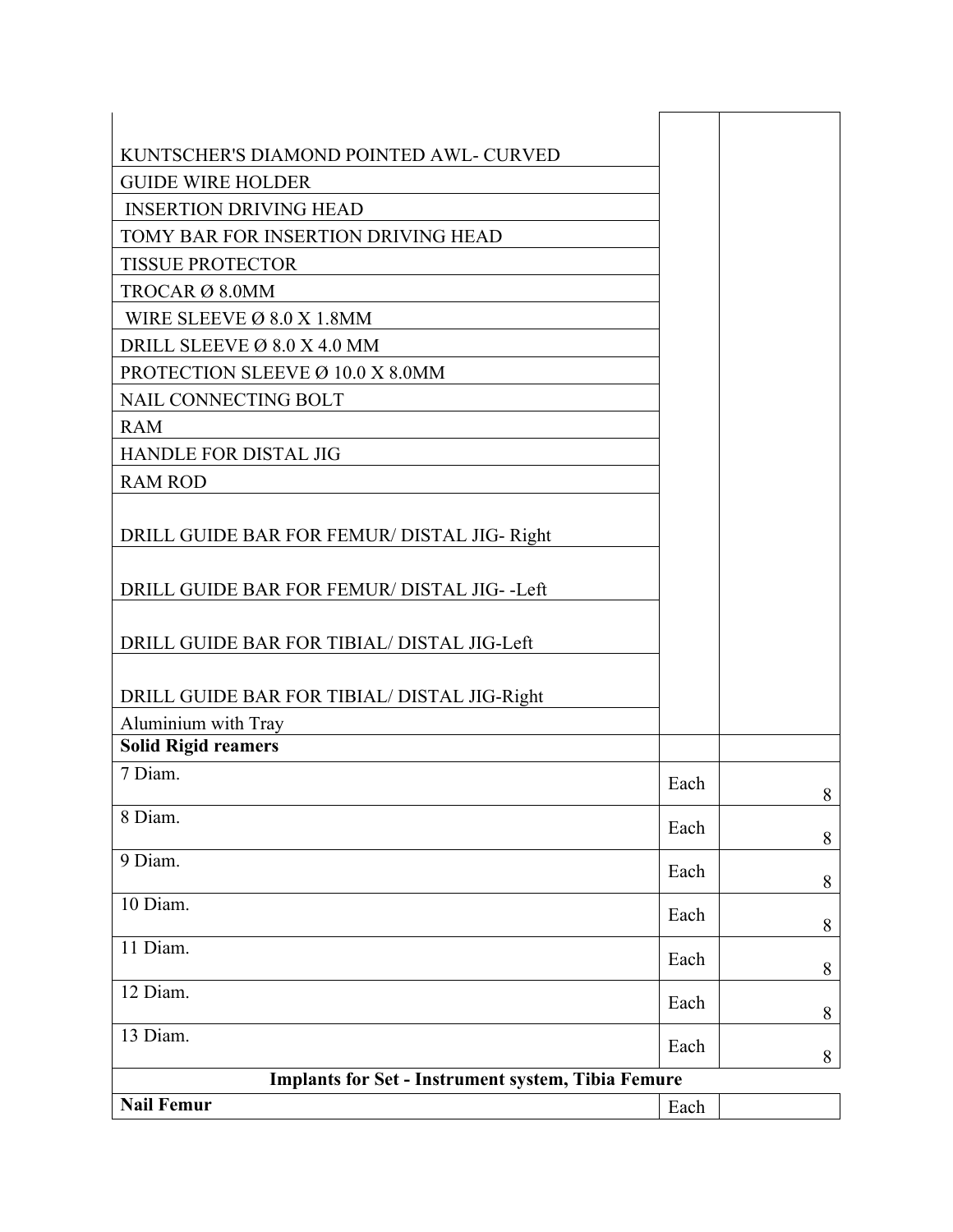| Dia. 8mm by length 32  |      |    |
|------------------------|------|----|
|                        | Each | 50 |
| Dia. 8mm by length 34  | Each | 50 |
| Dia. 8mm by length 36  | Each | 50 |
| Dia. 8mm by length 38  | Each | 50 |
| Dia. 8mm by length 40  | Each | 50 |
| Dia. 8mm by length 42  | Each | 50 |
| Dia. 9mm by length 32  | Each | 50 |
| Dia. 9mm by length 34  | Each | 50 |
| Dia. 9mm by length 36  | Each | 50 |
| Dia. 9mm by length 38  | Each | 50 |
| Dia. 9mm by length 40  | Each | 50 |
| Dia. 9mm by length 42  | Each | 50 |
| Dia. 10mm by length 32 | Each | 50 |
| Dia. 10mm by length 34 | Each | 50 |
| Dia. 10mm by length 36 | Each | 50 |
| Dia. 10mm by length 38 | Each | 50 |
| Dia. 10mm by length 40 | Each | 50 |
| Dia. 10mm by length 42 | Each |    |
| Nail tibia             |      | 50 |
| Dia. 8mm by length 28  |      |    |
|                        | Each | 50 |
| Dia. 8mm by length 30  | Each | 50 |
| Dia. 8mm by length 32  | Each | 50 |
| Dia. 8mm by length 34  | Each | 50 |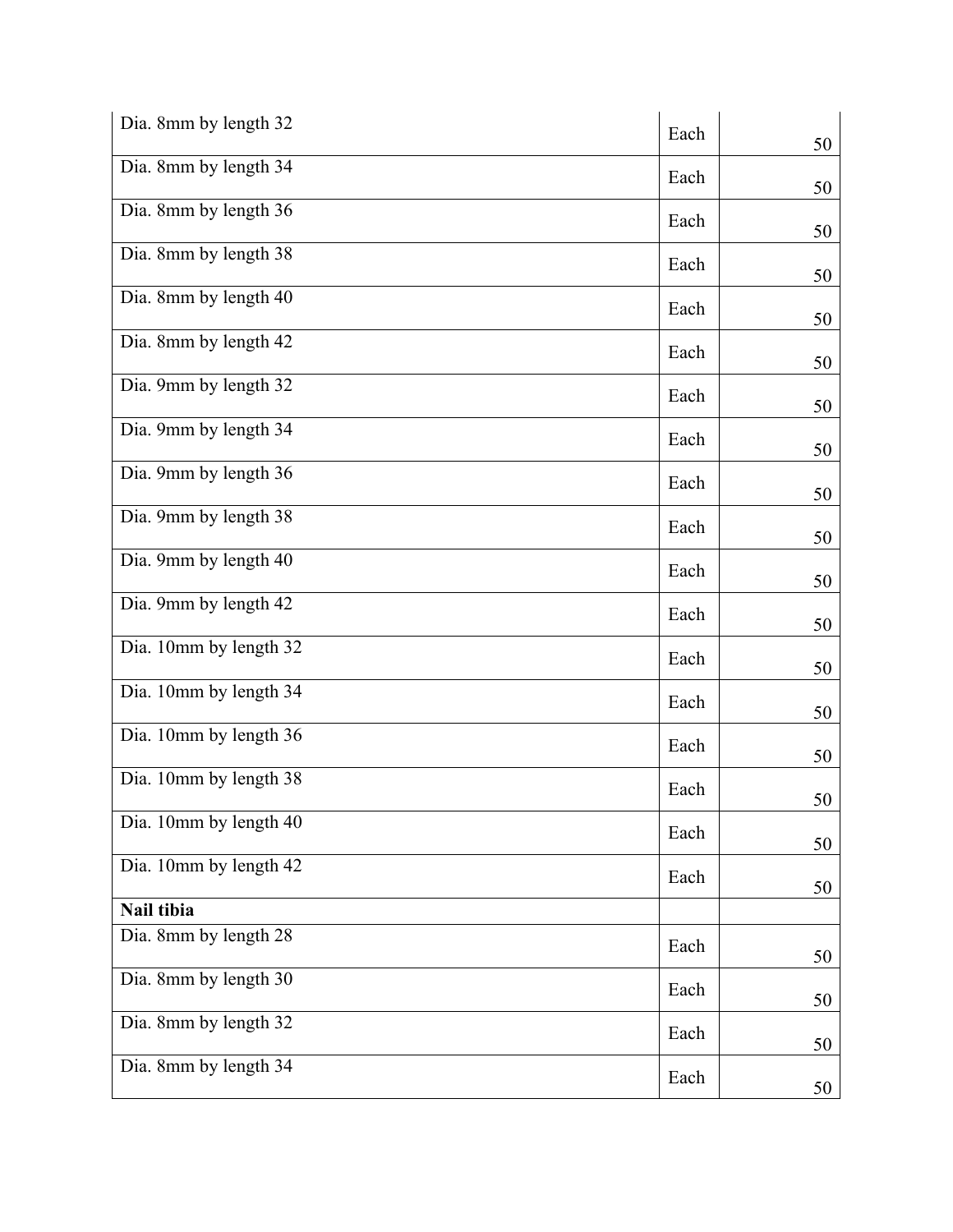| Dia. 8mm by length 36               | Each       |     |
|-------------------------------------|------------|-----|
| Dia. 8mm by length 38               |            | 50  |
|                                     | Each       | 50  |
| Dia. 9mm by length 28               | Each       | 50  |
| Dia. 9mm by length 30               | Each       |     |
|                                     |            | 50  |
| Dia. 9mm by length 32               | Each       | 50  |
| Dia. 9mm by length 34               | Each       | 50  |
| Dia. 9mm by length 36               | Each       | 50  |
| Dia. 9mm by length 38               | Each       |     |
| <b>Interlocking Screws 4.9mm</b>    |            | 50  |
| Interlocking Screws Length 32       | Each       | 450 |
| Interlocking Screws Length 34       | Each       | 450 |
| Interlocking Screws Length 36       | Each       | 450 |
| Interlocking Screws Length 38       | Each       | 450 |
| Interlocking Screws Length 40       | Each       | 450 |
| Interlocking Screws Length 42       | Each       | 450 |
| Interlocking Screws Length 44       | Each       | 450 |
| Interlocking Screws Length 46       | Each       | 450 |
| Interlocking Screws Length 48       | Each       | 450 |
| Interlocking Screws Length 50       | Each       | 450 |
| <b>Box for Nails</b>                | Each       | 8   |
| Set - Instrument, PFNA II           |            |     |
| Bending Rod 5 mm                    |            |     |
| <b>Bone Awl</b>                     |            |     |
| <b>Bone Awl Cannulated</b>          |            |     |
| <b>Conical Bolt</b>                 |            |     |
| Conical Bolt Tightner with T Handle |            |     |
| <b>Cortex Reamer</b>                |            |     |
| Depth Gauge                         |            |     |
| Drill Bit, 4 mm x 12 inches         |            |     |
| Drill Sleeve                        |            |     |
| Driving Head                        |            |     |
| 2x Guide Wire 3 mm                  | <b>Set</b> | 6   |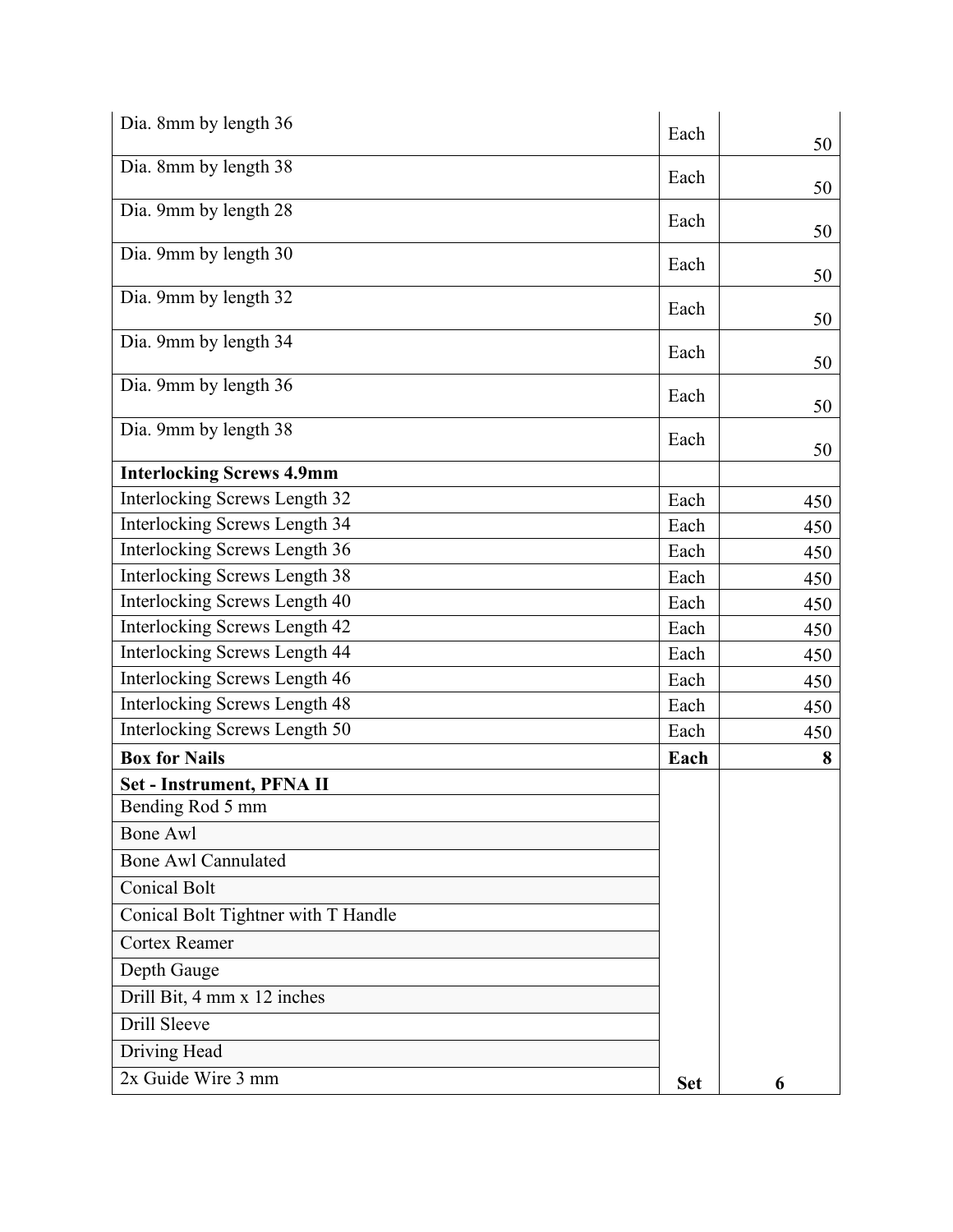| Guide Wire Holding Forceps                   |      |    |
|----------------------------------------------|------|----|
| <b>Measuring Gauge</b>                       |      |    |
| Measuring Scale                              |      |    |
| Medulary Tube                                |      |    |
| Nail Extractor                               |      |    |
| PFNA2 Blade Extractor                        |      |    |
| PFNA2 Blade Introducer                       |      |    |
| PFNA2 Blade Key                              |      |    |
| PFNA2 Blade Reamer                           |      |    |
| PFNA2 Distal Zig                             |      |    |
| PFNA2 Proximal Zig                           |      |    |
| <b>Protection Sleeve</b>                     |      |    |
| Proximal Reamer 15 mm                        |      |    |
| Proximal Sleeve Threaded With Nut            |      |    |
| Quick Coupling Handle                        |      |    |
| Ram Rod                                      |      |    |
| <b>Screw Driver</b>                          |      |    |
| <b>Slotted Hammer</b>                        |      |    |
| Solapur Sleeve with Wire Sleeve              |      |    |
| Solid Hammer                                 |      |    |
| <b>Tissue Protector</b>                      |      |    |
| Trocar                                       |      |    |
| Trocar 3 mm                                  |      |    |
| Wire Sleeve                                  |      |    |
| Zig Handle                                   |      |    |
| Graphics Aluminum Box with Silicone Fittings |      |    |
| <b>Implants for Set - PFNA II</b>            |      |    |
| Long Proximal femural nail Left 9mm          |      |    |
| Long Proximal femural nail 28mm              | Each | 30 |
| Long Proximal femural nail 30mm              | Each | 30 |
| Long Proximal femural nail 32mm              | Each | 30 |
| Long Proximal femural nail 34mm              | Each | 30 |
| Long Proximal femural nail 36mm              | Each | 30 |

Long Proximal femural nail 38mm and 1980 and 1980 and 1980 and 1980 and 1980 and 1980 and 1980 and 1980 and 19 Long Proximal femural nail 40mm and the state of the state of the state of the state of the state of the state of the state of the state of the state of the state of the state of the state of the state of the state of the

Long Proximal femural nail 28mm and all the state of the state of the state of the state of the state of the state of the state of the state of the state of the state of the state of the state of the state of the state of

**Long Proximal femural nail Right 9mm**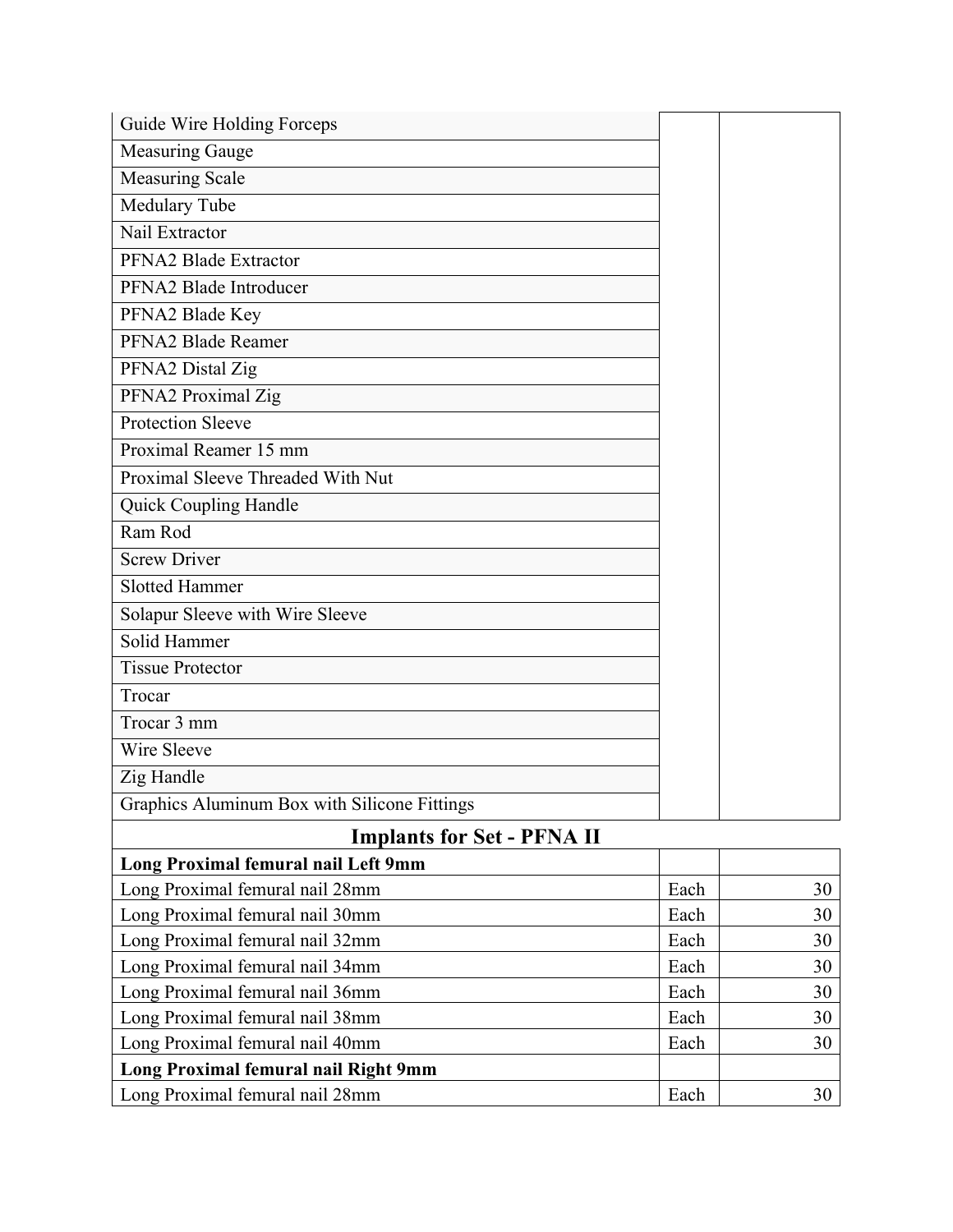| Long Proximal femural nail 30mm       | Each | 30  |
|---------------------------------------|------|-----|
| Long Proximal femural nail 32mm       | Each | 30  |
| Long Proximal femural nail 34mm       | Each | 30  |
| Long Proximal femural nail 36mm       | Each | 30  |
| Long Proximal femural nail 38mm       | Each | 30  |
| Long Proximal femural nail 40mm       | Each | 30  |
| Long Proximal femural nail Left 10mm  |      |     |
| Long Proximal femural nail 28mm       | Each | 30  |
| Long Proximal femural nail 30mm       | Each | 30  |
| Long Proximal femural nail 32mm       | Each | 30  |
| Long Proximal femural nail 34mm       | Each | 30  |
| Long Proximal femural nail 36mm       | Each | 30  |
| Long Proximal femural nail 38mm       | Each | 30  |
| Long Proximal femural nail 40mm       | Each | 30  |
| Long Proximal femural nail Right 10mm |      |     |
| Long Proximal femural nail 28mm       | Each | 30  |
| Long Proximal femural nail 30mm       | Each | 30  |
| Long Proximal femural nail 32mm       | Each | 30  |
| Long Proximal femural nail 34mm       | Each | 30  |
| Long Proximal femural nail 36mm       | Each | 30  |
| Long Proximal femural nail 38mm       | Each | 30  |
| Long Proximal femural nail 40mm       | Each | 30  |
| <b>Short PFNA II Nail</b>             |      |     |
| Length 170mm Diam.9                   | Each | 30  |
| Length 170mm Diam.10                  | Each | 30  |
| Length 170mm Diam.11                  | Each | 30  |
| Length 170mm Diam.12                  | Each | 30  |
| Length 200mm Diam.9                   | Each | 30  |
| Length 200mm Diam.10                  | Each | 30  |
| Length 200mm Diam.11                  | Each | 30  |
| Length 200mm Diam.12                  | Each | 30  |
| <b>Interlocking Screws 4.9mm</b>      |      |     |
| Interlocking Screws Length 32         | Each | 120 |
| Interlocking Screws Length 34         | Each | 120 |
| Interlocking Screws Length 36         | Each | 120 |
| Interlocking Screws Length 38         | Each | 120 |
| Interlocking Screws Length 40         | Each | 120 |
| Interlocking Screws Length 42         | Each | 120 |
| Interlocking Screws Length 44         | Each | 120 |